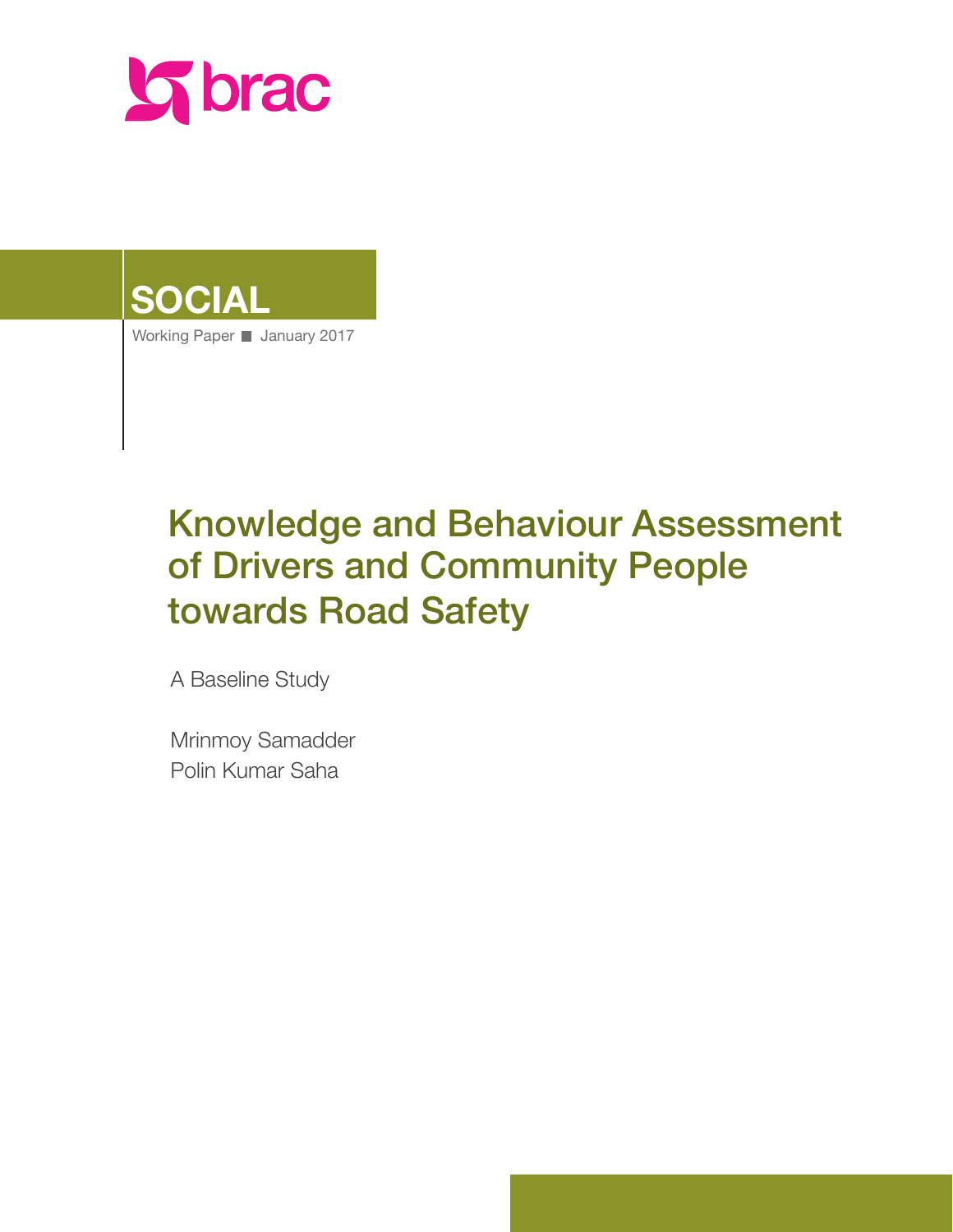**Working Paper**

# **Knowledge and Behaviour Assessment of Drivers and Community People towards Road Safety**

**A Baseline Study**

Mrinmoy Samadder Polin Kumar Saha

**January 2017**

**Research and Evaluation Division** BRAC Centre, 75 Mohakhali, Dhaka 1212, Bangladesh Web: www.research.brac.net, E-mail: altamas.p@brac.net Telephone: 9881265, 8824180-87

For more details about the report please contact: polin.kumar@brac.net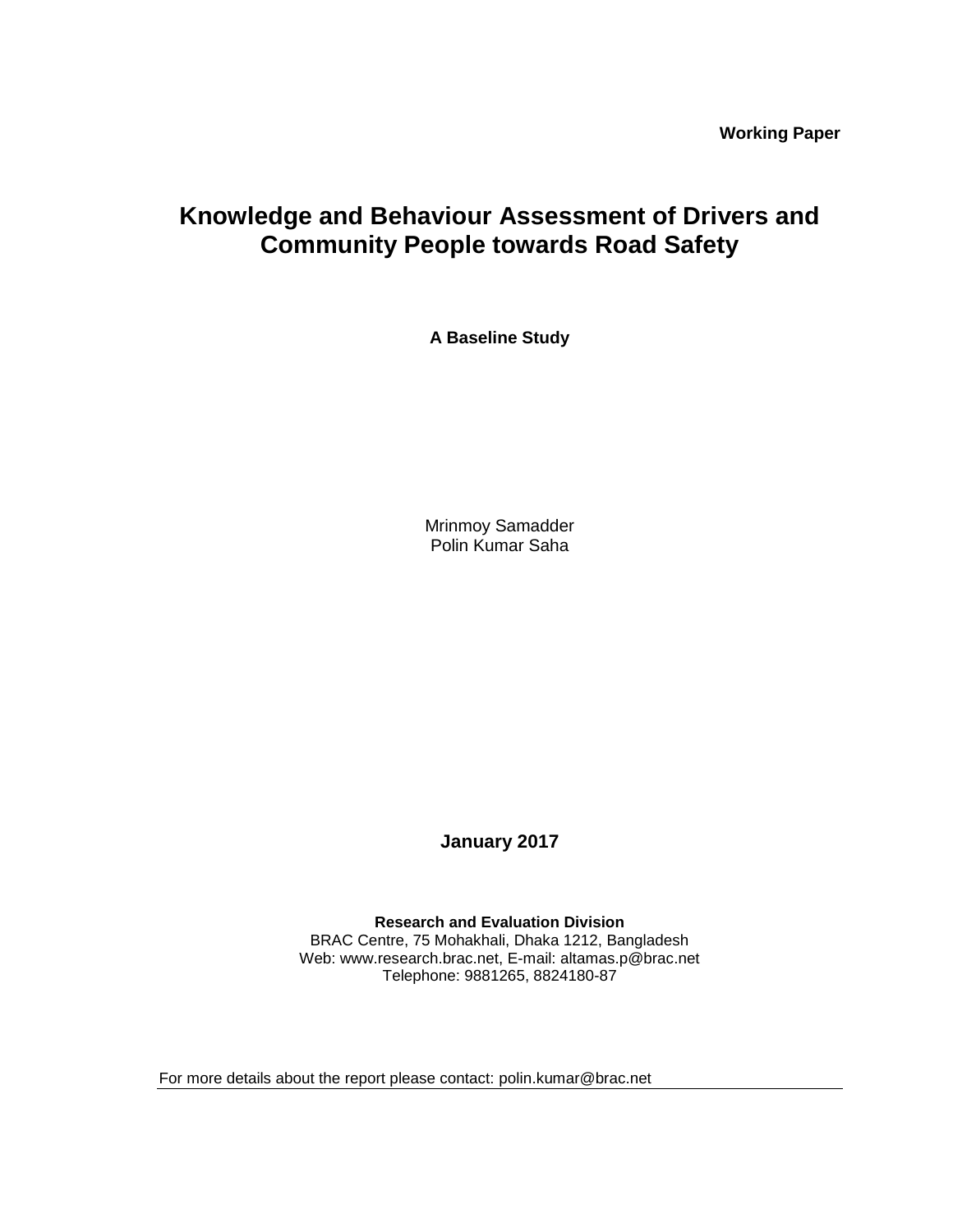# **Contents**

| <b>Abstract</b>                                                                                                                                                                                                                                                                                                                                                                                                                                                                                                     | v                                                                                |
|---------------------------------------------------------------------------------------------------------------------------------------------------------------------------------------------------------------------------------------------------------------------------------------------------------------------------------------------------------------------------------------------------------------------------------------------------------------------------------------------------------------------|----------------------------------------------------------------------------------|
| <b>Chapter 1. Introduction</b>                                                                                                                                                                                                                                                                                                                                                                                                                                                                                      |                                                                                  |
| 1.1 Overview of road accidents and safety<br>1.2 Types of accident characteristics<br>1.3 Locations of accidents<br>1.4 Factors contributing accidents<br>1.5 Road safety measures<br>1.6 Objective of the study<br>1.7 Rationalisation of the study objective towards road safety intervention<br>1.8 Conceptual model                                                                                                                                                                                             | 1<br>$\overline{2}$<br>3<br>3<br>4<br>$\overline{4}$<br>5<br>6                   |
| <b>Chapter 2. Methods</b>                                                                                                                                                                                                                                                                                                                                                                                                                                                                                           |                                                                                  |
| 2.1 Research strategy<br>2.2 The framework for community road safety group (CRSG)<br>2.3 Sampling<br>2.4 Data collection<br>2.5 Data processing and analysis<br>2.6 Limitations                                                                                                                                                                                                                                                                                                                                     | 7<br>$\overline{7}$<br>8<br>9<br>10<br>10                                        |
| <b>Chapter 3. Results</b>                                                                                                                                                                                                                                                                                                                                                                                                                                                                                           |                                                                                  |
| 3.1 Drivers of motorised/heavy vehicles                                                                                                                                                                                                                                                                                                                                                                                                                                                                             | 11                                                                               |
| 3.1.1 Socio-demographic information<br>3.1.2 Driving experiences and license paper<br>3.1.3 Checking of vehicle fitness<br>3.1.4 Legal documents for driving<br>3.1.5 Parking process<br>3.1.6 Overtaking process<br>3.1.7 Usage of mobile phone at driving<br>3.1.8 Overloading<br>3.1.9 Speed of vehicles<br>3.1.10 Lanes and lines<br>3.1.11 Signs and symbol<br>3.1.12 Driving to link road, circle and head light<br>3.1.13 Vulnerable cases for accident<br>3.1.14 Assessment of knowledge and practice level | 11<br>12<br>13<br>13<br>14<br>14<br>14<br>15<br>15<br>16<br>17<br>18<br>19<br>19 |
| 3.2 Drivers of non-motorised vehicles/rickshaw or rickshaw-van                                                                                                                                                                                                                                                                                                                                                                                                                                                      | 22                                                                               |
| 3.2.1 Socio-demographic information of the respondents<br>3.2.2 Types of vehicles and road<br>3.2.3 Regular checking of vehicles                                                                                                                                                                                                                                                                                                                                                                                    | 22<br>24<br>24                                                                   |

i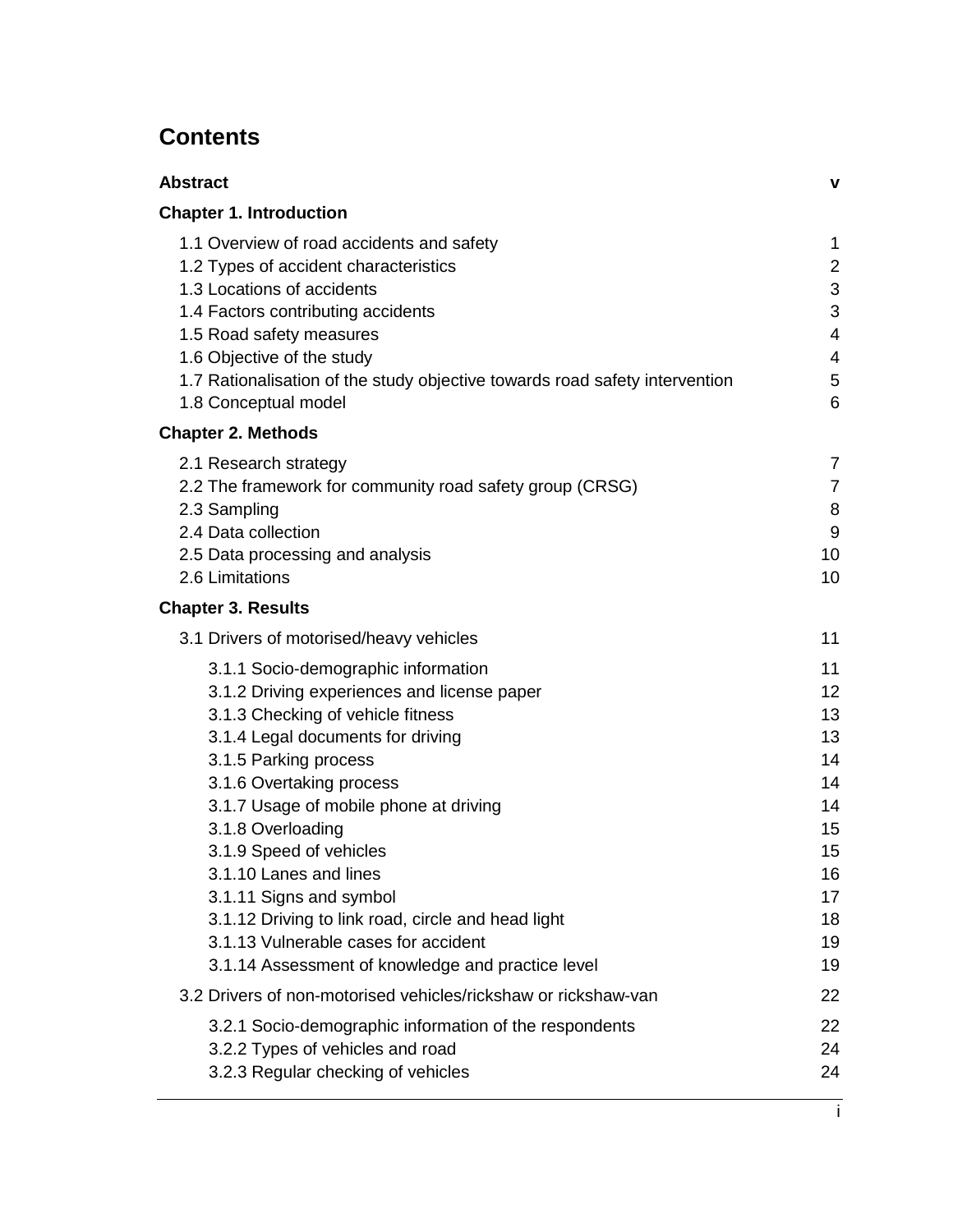| 3.2.4 Necessary documents for driving                                                                          | 25       |
|----------------------------------------------------------------------------------------------------------------|----------|
| 3.2.5 Speed of the vehicles                                                                                    | 25       |
| 3.2.6 Overload of the vehicles                                                                                 | 26       |
| 3.2.7 Parking of the vehicles                                                                                  | 26       |
| 3.2.8 Overtaking of the vehicles                                                                               | 27       |
| 3.2.9 Lanes and lines of the road                                                                              | 27       |
| 3.2.10 Behavioral safety and accident                                                                          | 28       |
| 3.2.11 Traffic signs                                                                                           | 30       |
| 3.3 Students of class V, VI and VIII                                                                           | 31       |
| 3.3.1 Basic profile of the students                                                                            | 31       |
| 3.3.2 Introduction of road to the students                                                                     | 31       |
| 3.3.3 Types of vehicles on the road                                                                            | 31       |
| 3.3.4 Movement on the road                                                                                     | 32       |
| 3.3.5 Responsibility during or after accident                                                                  | 33       |
| 3.3.6 Use of footpath                                                                                          | 33       |
| 3.3.7 Behavioral safety of the students                                                                        | 34<br>34 |
| 3.3.8 Thinking of road accident and responsibility of the students<br>3.3.9 Student knowledge on traffic signs | 36       |
|                                                                                                                |          |
| 3.4 Teachers of the school level                                                                               | 36       |
| 3.5 Community road safety groups (CRSG)                                                                        | 38       |
| <b>Chapter 4. Discussion and recommendations</b>                                                               |          |
| 4.1 Community Group                                                                                            | 44       |
| 4.1.1 Drivers (Motorised and non-motorised)                                                                    | 44       |
| 4.1.2 Students                                                                                                 | 45       |
| 4.1.3 Teachers                                                                                                 | 46       |
| 4.2 Recommendations                                                                                            | 47       |
| <b>References</b>                                                                                              | 48       |
| Annexes.                                                                                                       |          |
| Annex I                                                                                                        | 49       |
| Annex II                                                                                                       | 49       |
| Annex III                                                                                                      | 49       |
| Annex IV                                                                                                       | 50       |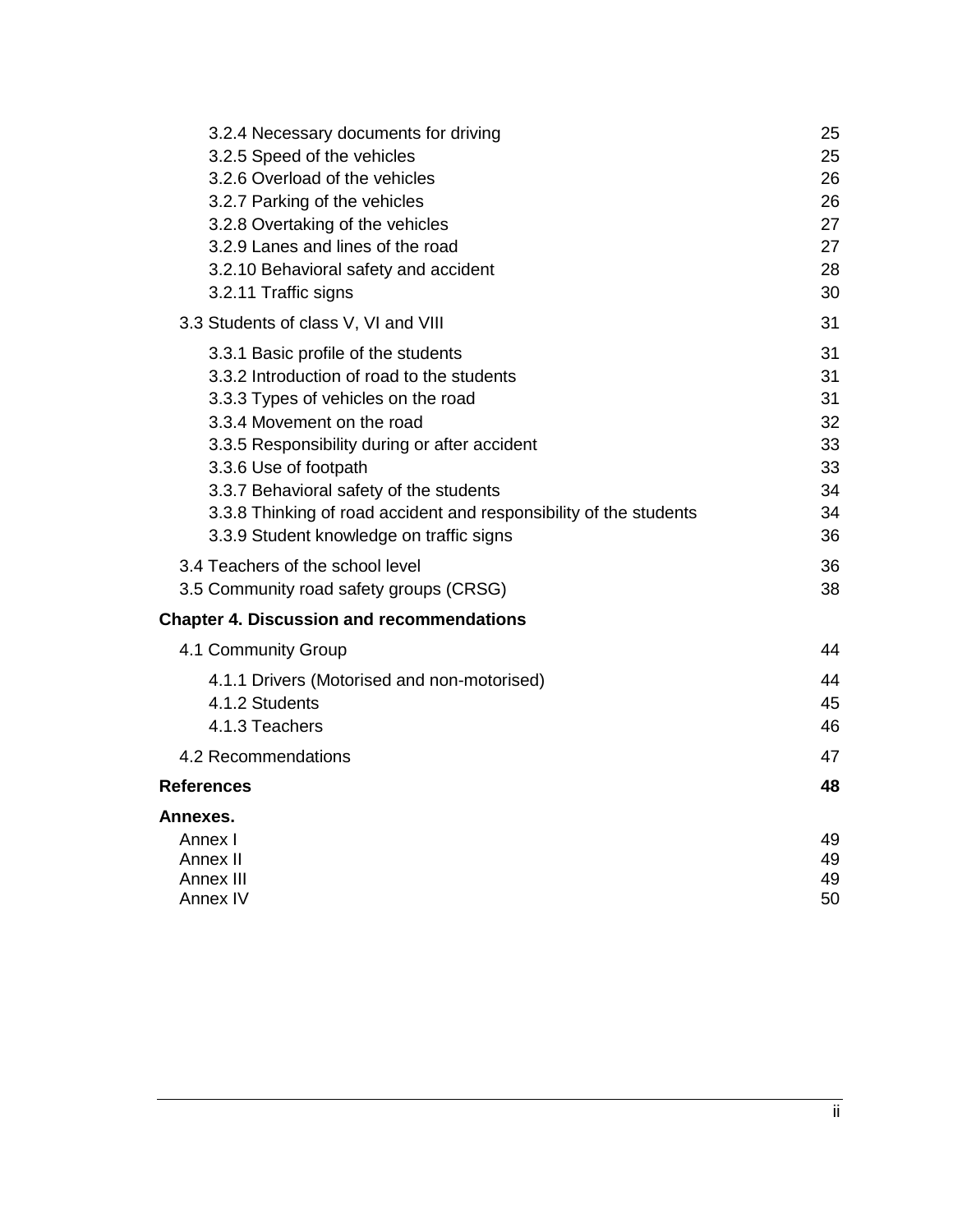# **List of Tables**

| Table 2.1. Study sample                                         | 8                |
|-----------------------------------------------------------------|------------------|
| Table 2.2. Indicators for the study                             | $\boldsymbol{9}$ |
| Table 3.1.1. Socio-demographic profile                          | 11               |
| Table 3.1.2. Year of driving experiences                        | 12 <sub>2</sub>  |
| Table 3.1.3. Ownership status of the vehicles                   | 12 <sub>2</sub>  |
| Table 3.1.4. Origin of license paper                            | 12 <sub>2</sub>  |
| Table 3.1.5. Initial learning place to know driving             | 12 <sub>2</sub>  |
| Table 3.1.6. Receive professional training after being driver   | 12 <sub>2</sub>  |
| Table 3.1.7. Status of routine check of vehicles at daily basis | 13               |
| Table 3.1.8. Necessary legal documents for driving              | 13               |
| Table 3.1.9. Parking process                                    | 14               |
| Table 3.1.10. Overtaking process                                | 14               |
| Table 3.1.11. Usage of mobile phones                            | 15 <sub>2</sub>  |
| Table 3.1.12. Consequences of overloading                       | 15               |
| Table 3.1.13. Speed of the vehicles in local road               | 15               |
| Table 3.1.14. Speed of the vehicles in highway                  | 16               |
| Table 3.1.15. Lanes and lines in road                           | 16               |
| Table 3.1.16. Knowledge on signs and symbols in road            | 17               |
| Table 3.1.17. Speed of the vehicles                             | 18               |
| Table 3.1.18. Vehicles' entrance from highway to link road      | 18               |
| Table 3.1.19. Head light position at night                      | 18               |
| Table 3.1.20. Driving rules at circle point                     | 18               |
| Table 3.1.21. Identifying accident prone area                   | 19               |
| Table 3.1.22. Drivers' fault leading to accident possibility    | 19               |
| Table 3.1.23. Driving problem with sickness                     | 19               |
| Table 3.1.24. General knowledge score of the respondents        | 20               |
| Table 3.1.25. Road symbol knowledge score of the respondents    | 20               |
| Table 3.1.26. General practice score of the respondents         | 20               |
| Table 3.2.1. Family                                             | 23               |
| Table 3.2.2. Age                                                | 23               |
| Table 3.2.3. Education                                          | 23               |
| Table 3.2.4. Income                                             | 23               |
| Table 3.2.5. Marriage                                           | 23               |
| Table 3.2.6. Vehicles type and ownership                        | 24               |
| Table 3.2.7. License and training                               | 24               |
| Table 3.2.8. Checking fitness of the vehicles                   | 25               |
| Table 3.2.9. Checking documents of the vehicles                 | 25               |
| Table 3.2.10. Testing knowledge regarding speed of the vehicles | 26               |
| Table 3.2.11. Checking overload status of the vehicles          | 26               |
| Table 3.2.12. Testing Knowledge about the parking process       | 26               |
|                                                                 |                  |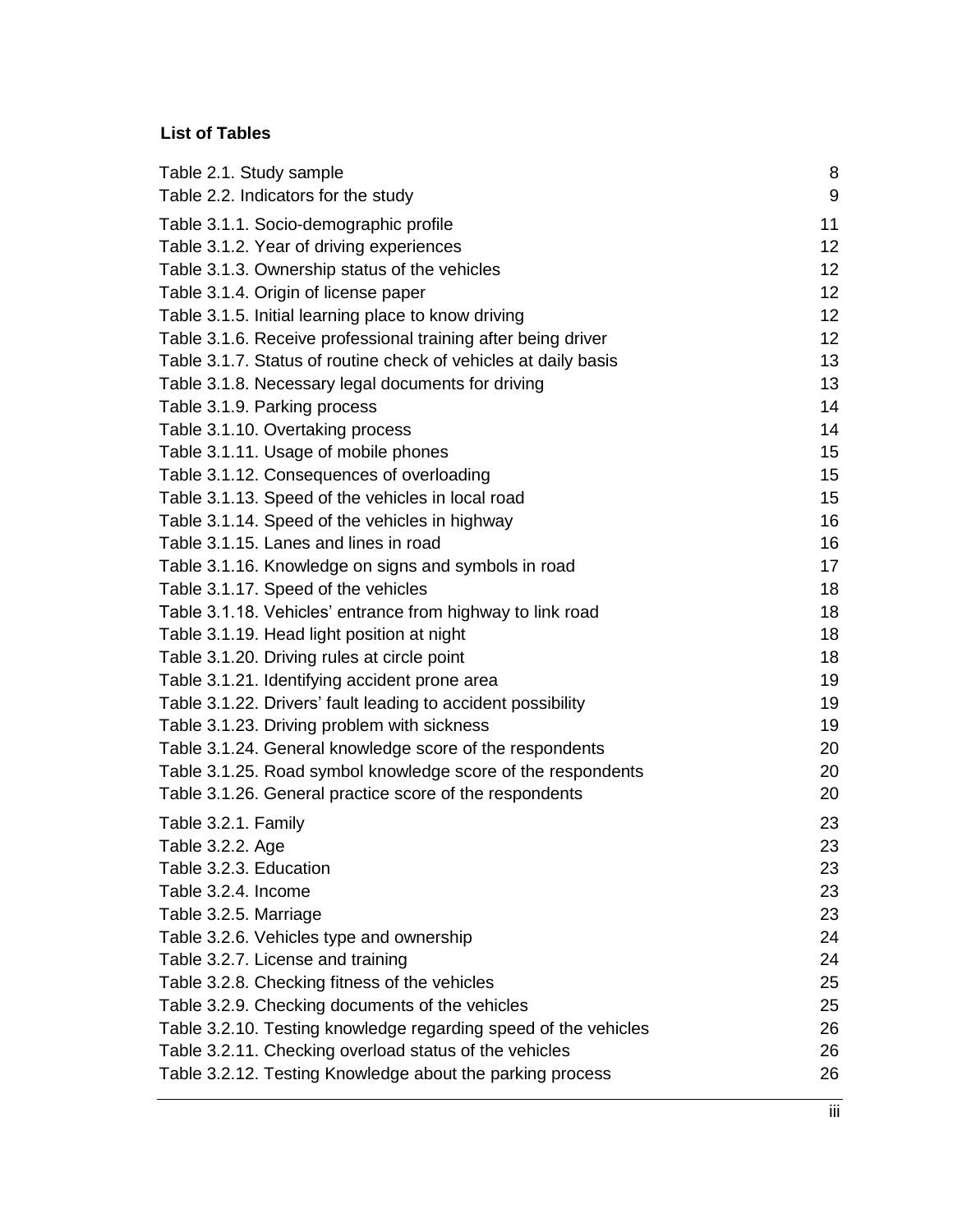| Table 3.2.13. Testing the process of overtaking                                   | 27 |
|-----------------------------------------------------------------------------------|----|
| Table 3.2.14. Testing knowledge regarding lanes and lines of the road             | 27 |
| Table 3.2.15. Usage of mobile phone                                               | 28 |
| Table 3.2.16. Victim with accident                                                | 28 |
| Table 3.2.17. Identifying the reasons of accident locally                         | 29 |
| Table 3.2.18. Usage of light while night driving                                  | 29 |
| Table 3.2.19. Attitude of the respondents while sick                              | 29 |
| Table 3.2.20. Knowledge on different traffic signs                                | 30 |
| Table 3.2.21. Comparing knowledge and practices in case of same traffic signs     | 30 |
| Table 3.3.1. Types of school                                                      | 31 |
| Table 3.3.2. Gender                                                               | 31 |
| Table 3.3.3. Introduction with the different parts/body of road for walking       | 31 |
| Table 3.3.4. Knowledge regarding different types of vehicles and movement in road | 32 |
| Table 3.3.5. Walking in the road                                                  | 32 |
| Table 3.3.6. Knowledge of possible initiatives during the post accident           | 33 |
| Table 3.3.7. Using footpath                                                       | 33 |
| Table 3.3.8. Regarding awareness of usual behaviour of students in road           | 34 |
| Table 3.3.9. Thinking of road accident and possible initiatives                   | 35 |
| Table 3.3.10. Traffic signs                                                       | 36 |
| Table 3.3.11. Signal light                                                        | 36 |

# **List of Figures**

| Figure 1. Trend of road accidents in Bangladesh                                |           |
|--------------------------------------------------------------------------------|-----------|
| Figure 2. Trend of involvement in road accident by different types of vehicles | 2         |
| Figure 3. Classification of major accident spots                               | -3        |
| Figure 4. Average time slot of accident rate during the full day period        | $\Lambda$ |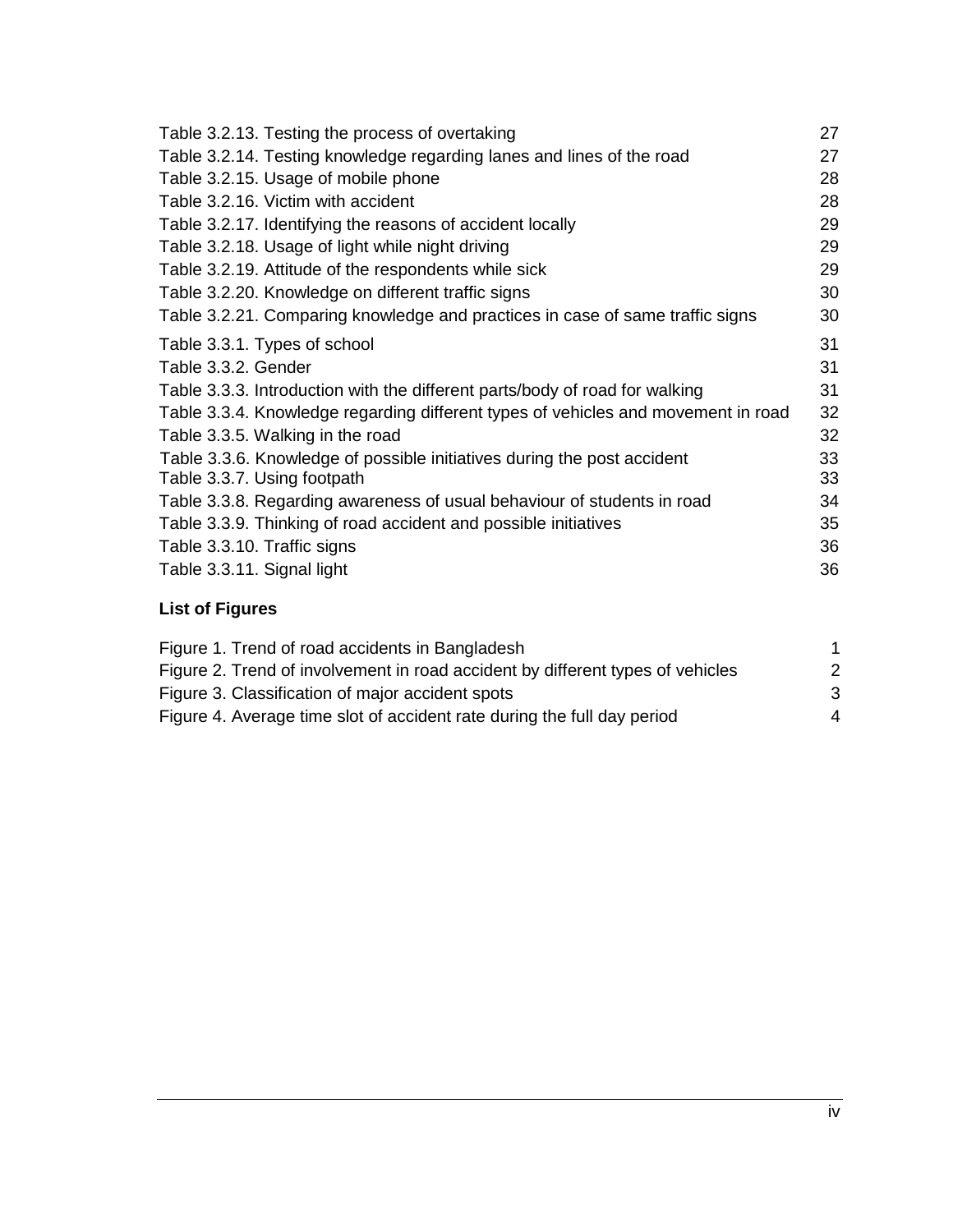# **Abstract**

Recently, road traffic accidents are considered as the leading cause of death both in the developed and developing countries. In Bangladesh, BRAC has recently initiated a new programme on road safety in aiming to increase road safety awareness among road users. The ultimate goal of the programme is to achieve "zero fatal road accidents" between Syedpur- Enayetganj road of Nabiganj *Upazila* in Habiganj district. The study intends to understand the current status of knowledge and practices on road safety of selected motor and non-motor drivers, students, teachers and a group named community road safety group (CRSG). To achieve this goal, the present study conducts conducted a baseline survey in both intervention and control areas followed by Focus Group Discussion (FGD), in-depth interviews, and investing the CRSG group formation including its activity plan in the treatment area. Findings show that both the drivers and students possess poor knowledge about the traffic rules and the road safety issue. Alternatively, it is also found a significant issue that there is a huge gap between knowledge and behaviour of drivers at time of driving. Finally, it has been revealed that road accidents blame to many contributory factors leading to site-specific road accidents such as variety of vehicles in a specific road structure, speed of the vehicles, traffic regulations, poor education of students etc. and all of these are interrelated with the human attitude, behaviour and road conditions.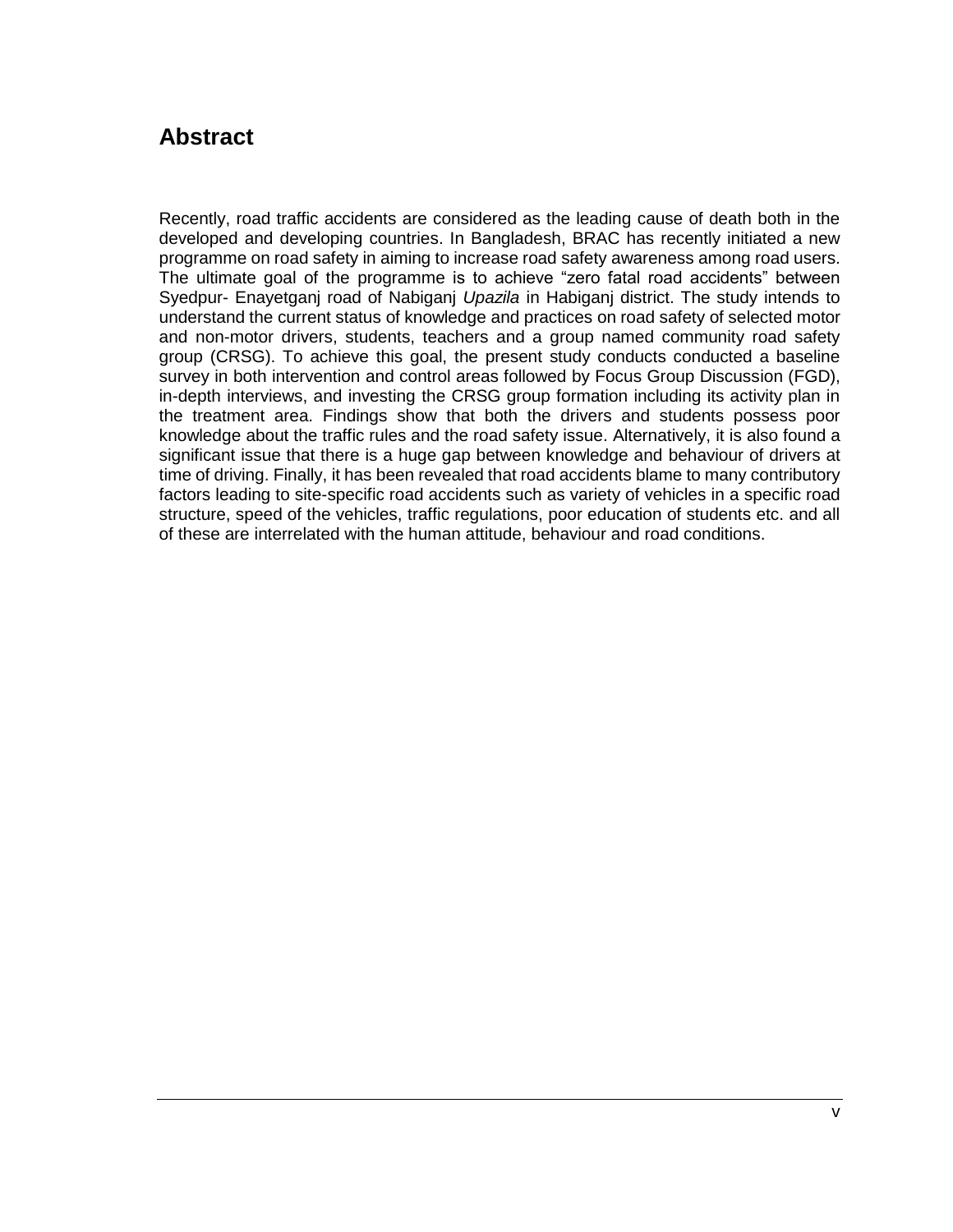# **Chapter 1.**

# **Introduction**

### **1.1 Overview of road accidents and safety**

In the recent decades, road accidents have been considered as an important cause of deaths and injuries globally. Regarding this, each year more than 20 million people are severely injured or killed on the roads throughout the world and the burden falls mostly on low income countries with large consequences (Zwi 2010). Road safety problems represent a very significant domestic, social and economic problems while victim people cannot be afforded independently to overcome the situation, especially in developing countries where resources are scarce and cannot be spent on preventing 'accidents'. Having an effect on short-term 'health' problems, road accidents cause injuries, which need long periods of rehabilitation as well as permanent disabilities (Oginni and others 2012).

In Bangladesh, road accidents are now a great concern considering both economic and social impacts of the development. The yearly loss of the country can be measured by road accidents, which is equivalent to around 2 per cent of country's GDP (Mahmud & Hoque 2011). According to the police reports (average 3,500 each year) of Bangladesh, at least 3,000 people are become death, 3,000 live with permanent disability and around 35,000 get injures in their life. Other sources estimate that about 4,000 lives are lost due to road accidents whereas the annual cost of road accident is approximately 5,000 core per year (BRTA 2011). In compare with many other countries around the world, Bangladesh situation is being worst over the period. For an example, 60 to 150 people are wounded per 10,000 vehicles in Bangladesh contrasted to about 1.4, 2, 16 and 25 in the United Kingdom, the United States, Srilanka and India respectively (Ahsan 2012).

The following graphical presentation can give an idea about the trend of road accident in Bangladesh.



#### **Figure 1. Trend of road accidents in Bangladesh (Source- A PPRC report on road safety in Bangladesh)**

At present, the ownership of motor vehicles is being steadily increased. On an average, every 1,000 persons have 2 to 10 vehicles (Ahsan 2012). However, the large growth of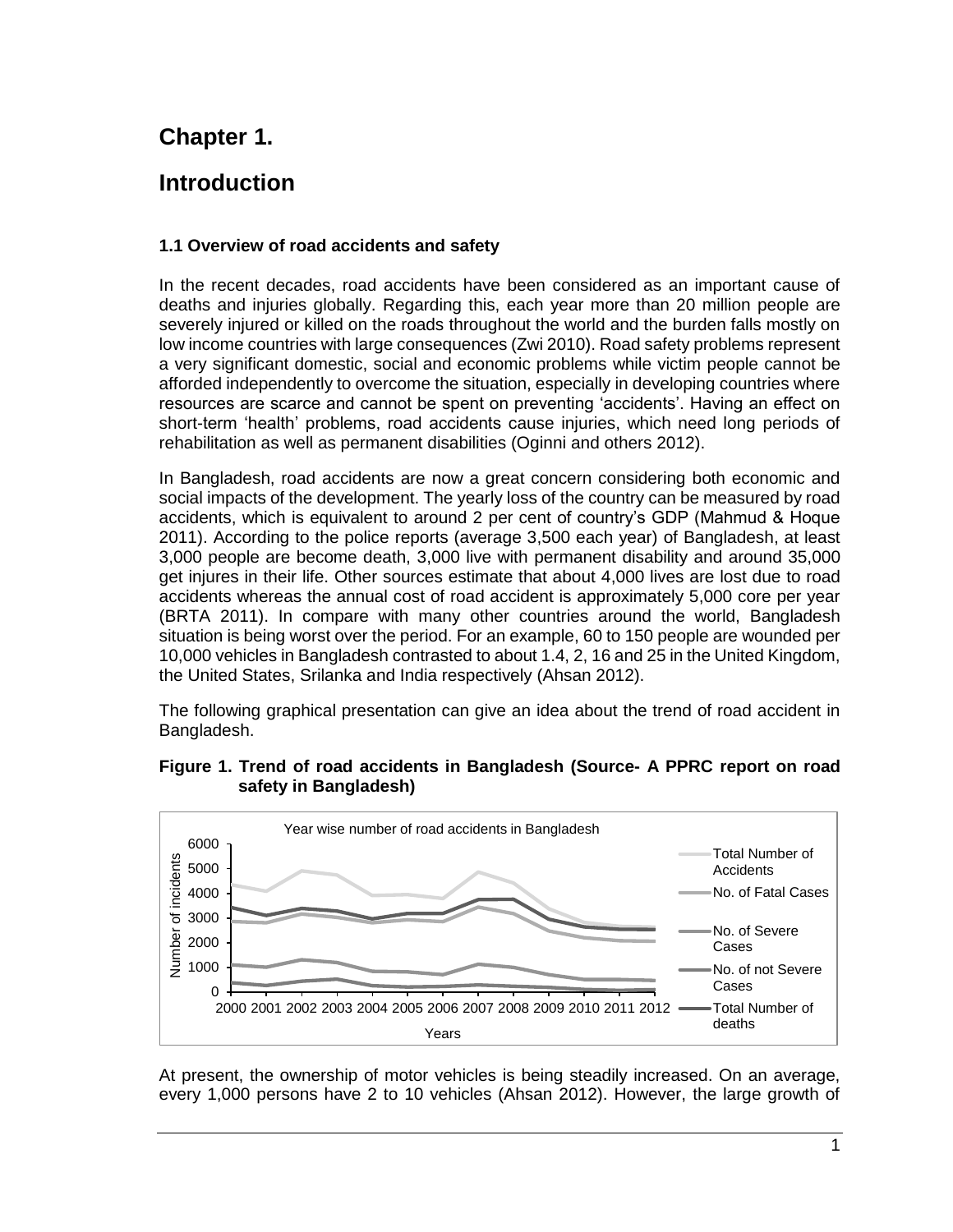population in the country demands their transportation system up-ward. Generally, more vehicles involve in transportation services to meet up extra demand of the increased population regardless settling some sort of good policies compared to the low-accident countries. This is actually lack of hidden factor of 'road safety' problems in Bangladesh which has been exposed over a period of time as one of the most prioritised issues for country's sustainable development.

### **1.2 Types of accident characteristics**

Accidents statistics clearly report that heavy vehicles including bus, track, lorry or alike are the major contributors for road accidents in Bangladesh. Even, this rate is getting higher (currently more than 75 per cent) in the last decade compared to before (PPRC Report 2014); but there are many features of causalities as evolved to the significant fluctuations in accident occurrences (previous figure). Such fluctuations denote all about the road users that are more or less accountable to the road accidents. Here, a further trend is given below which summarises the last twelve years' scenarios of road accidents in terms of involvement by different vehicles at the same time.

#### **Figure 2. Trend of involvement in road accident by different types of vehicles (Source- A PPRC report on road safety in Bangladesh)**



However, pedestrians are the significant vulnerable group for road accidents which accounts 49 per cent of all fatalities in the accident record. The trend of this situation mostly occurs in the metropolitan areas rather than the rural part of Bangladesh. But, the current proportion is higher in the rural areas while pedestrians walk alongside the road. Statistically, about 50 per cent such incidents are recorded in the urban areas during crossing the road whereas 52 per cent in the rural road side. In this regard, overseas research blames our lack of awareness about traffic rules during use of road. Another way, 63 per cent is recorded for highest grievous and normal injuries of passengers.

Children are another thread to road accidents. Statistically, 16 per cent road accident occurs due to unsafe child movement in the road, whereas, the children age is 5 to 14 years mostly. But, in other developing countries the children are usually upper 15 years in road accident fatalities (Ahsan 2012).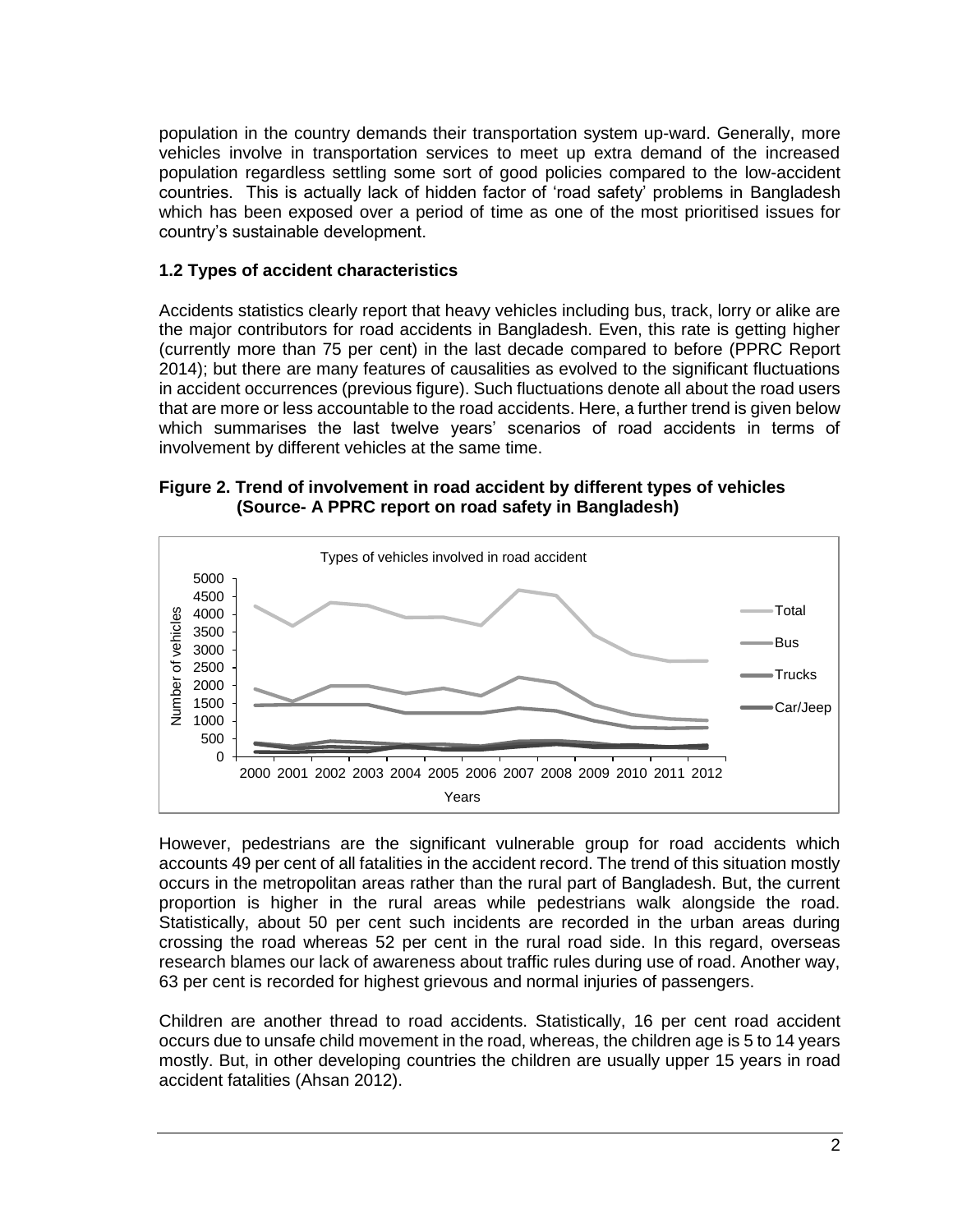Other vibrant threat is now being considered as the informal vehicle sectors such as Rickshaw, Van, Motor cycle, CNG or similar types of vehicles in both urban and local areas. Most of these vehicles are in high demand because of its low-priced transportation services. Poor people can easily access it for their travelling of short distance using high way. But, usually in Bangladesh, high ways do not have such space to use these vehicles safely.

### **1.3 Locations of accidents**

Road accidents usually occur on high ways whereas all portion of the highways are not same vulnerable for road accidents. Avoiding highways traffic rules are considered as the main cause of accidents. On the other hand, good infrastructure of the highways and population density alongside the road also has contribution on road accidents partially. Frequent accidents occur at the turning point of the highways when usual speed of the vehicles across its permitted limit. Other than this, the road of urban areas is also vulnerable for the pedestrians mostly rather than collision between two vehicles. Overall, the locations of the accidents are addressed by the site-specific features as can be shown in the following manner:



**Figure 3. Classification of major accidents spots (Source- A PPRC research centre)**

# **1.4 Factors contributing accidents**

Human, vehicle and road are three major categorical indicators to measure the accident causal factors. It is essential to know the interaction among these three components which should perform perfectly in the road traffic system. These categorical indicators are linked with a multi-functional chain of command that leads to the road accident in case of its interactive system failure. In this case, an approach can be identified into three main phases- before, during and after the injury event. The overall approach refers to a 3x3 matrix, which is called Haddon's matrix. This useful matrix provides a very significant framework to analyse the road accidents and find out its contributory factors (Ahsan 2012).

In Bangladesh, the conflicts between human and vehicle are the greatest interactions for road accidents where bus and trucks involve in the event as major vehicles. In this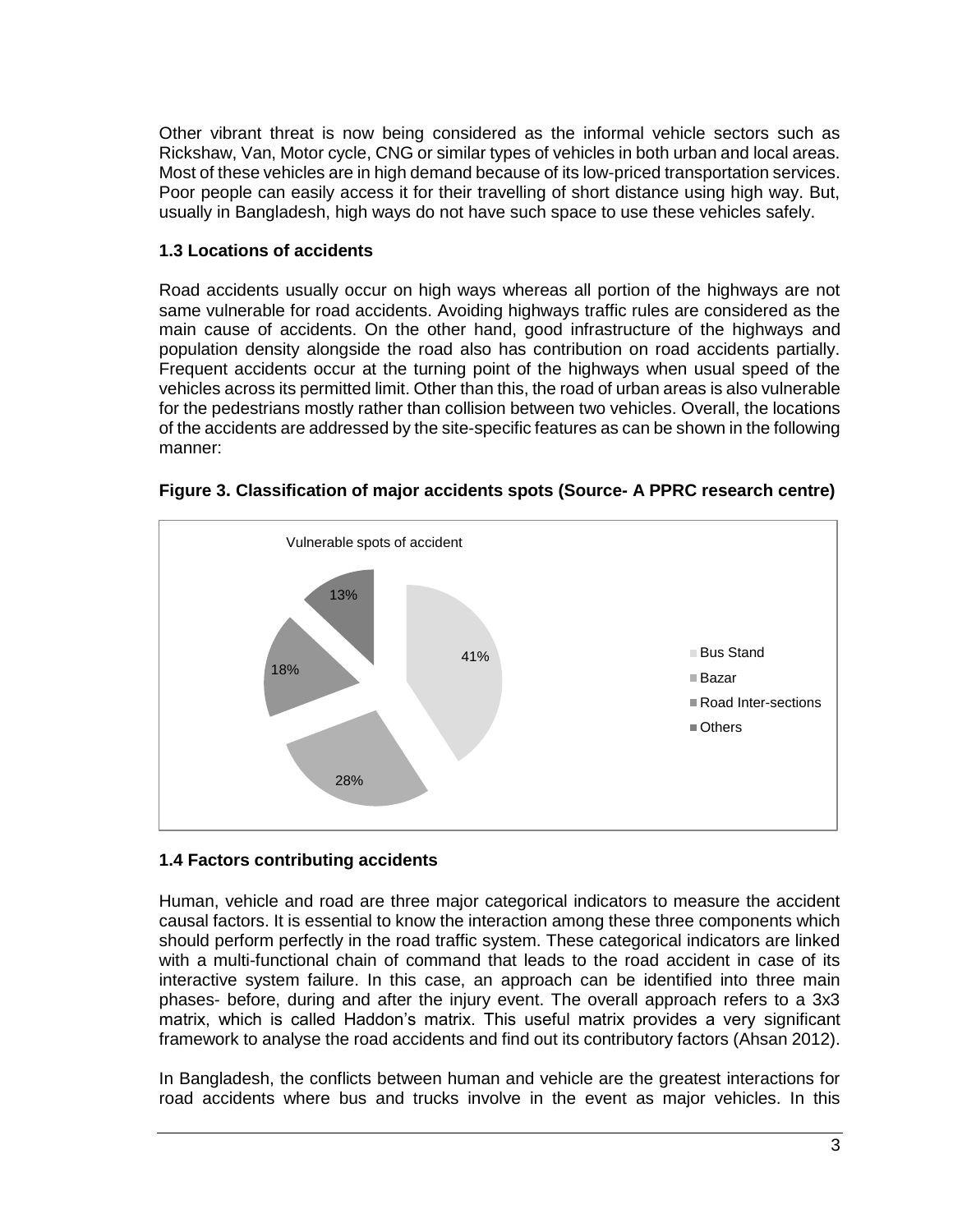interaction the road pattern is also important. But, a huge lack of both priority and attention is susceptible to the road accidents. Because, the casualty type of the road accidents actively depends on the good performances of this interaction.

### **1.5 Road safety measures**

Low to middle income countries face particular challenges related to lack of resources to address safety concerns including infrastructure and enforcement efforts, cultural usage norms for safety devices, and compromised road engineering due to lack of innovation and upkeep (Forjuoh 2003). Different statistics as shown before alarm us to go for useful integrated road safety policies which require a significant change in the existing road safety standards. The implementers of different road safety programmes need to improve many relevant sectors, such as enforcement, vehicle standards, road infrastructure, public education, public awareness etc. There is need to identify the specific goal oriented prevention measures of the pedestrians. Sometimes, many problem specific targets (e.g. reduction of pedestrian deaths from walking) are more important than the macro target (e.g. reduction of pedestrian deaths from the registered vehicles). One important issue is about the 'timing' of accident which should be considered importantly in setting up different target specific road safety measures. The following figure shows about an idea where the tendency of road accident rate is higher in the day time than the occurrence rate at night. Over the analysis of different slot, the highest percentage (15%) of road accident is found during the time period 10 A.M – 12 P.M.

#### **Figure 4. Average time slot of accident rate during the full day period (12 A.M – 12 P.M). (Source- Rahman** *et al.* **2012)**



# **1.6 Objective of the study**

Drivers and pedestrians are the main sufferers within the entire victim for road accident. In most cases the reasons behind the accidents are their ignorance to different road safety issues. In other way, drivers have no formal training to drive, as well as they have other limitations such as enough knowledge about the vehicle, lack of tendency to abide by traffic law, less careful on the road etc. Moreover, there are other reasons such as bad condition of road, narrow road, road with many turns might cause accidents. In addition if there are residents beside highway or local road the possibility of accidents likely to be much more than other places. A junction of the road is also vulnerable place for accident. A report (Alim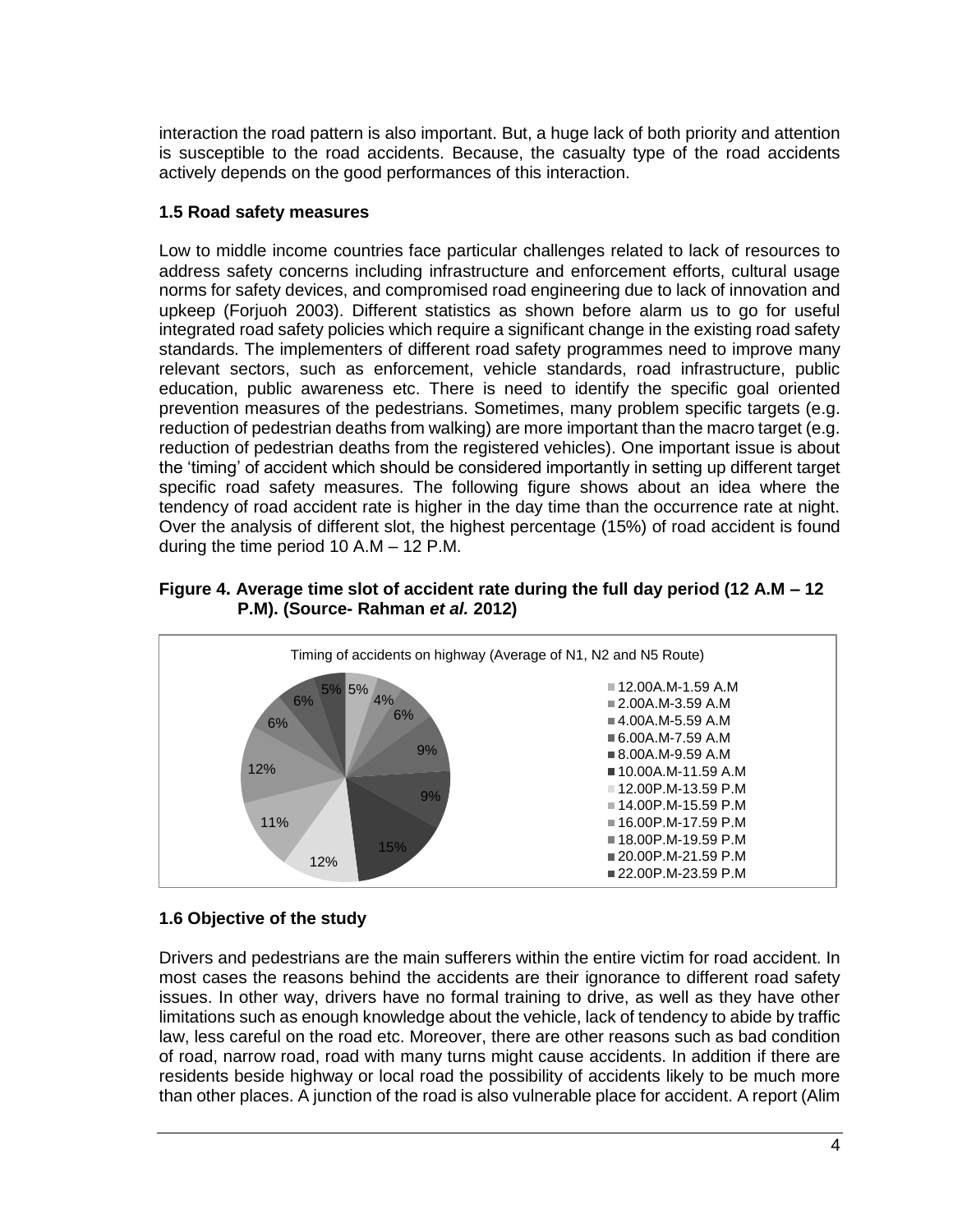and others 2006) suggested that the unauthorised vehicles are to be usually in vulnerable condition, and also they have no fitness to run on the road. As a result, these vehicles cause road accidents mostly over all the running vehicles. Overload and illegal parking of these vehicles are another cause of accident where pedestrian unmindful attitude falls into accident during use of local roads and highway.

However, on basis of the present problems of road safety the study intends to understand the current status of individual and group level knowledge- practices of drivers and community members regarding road safety. The present status of knowledge and behaviour of pedestrians and drivers is necessary to know the situation as it is before the 'road safety' programme intervention in order to determine the impact of intervention in the post intervention period. This study however has some specific objectives to answer the core research question on the ground of which this research stands for. The specific objectives are:

- Asses the level of knowledge of motor and non-motor drivers
- Assess the knowledge of students and teachers
- Exploring the dynamics within the CRSG (Community Road Safety Group) groups and It's effectiveness in promoting road safety.

#### **1.7 Rationalisation of the study objective towards road safety intervention**

Bangladesh government, civil society, CBO/NGOs, press and public in general are very concerned about the increasing trend of road accident. Given the importance of socioeconomic and health impact of the road safety issue in many of the international funding agencies, donor countries and private sector businesses are now coming forward to contribute towards road safety in the country. Chevron Bangladesh – the American Oil and Gas Company involved in developing the country's energy resource since 1974 - has approached BRAC to undertake road safety measures at Bibiana Gas Field Project area to achieve zero fatal road accident between Saidpur - Bandar bazaar portion of the road**.** Moreover, the heavy vehicle of the company move on this road frequently whereas, the inhabitants and public transport drivers need to have better knowledge about the traffic laws to avoid any kind of casualty around the project site.

Therefore, BRAC road safety programme emphasises on community centric approach by incorporating community members, educational institutions and drivers to increase the knowledge and thereby change their behaviours. The programme intervention's underlying goal is to achieve zero fatal road accident by creating awareness campaign. The proposed intervention of the programme will launch actions with the aid of different stakeholders with different plans of activities to achieve the intervention's objectives. The programme intervention includes road safety education to the students and teachers of the roadside educational institutions; road safety training for motor and non-motor drivers, training to the CRSG group. To attain this goal, programme has taken initiative to make aware by giving training and workshop to the students, teachers, CRSG committee and both motor and nonmotor (Rickshaw and Rickshaw Van) drivers through different interventions.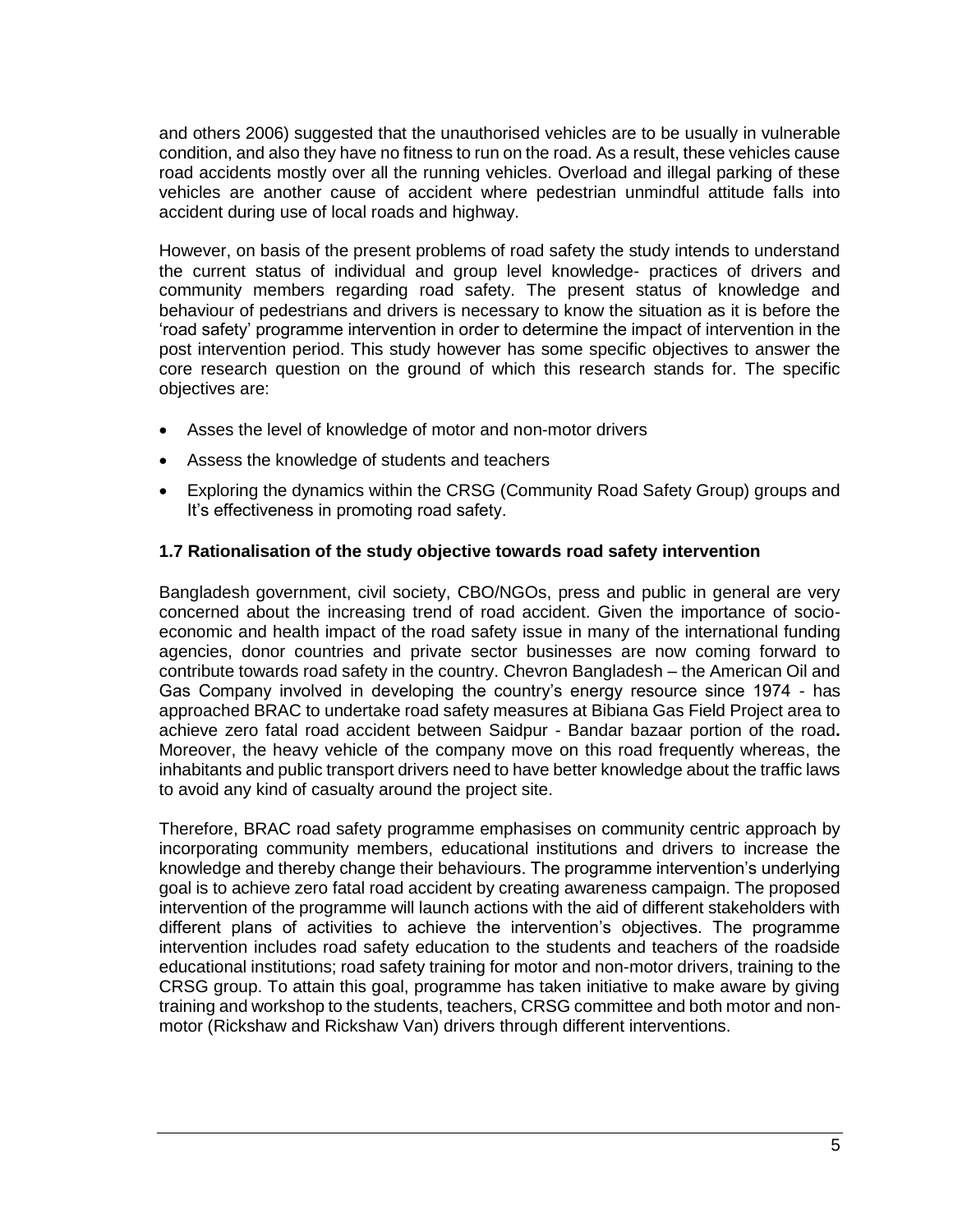# **1.8 Conceptual model**

#### **Model 1. The study**



#### **Model 2. Programme intervention**

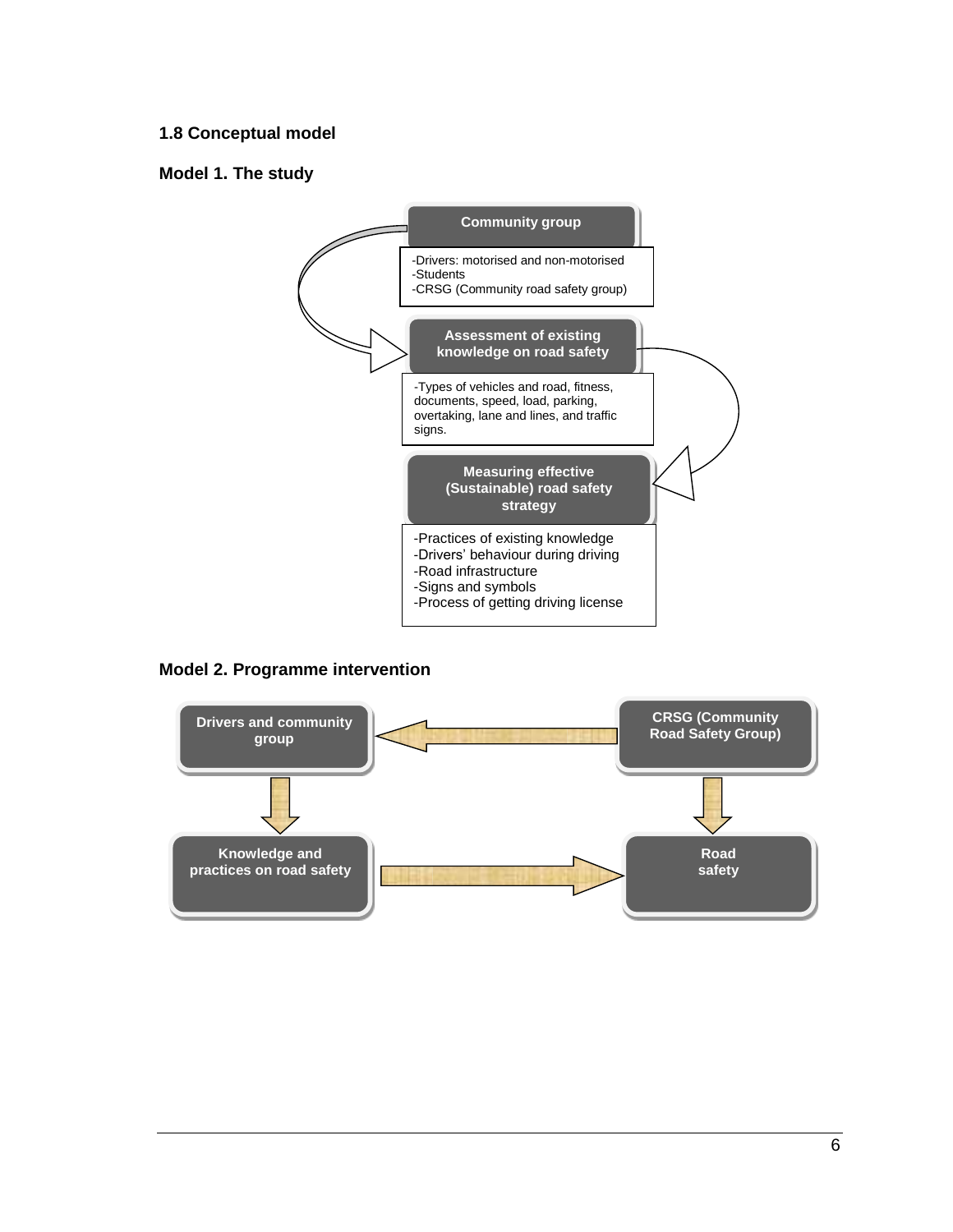# **Chapter 2.**

# **Methods**

# **2.1 Research strategy**

The study predominantly used quantitative method by taking consideration of describing a few issues as included in the survey questionnaire. The study conducted a baseline survey of the selected stakeholders to be intervened in the project area. As intervention messages and activities were different, instruments had been used to collect data from different stakeholders. The status of knowledge and behaviour towards road safety was gathered using survey questionnaire. A short semi-structured survey questionnaire was administered for assessing knowledge and behaviour of two groups, namely teachers and CRSG (Community Road Safety Group) with a view to understand the initial phase of group formation considering socio-demographic information of the group members. After group formation, CRSG was studied qualitatively through FGDs (Focused Group Discussion) and a few IDIs (In-Depth Interviews) where the whole process helped to examine how the objectives of CRSG group formations were met.

The study conducts a baseline survey of selected drivers and students to be intervened along with a corresponding control group of non-intervened drivers and students in the different Thana under different district. This baseline survey data will be compared with the end term survey data of three years later. The study is expected to map changes over time between baseline and end-term periods, and between treatment and control groups. Incorporating a control group allows to account for external factors that influence outcomes. Such factors are likely to equally affect treatment and control groups and therefore, differences may be attributed to the intervention alone. Assessment in change in knowledge between groups and periods are:

Pre intervention period (2014): Compare between intervention and control groups

Post Intervention period (2017): Compare between intervention and control groups

Compare between groups, and pre and post intervention periods

#### **2.2 The framework for community road safety group (CRSG)**

The study is carried out in Syedpur to Enayetganj road of Nabiganj *Upazila* under the Habiganj district. The target population is road users from different stakeholder groups. These groups are: Heavy motor driver, Non-motor driver, Rickshaw and Rickshaw van, Community Road Safety Group (CRSG), students and teachers.

CRSG, a group consists of 10 to 12 active local members. Members of the group are preferred to select the person who has reputation and ability to undertake regarding works. This group will be working to create motivation and commitment towards community people by providing information and knowledge dissemination of road safety. They are in aim to map out the local accident prone spot, arranging community level workshops and develop action plan facilitated by their regular meeting. However, considering the importance of CRSG in the study a model has been introduced to understand 'zero history groups' and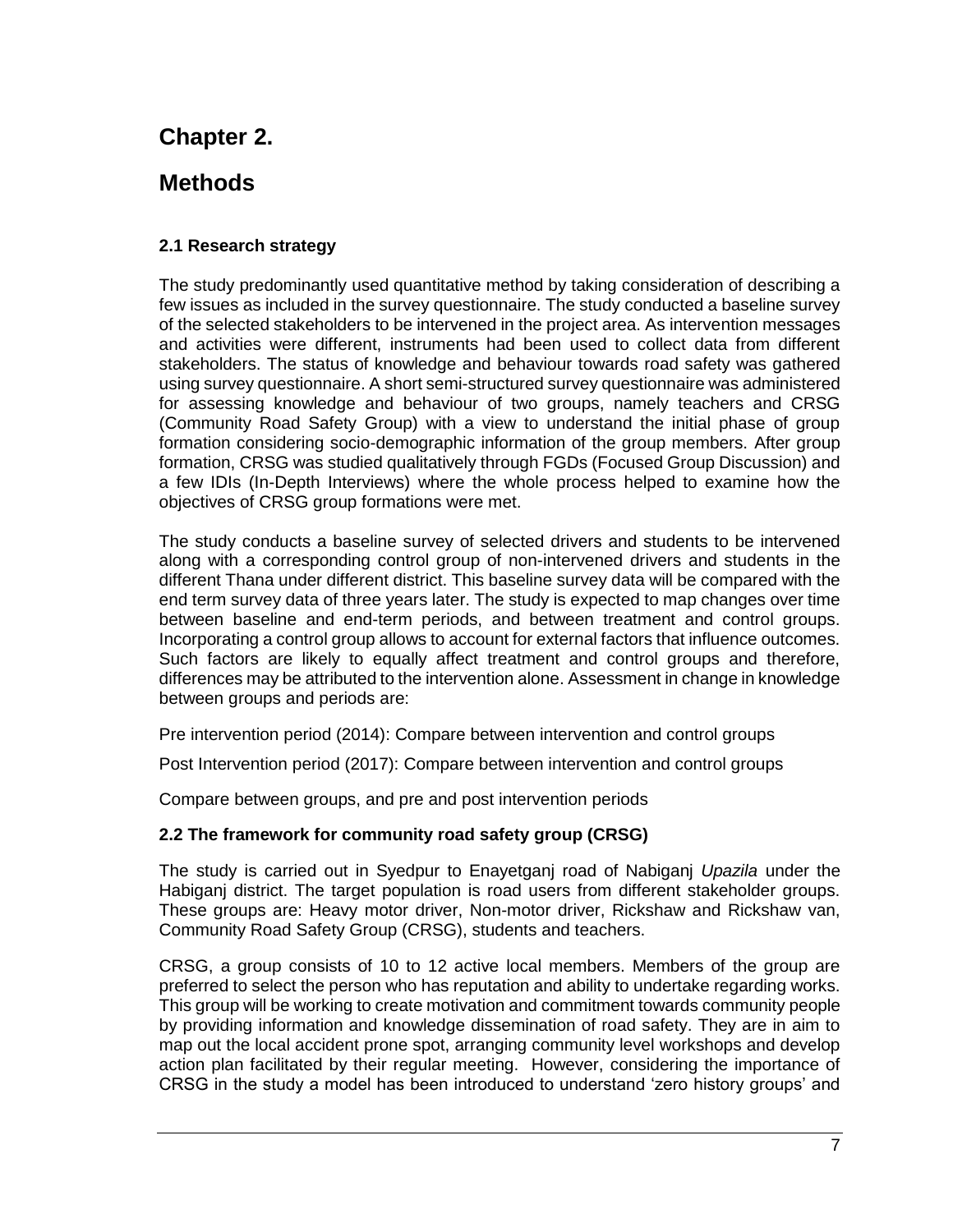its sustainability. The name of this model is 'Tuckman Model' which is very effective in terms of its application for group study.

# **Tuckman model**



Forming: There are no previous experiences or activities as found in a group until it was formed. Group springs from many sources and for different purposes while formation examines the three sets of factors – personal qualities, nature of works, and feeling of liking.

Storming: In this case the interaction between members is focused.

Norming: The functions and goal of the group are set out at this stage.

Performing: Consideration of performance and achievements, emerging difficulties and take new steps to make if effective.

# **2.3 Sampling**

For achieving zero fatal road accident, five different stakeholders are considered in this study. The programme intends to work with five different categories with different population size. So, the sample population is selected from different groups. We have five different stakeholders sample which is drawn from all the groups because each group is different in terms of their population and socioeconomic characteristics etc. Sample size is calculated based on some assumptions with confidence interval of 95% and estimating 7% margin of error from different stakeholders. Respondents of motor and non-motor are selected randomly from the programme as given in the list. Students are selected randomly from attendance register of class five six and eight. Based on these assumptions sample size for this study are as follows. In qualitative section, respondents are selected purposively to conduct in-depth interview (IDI) and FGD from CRSG and teachers. A total of five FGDs and 20 interviews are conducted among the CRSG and teachers.

# **Table 2.1. Study sample**

|                |                           | Population size | Margin of<br>error % | Confidence<br>interval % | Actual sample       |
|----------------|---------------------------|-----------------|----------------------|--------------------------|---------------------|
| Motor          | Driver                    | 500             | 7                    | 95                       | 142                 |
| Non-<br>motor  | Rickshaw/<br>Rickshaw/van | 500             |                      | 95                       | 142                 |
| <b>Student</b> | Class 5                   | 650             |                      | 95                       | 151                 |
|                | Class 6                   | 650             |                      | 95                       | 151                 |
|                | Class 8                   | 650             |                      | 95                       | 151                 |
| <b>CSRG</b>    |                           | $6(6*10/12)$    |                      |                          | 3-FGD 15-Interviews |
| Teacher        |                           | 38              |                      |                          | 2-FGD 5-Interviews  |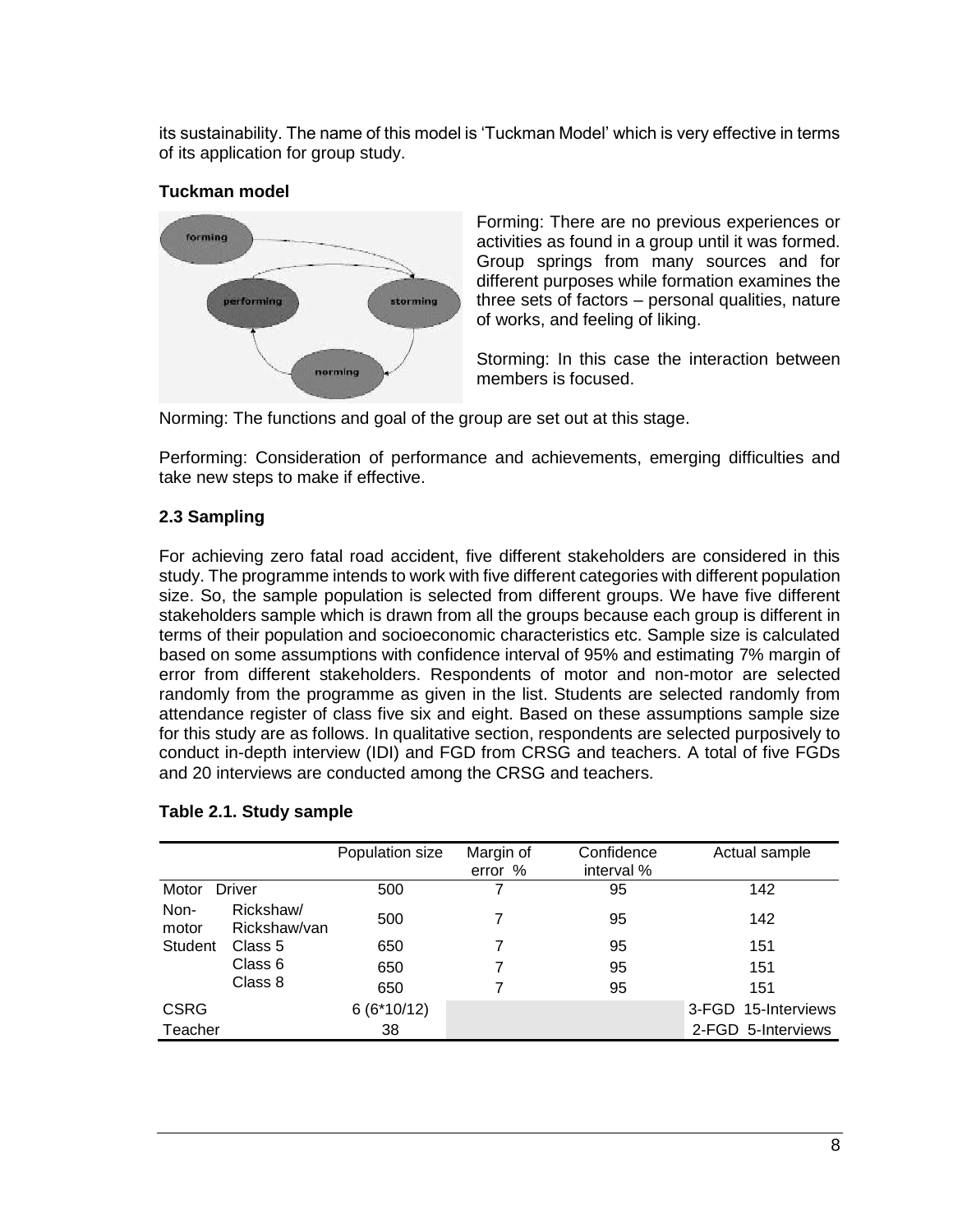### **2.4 Data collection (including indicators table)**

To collect data three sets of semi-structured questionnaire have been conducted in survey with the drivers (heavy vehicles and non-motor) and the students. Beside this survey FGDs and IDIs are also incorporated in data collection process for gathering qualitative data. In the following table, it is shown how different indicators on road safety are categorised in data collection process:

| Categories                                                   | Indicators                                                                                                                                                              | Data collection methods           |
|--------------------------------------------------------------|-------------------------------------------------------------------------------------------------------------------------------------------------------------------------|-----------------------------------|
| Independent variable: Knowledge and practices on road safety |                                                                                                                                                                         |                                   |
|                                                              | Definition: Existing knowledge on road safety and its implementation in real life                                                                                       |                                   |
| Socio-                                                       |                                                                                                                                                                         |                                   |
| demographic<br>information                                   | Age, Education, marital condition                                                                                                                                       | Interview                         |
|                                                              |                                                                                                                                                                         |                                   |
| Type of<br>vehicles and                                      | Vehicle capacity, ownership, driving<br>training, driving experiences, license and                                                                                      |                                   |
| road                                                         | road type                                                                                                                                                               | Interview and Primary observation |
| <b>Fitness</b>                                               | Safety measures before starting drive                                                                                                                                   | Interview                         |
| Documents                                                    | Necessary papers with drivers                                                                                                                                           | Interview and Primary observation |
| Speed                                                        | Consequences of high speed, maximum                                                                                                                                     |                                   |
|                                                              | speed limit of vehicles in highway and local                                                                                                                            | Interview                         |
|                                                              | road                                                                                                                                                                    |                                   |
| Load                                                         | Consequences of overloading                                                                                                                                             | Interview                         |
| Parking                                                      | Parking beside highway                                                                                                                                                  | Interview and Primary observation |
| Overtaking                                                   | Safety measures while overtaking                                                                                                                                        | Interview                         |
| Lane and                                                     | Benefit of lanes on road, road dividers,                                                                                                                                |                                   |
| lines                                                        | driving system on lane oriented road,                                                                                                                                   | Interview                         |
|                                                              | restriction of crossing lane, driving system<br>on round/cyclic road                                                                                                    |                                   |
| Driving and                                                  | Safety measures while driving, possible                                                                                                                                 |                                   |
| Accident                                                     | reasons of accident and victim in accident                                                                                                                              | Interview                         |
| <b>Traffic Signs</b>                                         | Understanding important traffic                                                                                                                                         | Interview                         |
|                                                              | signals/sings on high way                                                                                                                                               |                                   |
|                                                              | Dependent variable: Measuring effective road safety                                                                                                                     |                                   |
|                                                              | Definition: Ensuring effectiveness of road safety knowledge and practices of the community in<br>compliance with designated traffic rules as well as peoples' awareness |                                   |
| Practices of                                                 | Checking vehicles' fitness before driving on                                                                                                                            |                                   |
| existing                                                     | it, maintaining speed limit, maintaining load                                                                                                                           | Interview                         |
| knowledge                                                    | in against of vehicle capacity                                                                                                                                          |                                   |
| Drivers'                                                     | Maintaining parking rules, maintaining                                                                                                                                  |                                   |
| behaviour                                                    | overtaking rules, driving with sickness,                                                                                                                                | Interview                         |
| during driving                                               | receiving phone call during drive                                                                                                                                       |                                   |
| Road                                                         | Footpath space, turning point, dividers,                                                                                                                                | Interview and primary observation |
| infrastructure                                               | lane, physical condition of road                                                                                                                                        |                                   |
| Signs and                                                    | Following all types of driving instructions                                                                                                                             | Interview and primary observation |
| symbols                                                      | on road with necessary traffic signals                                                                                                                                  |                                   |
| <b>Driving</b><br>license                                    | Showing valid license and process of<br>obtaining license                                                                                                               | Interview and primary observation |
|                                                              |                                                                                                                                                                         |                                   |

### **Table 2.2. Indicators for the study**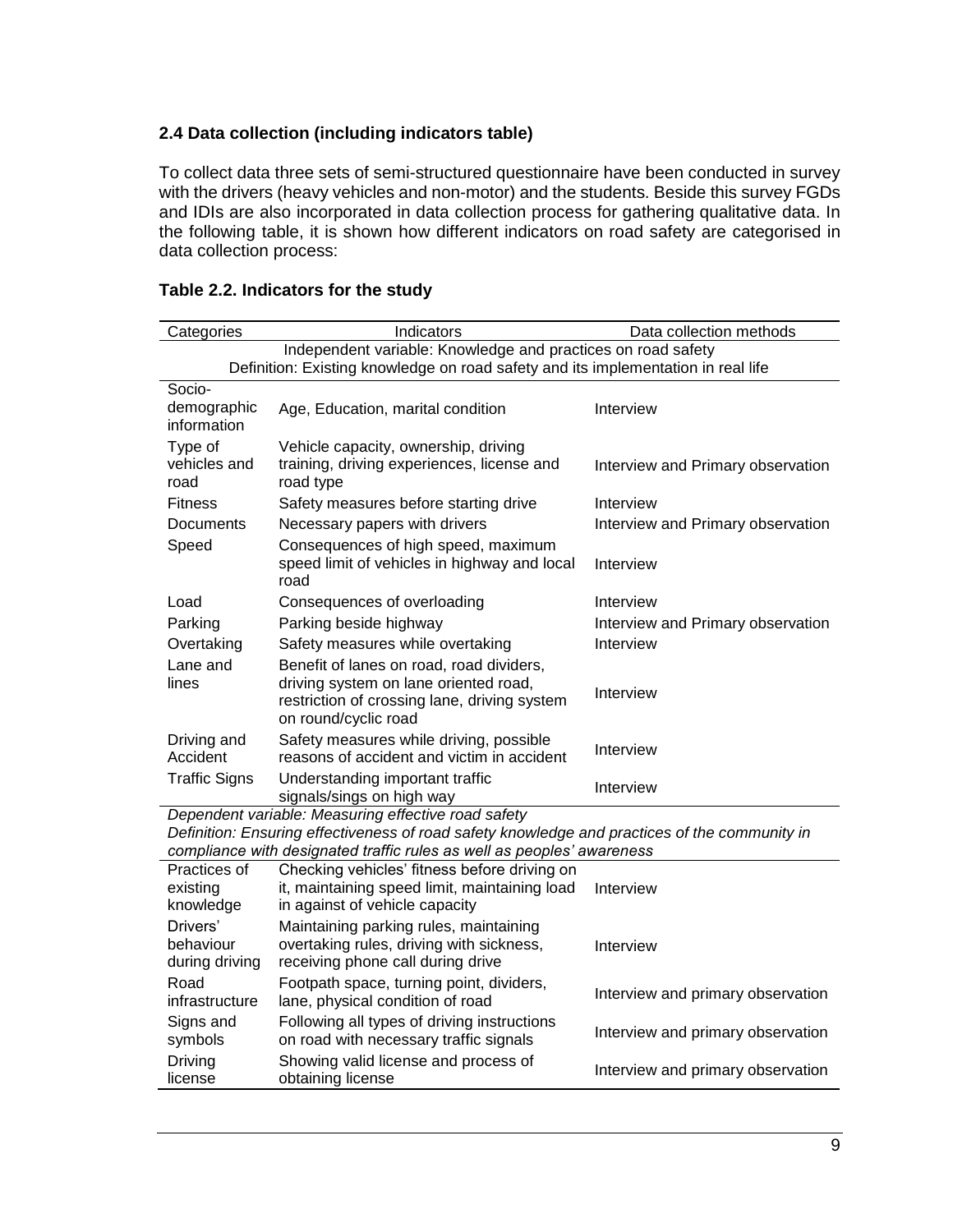### **2.5 Data processing and analysis**

The research team developed number of interviewer administered questionnaire that includes questions regarding knowledge, attitude and practices of the pedestrians and drivers towards safety and measures as well as baseline socio-demographic data. The study instrument also includes open-ended questions to identify the best way improve traffic safety. Besides, few FGD's and in-depth interview are conducted by following a checklist which particularly captures the group member's interest and ability to attend in group activities and participation in workshop, meetings, as well as play a leading role in their community which indicates the group performance and effectiveness. So, because of the semi-structured data nature, the raw field data has been edited with necessary clarification and code. After coding all the collected data, data cleaning was also executed finally when the entry has been finished. SPSS (Statistical Package for Social Survey) software was used for quantitative data entry and analysis. Both univariate and bivariate statistics have been performed. Qualitative data was analysed manually after such data are transferred from the field.

#### **2.6 Limitations**

To some extent with research design, observation of the drivers' knowledge into practices on road was not possible in case of specific indicator to be determined either in qualitatively, or quantitatively. On the other hand, if more cases are evaluated in more regions under the same compliance of road safety, the dataset of the study could be more rigorous to come up with the concrete research answers. Treatment respondents of the study are sampled in only a small portion of Nobiganj Thana under Hobiganj district where existing knowledge and practices on road safety policies are not justified widely under the same compliance.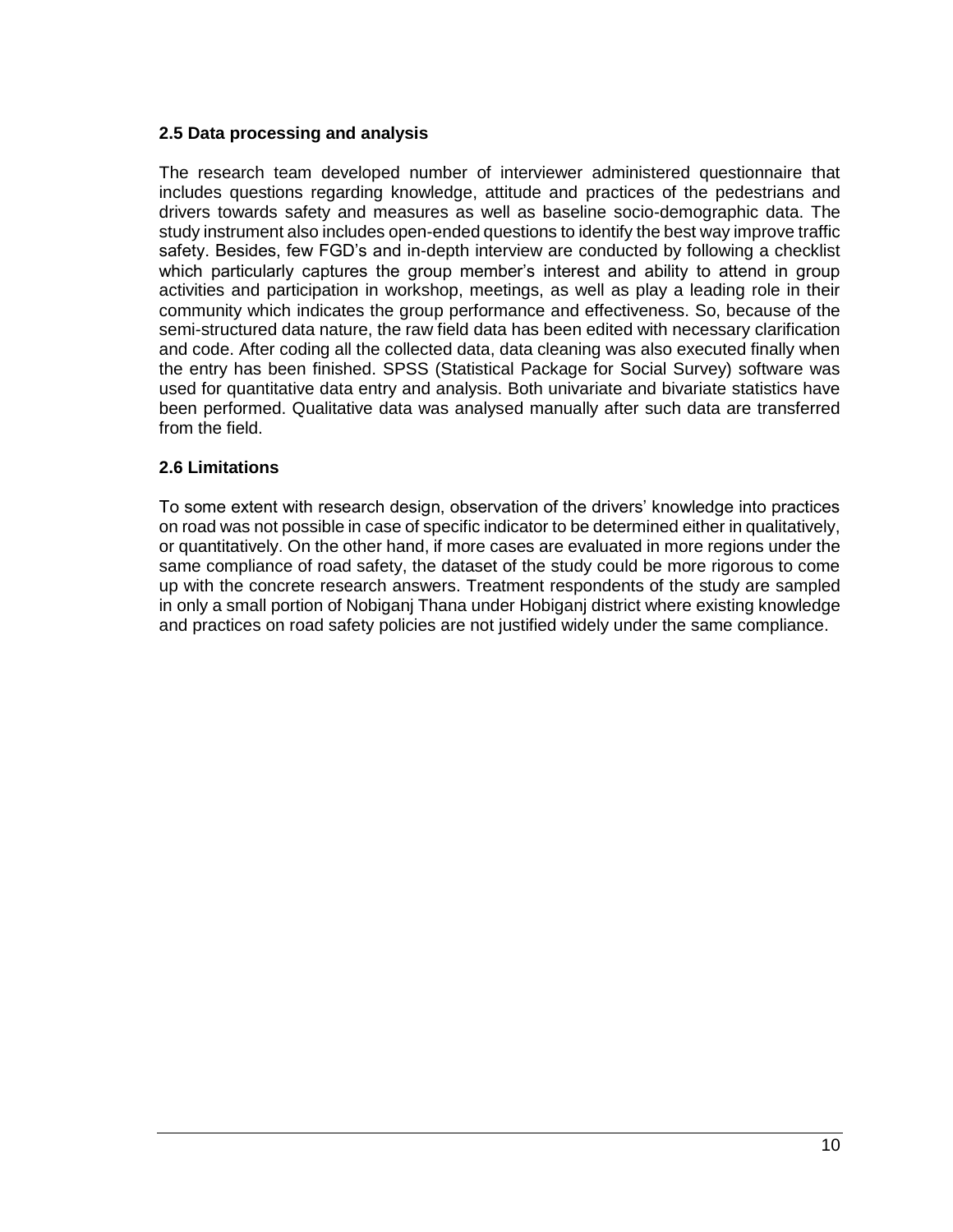# **Chapter 3.**

# **Results**

The results are shown with five major divisions of the respondents that are assessed either in quantitative or qualitative approach of the study. The group of respondents of the study is categorised as follows:

Part 3.1 Drivers of motorised/heavy vehicles

Part 3.2 Drivers of non-motorised vehicles/Rickshaw or Rickshaw-van

Part 3.3 Students of class V, VI and VIII

Part 3.4 Teachers of the school level

Part 3.5 Community Road Safety Groups (CRSG)

The result of first three parts has been assessed quantitatively while the selected indicators are evaluated by the per cent frequency of the respective respondents. And, the next two

parts are shown with some key findings based on single interview, or through FGDs. However, all parts are shown with many subdivisions including findings of the controlled respondents, but the main discussion is not focused in comparison between treatment and controlled group as follows:

# **Part 3.1 Drivers of motorised/heavy vehicles**

#### *3.1.1 Socio-demographic information*

Socio-demographic profile of driver shows that 75 per cent of the drivers are literate with different level of education. Among the educated drivers, about 30 per cent of primary level education is the highest education level in intervention group whereas junior secondary education is the top percentage of education within the control group drivers and it is almost 34 per cent. Majority of them earn Tk.12,000- 14,000 per month in both groups. Greater parts of the drivers are under age in below forty and married in both group. As follower to the religion, the Muslim religion is predominant in both groups. Also the surveyed drivers both in intervention and control group show that their family sizes were typically highest in percentage, 43 and 47 accordingly in the range of 5-7 (Table 3.1).

| Table 3.1.1 Socio-demographic |
|-------------------------------|
| <b>Profile</b>                |

| Indicators            | Per cent of       |      |
|-----------------------|-------------------|------|
|                       | respondents       |      |
| Education             | Treatment Control |      |
| No Schooling          | 22.5              | 17.6 |
| <b>Below Primary</b>  | 26.1              | 9.9  |
| Primary               | 29.6              | 20.4 |
| Junior Secondary      | 17.6              | 33.8 |
| Junior Secondary      | 4.2               | 18.3 |
| Above                 |                   |      |
| Income (BDT)          |                   |      |
| 4,500-8,000           | 10.6              | 16.2 |
| 8,100-10,000          | 16.4              | 29.6 |
| 12,000-14,000         | 51.9              | 38.7 |
| 15,000-18,000         | 16.9              | 9.2  |
| 20,000+               | 4.2               | 6.3  |
| Age group             |                   |      |
| 20-30                 | 40.1              | 38.0 |
| $31 - 40$             | 33.8              | 41.5 |
| 41-50                 | 20.4              | 16.2 |
| $50+$                 | 5.6               | 4.2  |
| Marital               |                   |      |
| Married               | 81.7              | 93   |
| Religious             |                   |      |
| <b>Muslim</b>         | 94.4              | 97.9 |
| Hindu                 | 5.6               | 2.1  |
| No. of family members |                   |      |
| $1 - 4$               | 26.1              | 39.4 |
| $5 - 7$               | 43.0              | 47.2 |
| $8+$                  | 31.0              | 13.4 |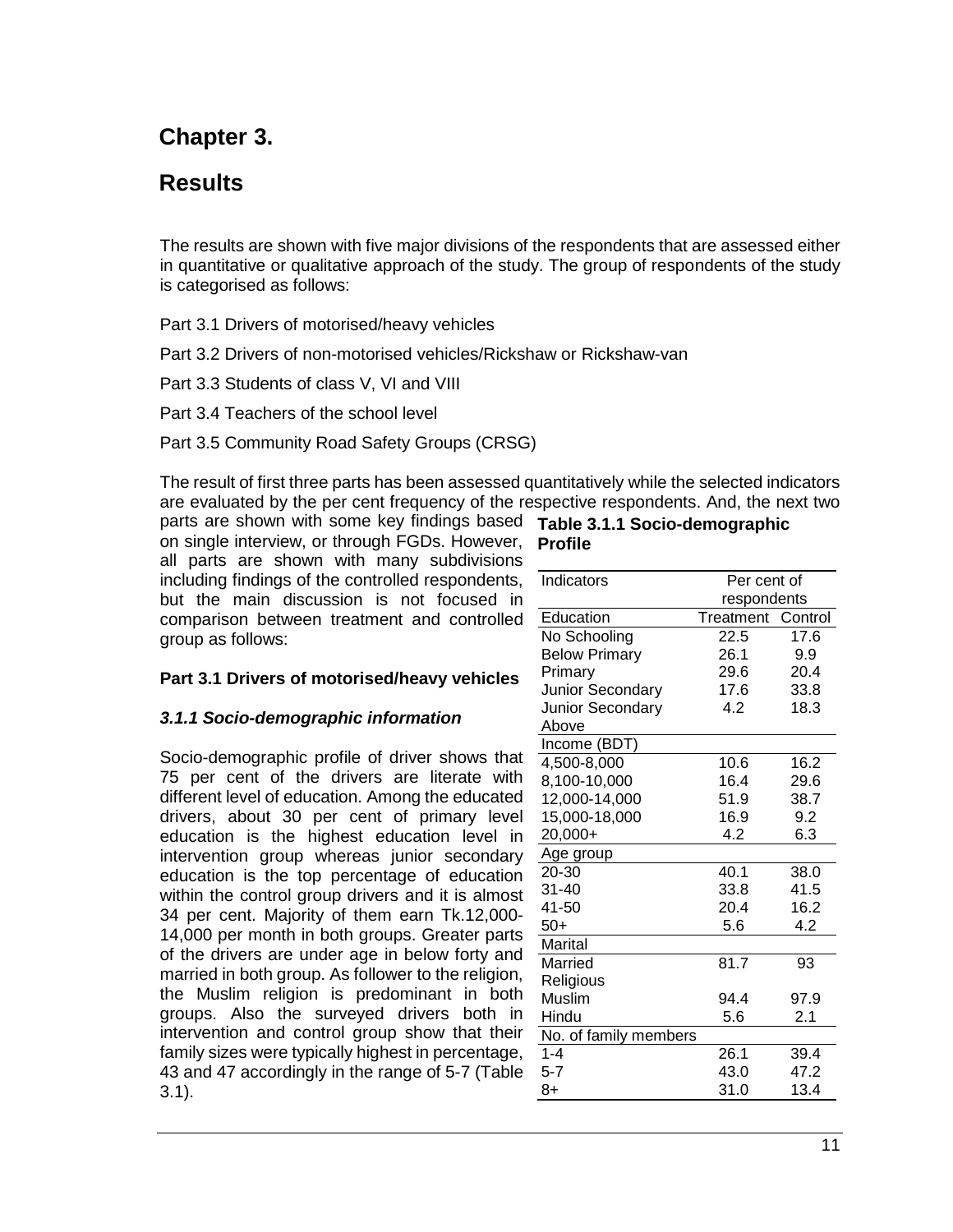### *3.1.2 Driving experiences and license paper*

This section illustrates general information about the related knowledge of driving experiences and license issue. It includes year of driving, ownership of vehicle and the sources of driving license. Table (3.1.2) reveals that the highest percentage of the drivers in intervention group is belonged in 11-15 years age of driving experience whereas, in control group it is in 6 -10 year of experience.

# **Table 3.1.2 Year of driving experiences**

| Driving years of | Per cent of respondents |         |
|------------------|-------------------------|---------|
| experience       | Treatment               | Control |
| $1 - 5$          | 16.2                    | 21.8    |
| $6 - 10$         | 21.1                    | 25.4    |
| $11 - 15$        | 25.4                    | 21.8    |
| $16 - 20$        | 21.8                    | 15.5    |
| $21 - 25$        | 7.7                     |         |
| $26+$            | 77                      | 8.5     |

The highest 85.2 and 83.1 per cent respectively of the vehicles are privately owned in the treatment and control group.

#### **Table 3.1.3 Ownership status of the vehicles**

| Ownership   | Per cent of respondents |         |  |
|-------------|-------------------------|---------|--|
| of vehicles | Treatment               | Control |  |
| Self        | 2.1                     | 6.3     |  |
| Company     | 12.7                    | 10.6    |  |
| Privately   | 85.2                    | 83.1    |  |
| owned       |                         |         |  |

#### **Table 3.1.4 Origin of license paper**

| Per cent of respondents |      |
|-------------------------|------|
| Control<br>Treatment    |      |
| 77.5                    | 53.5 |
|                         |      |
|                         |      |
| 10.6                    | 38.7 |
| 7.0                     | 0.7  |
| 4.9                     |      |
|                         |      |

Most of the drivers get driving license

from Bangladesh Road Transport Authority (BRTA). Few of them have obtained from the broker and their trade union.

#### **Table 3.1.5 Initial learning place to know driving**

| Place of first learning | Per cent of respondents |                |  |  |
|-------------------------|-------------------------|----------------|--|--|
| for driving             | Treatment<br>Control    |                |  |  |
| Master                  | 77.5                    | 58.5           |  |  |
| Driving school          | 0                       | 2.8            |  |  |
| Working as a helper     | 21.8                    | 36.6           |  |  |
| Other driver            | በ 7                     | 2 <sub>1</sub> |  |  |
|                         |                         |                |  |  |

#### **Table 3.1.6 Receive professional training after being driver**

| Training received  | Per cent of       |      |  |  |
|--------------------|-------------------|------|--|--|
| after being driver | respondents       |      |  |  |
|                    | Treatment Control |      |  |  |
| No training        | 60.6              | 93.7 |  |  |
| received           |                   |      |  |  |
| From NGO           | 19                | 0    |  |  |
| From BRTA          | 14.8              | 4.2  |  |  |
| Trade union        | 5.6               | 21   |  |  |

Most of the drivers in both groups have acquired driving knowledge from *Ustad* (senior

driver) and also got from working as a helper of senior driver. Not found any drivers who have learnt from driving institutions in intervention area while very little percentage of drivers get driving from institutions in control group.

Over half of the drivers, 61% have not received any training after being a driver in intervention area whereas, over 90 per cent of the drivers have the same experience in the control area.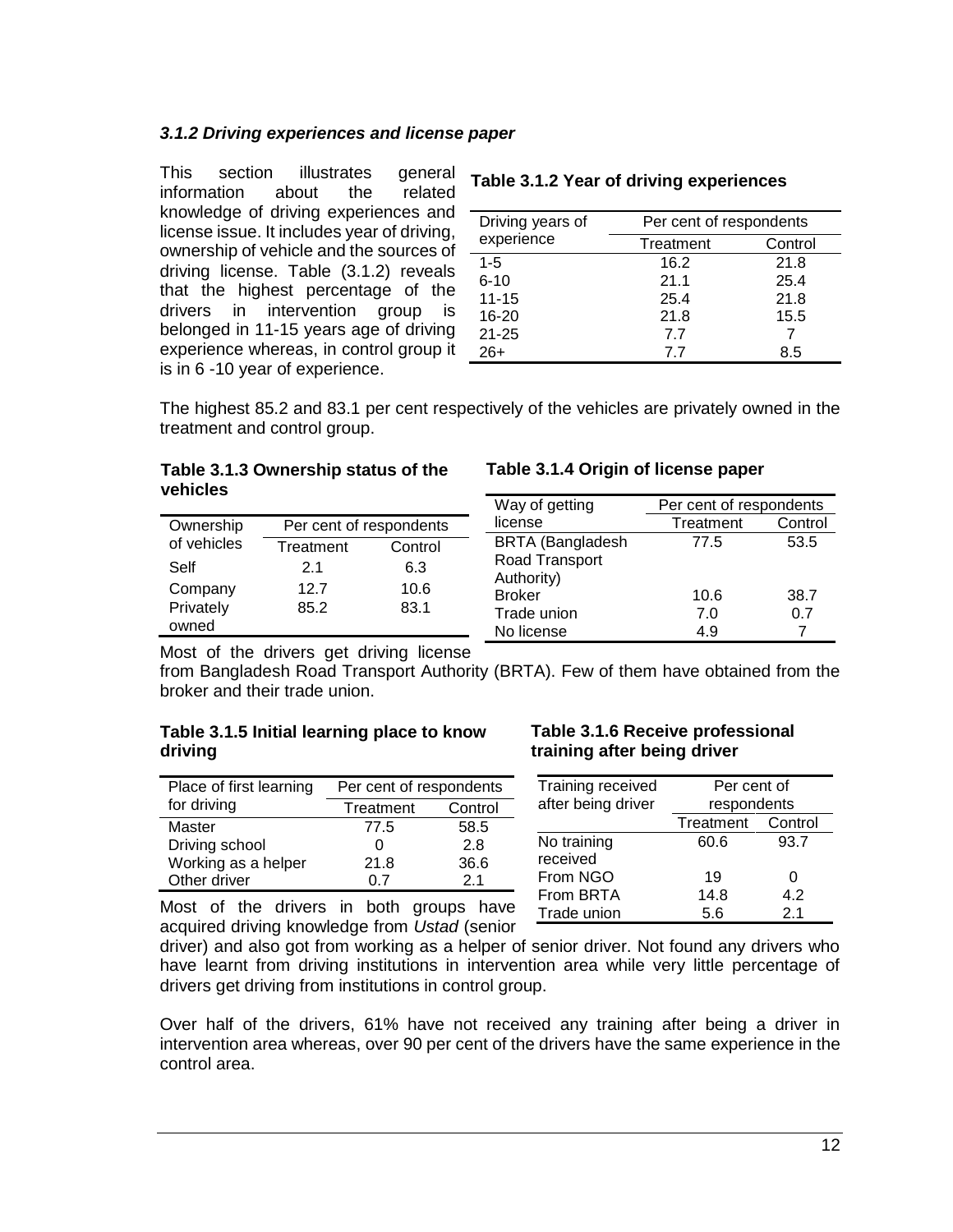### *3.1.3 Checking of vehicle fitness*

Drivers must have convergent knowledge about the vehicles. Other traffic issues and its practices on road during driving help to avoid accident in most cases. In many cases, drivers are ignorant as well as careless with the engine and other necessary vehicle-related documents at the time of running vehicle.

| Checking of instruments of<br>Bus/Truck before going out for | Per cent respondents do<br>have knowledge |         | Per cent respondents do<br>practices |         |
|--------------------------------------------------------------|-------------------------------------------|---------|--------------------------------------|---------|
| driving                                                      | Treatment                                 | Control | Treatment                            | Control |
|                                                              | group                                     | group   | group                                | group   |
| Wheel                                                        | 91.5                                      | 94.4    | 76.1                                 | 77.5    |
| Brake and gear                                               | 93.7                                      | 88      | 66.2                                 | 82.4    |
| Light                                                        | 48.6                                      | 21.1    | 37.3                                 | 6.3     |
| <b>Battery</b>                                               | 39.4                                      | 33.8    | 28.2                                 | 25.6    |
| Engine                                                       | 94.4                                      | 93      | 46.5                                 | 45.1    |
| Dash board                                                   | 12.7                                      | 1.4     |                                      |         |

#### **Table 3.1.7 Status of routine check of vehicles at daily basis**

\* Multiple responses counted

Findings show that most of the drivers in both groups have better knowledge on wheel, brake/gear and engine compared to light and battery. But in practice, most of the drivers in both groups have been less focused into checking before running the vehicle (Table 3.1.7).

#### *3.1.4 Legal documents for driving*

Findings reveal that the essential documents that a driver must keep with him on way to the destination; but, they have good knowledge on that. Majority of the drivers in intervention and control group know that they should carry legal license, blue book (Registration), insurance and fitness certificate, route permit (Table 3.1.8). In practice, it is found that most of the drivers claim they have legal license and other necessary documents which they don't want to show usually.

#### **Table 3.1.8 Necessary legal documents for driving**

| Legal documents need to have<br>for driving | Per cent respondents do<br>have knowledge |         | Per cent respondents do<br>practices |         |
|---------------------------------------------|-------------------------------------------|---------|--------------------------------------|---------|
|                                             | Treatment                                 | Control | Treatment                            | Control |
|                                             | group                                     | group   | group                                | group   |
| Legal license                               | 97.2                                      | 97.9    | 95.1                                 | 84.5    |
| Registration/Blue book                      | 77.5                                      | 93      | 53.5                                 | 78.9    |
| Tax token                                   | 44.4                                      | 66.2    | 21.1                                 | 63.4    |
| <b>Fitness</b>                              | 83.1                                      | 78.9    | 54.9                                 | 66.9    |
| Insurance certificate                       | 74.6                                      | 70.4    | 36.6                                 | 51.4    |
| Route permit                                | 80.3                                      | 66.9    | 59.2                                 | 55.6    |

\* Multiple responses counted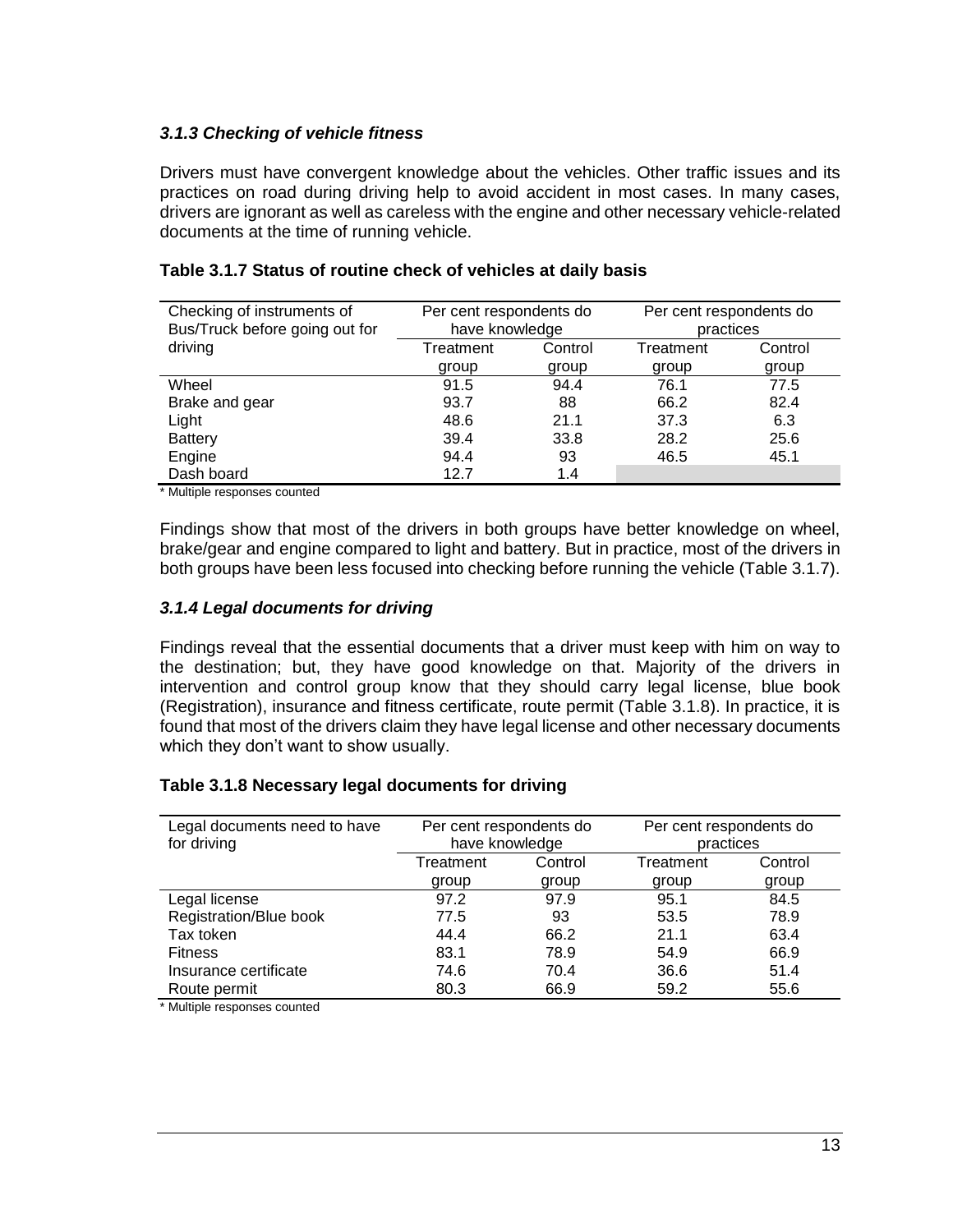# *3.1.5 Parking process*

This Table also shows that drivers know the rules of parking whereas 93% and 85% in the experiment and control groups respectively; but in case of practice 41.5% and 54.9% drivers park their vehicles without follow the rules in treatment and control group (Table 3.1.9).

#### **Table 3.1.9 Parking process**

| Parking process on road side                                                                                                                                                                                                      | Per cent respondents |                                | Per cent respondents do |         |
|-----------------------------------------------------------------------------------------------------------------------------------------------------------------------------------------------------------------------------------|----------------------|--------------------------------|-------------------------|---------|
|                                                                                                                                                                                                                                   |                      | do have knowledge<br>practices |                         |         |
|                                                                                                                                                                                                                                   | Control<br>Treatment |                                | Treatment               | Control |
|                                                                                                                                                                                                                                   | group                | group                          | group                   | group   |
| Outside the border line of main road                                                                                                                                                                                              | 93                   | 85.9                           | 71.8                    | 66.2    |
| Leave 3 meter space when no border line                                                                                                                                                                                           | 7.7                  | 16.2                           | 7.7                     | 17.6    |
| Parking with free space                                                                                                                                                                                                           | 4.2                  | 2.8                            | 41.5                    | 54.9    |
| $\mathbf{a}$ , and the contract of the contract of the contract of the contract of the contract of the contract of the contract of the contract of the contract of the contract of the contract of the contract of the contract o |                      |                                |                         |         |

\* Multiple responses counted

Most often, illegal parking disturbs the natural speed of the running vehicles from both side of the road and cause serious accident. Even, they know somewhat about the consequences of illegal parking to an extent.

# *3.1.6 Overtaking process*

In case of overtaking process, most of the drivers know about four rules among the six overtaking principles. Keeping space and ensuring certain speed (20 km) in between self and overtaking vehicle, knowledge has very limited as 4.2% and 14.1% of drivers in the treatment and control groups respectively. In practice, data illustrates that only two of the rules are followed by the drivers in both treatment and control group and two of the rules are totally ignored by the drivers in both groups (Table 3.1.10).

# **Table 3.1.10 Overtaking Process**

| Overtaking process in road                                           | Respondents do have<br>knowledge |         | Per cent respondents<br>do practices |         |  |
|----------------------------------------------------------------------|----------------------------------|---------|--------------------------------------|---------|--|
|                                                                      | Treatment                        | Control |                                      | Control |  |
|                                                                      | group                            | group   | group                                | group   |  |
| Allow first to pass the highway vehicle                              | 77.5                             | 57.7    |                                      |         |  |
| Showing right side signal                                            | 50.7                             | 85.2    | 35.2                                 | 37.3    |  |
| Increasing vehicle speed                                             | 49.3                             | 54.2    | 17.6                                 | 15.5    |  |
| Confirm enough space (3 feet) between self<br>and overtaking vehicle | 9.2                              | 21.1    |                                      | 2.1     |  |
| Confirm enough speed (20km) between self<br>and overtaking vehicle   | 4.2                              | 14.1    | 12                                   | 5.6     |  |
| Showing left side signal after overtaking                            | 16.9                             | 35.9    |                                      |         |  |

\* Multiple responses counted

# *3.1.7 Usage of mobile phone at driving*

The use of mobile-phones while driving has been recognised as a safety hazard. Both the intervention and control group's driver have the best knowledge on using mobile phones but in practice, about 54.9% of the treatment group and 78.9% of the control group drivers receive mobile while they were driving. (Table 3.1.11).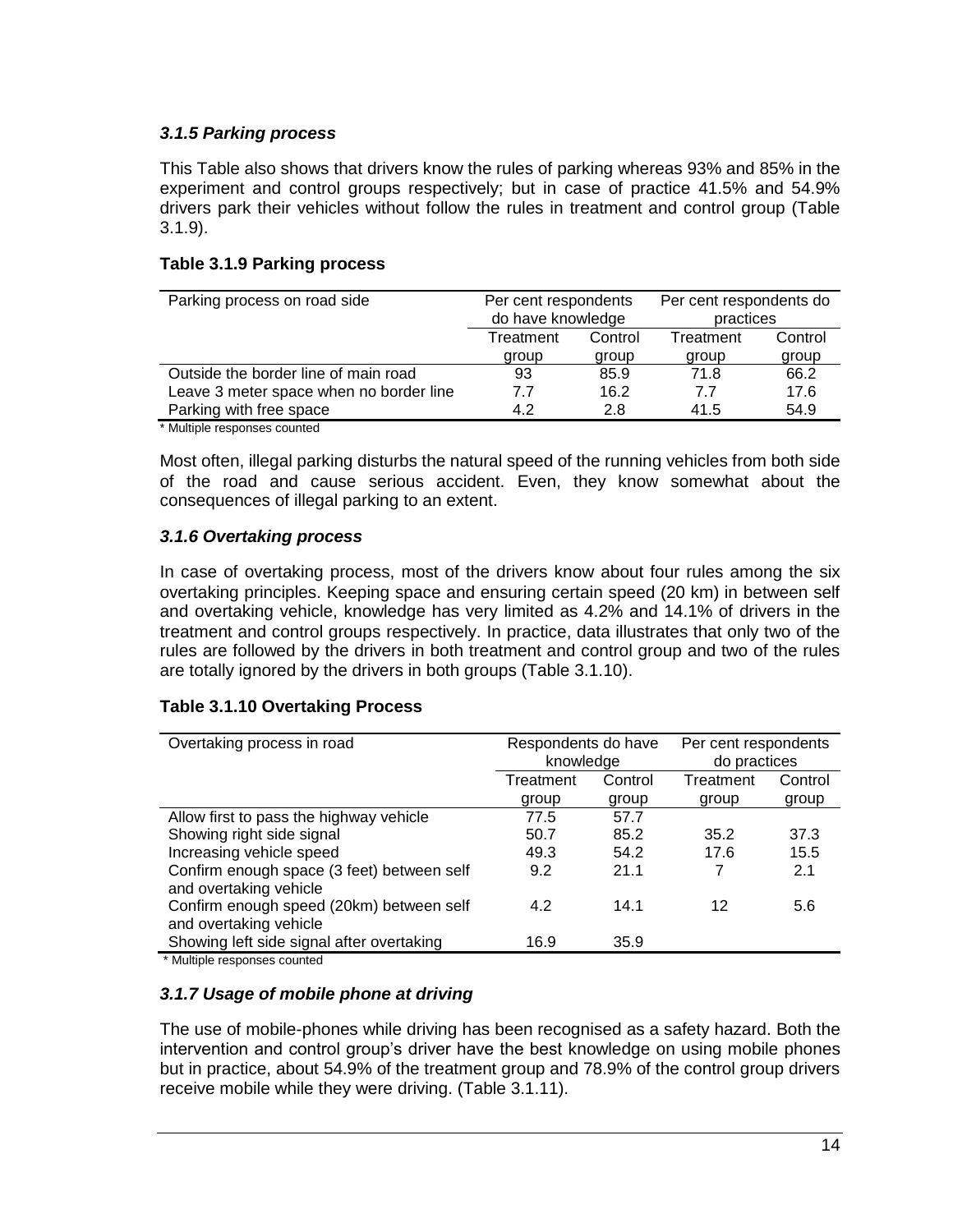### **Table 3.1.11 Usage of mobile phones**

| Knowledge and      | Per cent respondents do have |               | Per cent respondents do |               |
|--------------------|------------------------------|---------------|-------------------------|---------------|
| practice of Mobile | knowledge                    |               | practices               |               |
| use                | Treatment group              | Control group | Treatment group         | Control group |
| Should not receive | 95.1                         | 87.3          | 54.9                    | 78.9          |
| without emergency  |                              |               |                         |               |

### *3.1.8 Overloading*

As the consequences of overloading, larger percentage drivers of treatment group (86.6%) have better knowledge about the consequences of overloading, compared to the control group as it is 68.8 per cent. But in practice, it is observed that knowledge could not translate into action. Both groups of drivers carry either additional passengers or goods and it is 85.2% and 67.6% respectively (Table 3.1.12).

#### **Table 3.1.12 Consequences of overloading**

| Consequences of<br>overloading | Treatment<br>group (Per cent<br>respondents) | Control group<br>(Per cent<br>respondent) | Extra<br>passenger/<br>carrying goods | Extra<br>passenger/<br>carrying goods |
|--------------------------------|----------------------------------------------|-------------------------------------------|---------------------------------------|---------------------------------------|
| Occurred accident              | 86.6                                         | 68.8                                      |                                       |                                       |
| No control over vehicle        | 26.1                                         | 52.5                                      |                                       |                                       |
| Downing vehicle speed          | 36.6                                         | 31.9                                      |                                       |                                       |
| Requires extra fuel            | 13.4                                         | 9.9                                       | 85.2                                  | 67.6                                  |
| Squeezed engine span           | 16.9                                         | 27.7                                      |                                       |                                       |
| Road destruction               | .7                                           | 11.3                                      |                                       |                                       |
| <b>Bridge destruction</b>      | 7.7                                          | 10.6                                      |                                       |                                       |

\* Multiple responses counted

# *3.1.9 Speed of vehicles*

Speed of the vehicle needs to be maintained by the drivers in different places of the road. Otherwise, it causes serious damage and death of lives. Drivers must know and follow the rules of speed in local/residential areas and highways. Overtaking in various turning points and junction of road are the reasons of accident. Therefore, the assessment of driver's knowledge on those topics is important.

#### **Table 3.1.13 Speed of the vehicles in local road**

| Knowledge of maximum speed | Per cent Respondents |       |       |        |         |       |
|----------------------------|----------------------|-------|-------|--------|---------|-------|
| of bus/truck in local road | Treatment            |       |       |        | Control |       |
| Having knowledge           |                      | 32.4  |       |        | 35.2    |       |
| Implemented knowledge      | Actual               | Under | Over  | Actual | Under   | Over  |
|                            | speed                | speed | speed | speed  | speed   | speed |
| Treatment ( $n = 46$ )     | 34.8                 | 47.8  | 174   | 58     | 34      | 8     |
| Control (n=50)             |                      |       |       |        |         |       |

However, almost 67% of the intervention group and 65% of the control group respondents don't have knowledge about speed limit in local town/residential areas as well as in highways. In practice, the actual performances in terms of speed limit among the knowledgeable percentages of drivers and the result becomes interesting that only 34.8%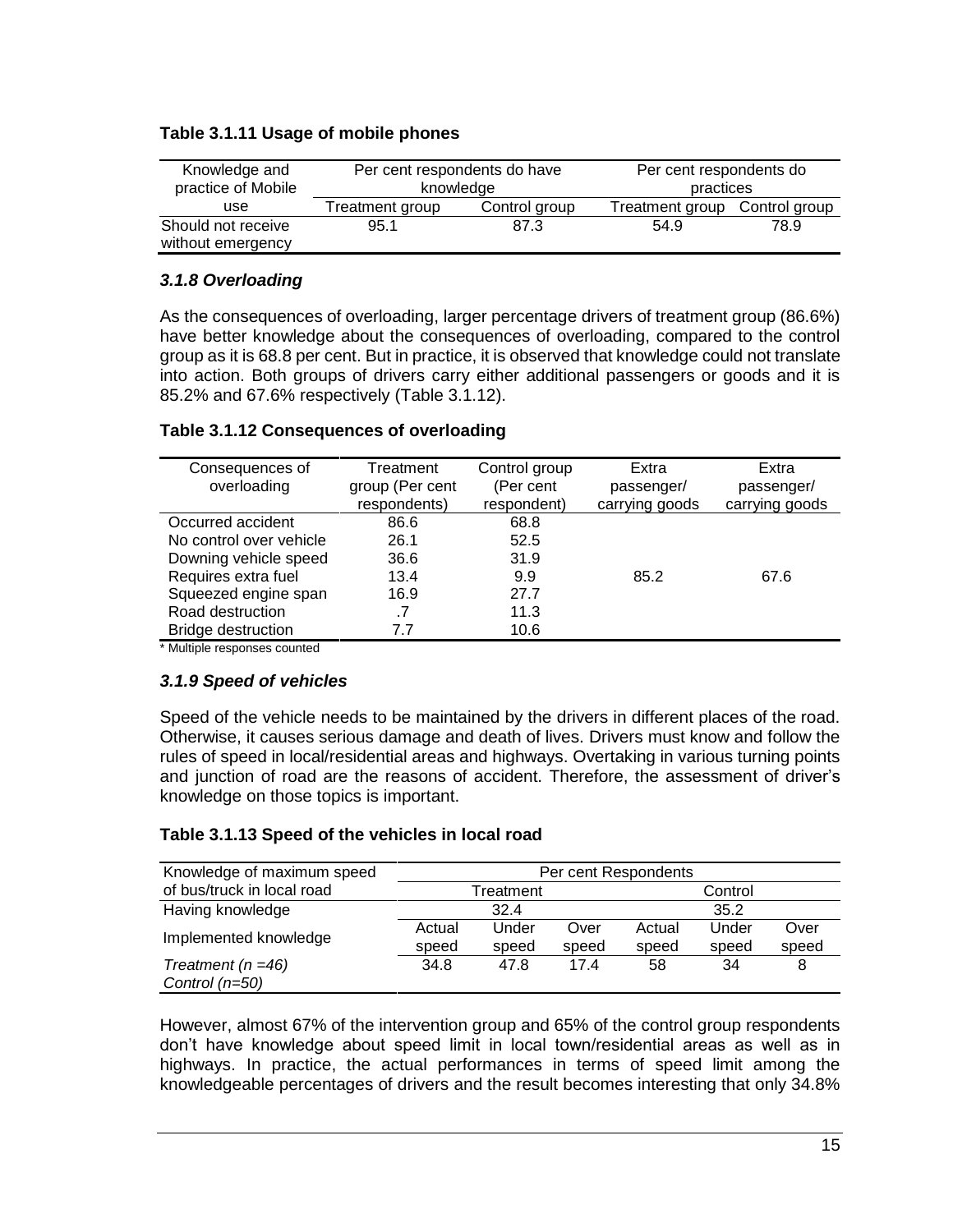and 26.1% of the treatment drivers drive in actual speed in local and highway respectively. On the other hand, just over 50% and 40% of the control group drivers driving in actual speed both in local and high way.

| Knowledge of maximum speed of | Per cent of respondents |       |       |         |       |       |
|-------------------------------|-------------------------|-------|-------|---------|-------|-------|
| bus/truck in highway          | Treatment               |       |       | Control |       |       |
| Having knowledge              | 32.4<br>35.9            |       |       |         |       |       |
| Implemented knowledge         | Actual                  | Under | Over  | Actual  | Under | Over  |
|                               | speed                   | speed | speed | speed   | speed | speed |
| Treatment ( $n = 46$ )        | 26.1                    | 6.5   | 67.4  | 43.1    | 7.8   | 49    |
| Control $(n=50)$              |                         |       |       |         |       |       |

# **Table 3.1.14 Speed of the vehicles in highway**

#### *3.1.10 Lanes and lines*

There are different types of vehicles plying on road and their speed is also different. For advantages of smooth running these diverse speedy vehicles the road - especially the highway is divided into a number of lanes. It might be one to six lanes based on the width of road. Few steps need to be taken when driver changes the lanes. Moreover, there are some lines in road that bear different meanings must be followed by the drivers; otherwise a serious accident may have occurred. Therefore, the drivers must have knowledge on lanes to stay away from accident. Pertaining to lane, most of the drivers in treatment and control group know the reasons of having different lanes and rule of following lanes in road but they are very much aware of the number of lanes. They also know better about changing lane but they have insufficient knowledge on lines drawn on the road (Table 3.1.15).

#### **Table 3.1.15 Lanes and lines in road**

| Knowledge                                          | Per cent of respondents |         |  |
|----------------------------------------------------|-------------------------|---------|--|
| Significance of dividing road into different lane  | Treatment               | Control |  |
| Advantages of different type of speedy car         | 64.8                    | 64.8    |  |
| Number of lanes                                    |                         |         |  |
| One to Six                                         | 85.2                    | 75.4    |  |
| Necessary rules to follow lane                     |                         |         |  |
| Driving vehicle adjacent to the left side and Keep | 90.8                    | 80.9    |  |
| free middle of the road                            |                         |         |  |
| Things to be noticed during changing lane          |                         |         |  |
| Looking at mirror                                  | 75.4                    | 95.1    |  |
| Show signal                                        | 69                      | 65.5    |  |
| Allow to pass the backside speedy car/vehicle      | 21.1                    | 54.2    |  |
| Don't know                                         | 9.9                     | 7.3     |  |
| Illegality to cross line                           |                         |         |  |
| Continuous Line                                    | 32.4                    | 12.7    |  |
| <b>Yellow Line</b>                                 | 16.2                    | 19      |  |
| Don't know                                         | 52.8                    | 71.8    |  |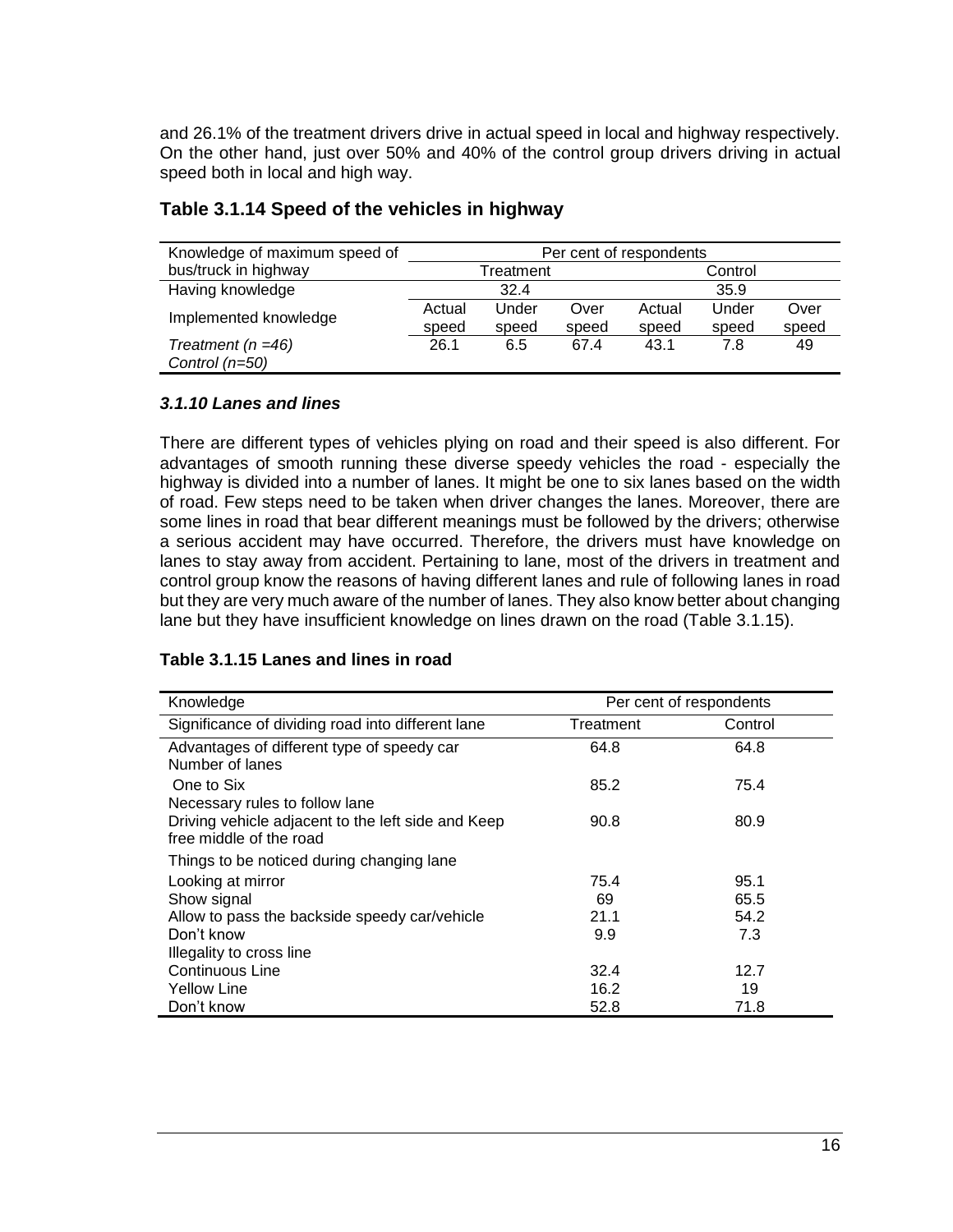# *3.1.11 Signs and symbol*

Different signs and symbols are used on the road to mean various indications to be followed. Among those important signs and symbols few are included in this study. These are restriction and cautious lines and some others are obligatory, informative, overtaking, parking and speed signs. Drivers should have knowledge on the meaning of those signs and symbols and thus they can easily be careful of accidents. During survey, the symbolic chart of different traffic signs has been shown to the respondents. In that case the responses from the respondents on the respective symbol have been identified.

| Restriction line and symbols              | Per cent respondents |         |
|-------------------------------------------|----------------------|---------|
|                                           | Treatment            | Control |
| Should not overtake without any emergency | 24.6                 | 28.9    |
| symbol of warning on risk                 | 21.1                 | 21.8    |
| Symbol of yellow light                    | 59.9                 | 52.8    |
| Parking prohibition symbol                | 25.5                 | 28.2    |
| Side road symbol of                       | 47.9                 | 45.8    |
| Pedestrian crossing                       | 69.7                 | 89.4    |
| Bus stand symbol                          | 74.6                 | 66.2    |
| Hospital symbol                           | 63.4                 | 69      |
| Whistle prohibition symbol                | 78.2                 | 92.3    |
| Stop first, allow to go first             | 13.4                 | 18.3    |

### **Table 3.1.16 Knowledge on signs and symbols in road**

Table (3.1.16) reveals that both the treatment and control group of the drivers have little knowledge on some symbols, e.g. restriction and cautious line, parking prohibition symbol and vehicle moving symbol. In other words, they cannot easily recognise these lines and signs. Data also shows that both groups of drivers have replied correctly and possess better knowledge on yellow light on road, symbols of side road and pedestrian crossing. They also have better knowledge about the informative sign such as bus stand, hospital and whistle prohibition. On the other hand, (Table 3.1.17) three symbols are interviewed among the respondents to identify the gap between knowledge and practices on the respective issue. But in reality, about half of the per cent of the respondents do maintain these symbols on the road rather than the per cent of the respondents do have the knowledge on those traffic signs, except overtaking prohibition practices where it is 66.2% and 62% in the treatment and control group respectively.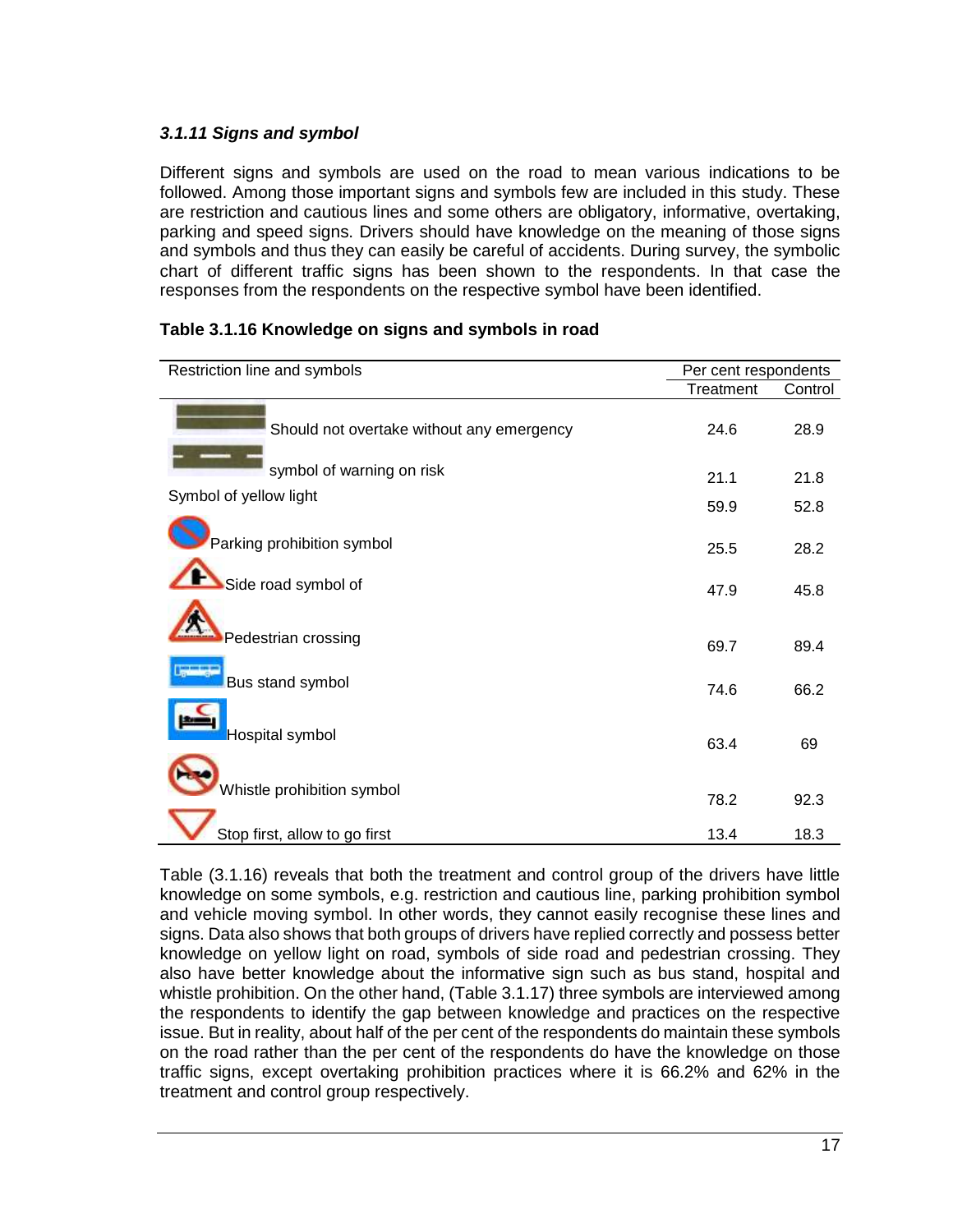#### **Table 3.1.17 Speed of the vehicles**

| Symbol                                       | Knowledge of per cent<br>respondents |            | Practice of per cent<br>respondents |              |
|----------------------------------------------|--------------------------------------|------------|-------------------------------------|--------------|
|                                              | Treatment                            | Control    | Treatment                           | Control      |
| Speed limit symbol<br>Overtaking prohibition | 82.4<br>74.6                         | 92.3<br>62 | 26.8<br>66.2                        | 54.9<br>62.7 |
| 4A<br>School and speed reduced               | 82.4                                 | 87.3       | 46.5                                | 64.8         |

#### *3.1.12 Driving to link road, circle and head light*

Testing integrated knowledge of the respondents mentions above, e.g. vehicle parking, positioning headlight at night, driving car at square of road and rules of enter into highway from side road. Table 3.1.17 shows that drivers have better knowledge on the steps to be followed to enter into highway from side road. Drivers have better knowledge on how to park vehicles where there is a boundary line of road but they don't know the parking law for where it is not. On the other side, drivers have the best knowledge on the positioning of headlight at night and are fairly knowledgeable on driving car at square place of the road.

#### **Table 3.1.18 Vehicles' entrance from highway to link road**

| Necessary rules to follow when enter from   | Per cent of respondents do have knowledge |         |  |  |
|---------------------------------------------|-------------------------------------------|---------|--|--|
| highway to link road                        | Treatment                                 | Control |  |  |
| Stop first at the side of highway           | 52.1                                      | 66.2    |  |  |
| Allow first to pass the highway vehicles    | 27.5                                      | 26.8    |  |  |
| Showing signal                              | 83.8                                      | 81      |  |  |
| Starting to drive when no car is on highway | 50                                        | 67.6    |  |  |
| Don't know                                  | 1.4                                       | 8.5     |  |  |

#### **Table 3.1.19 Head light position at night**

| Head light position at night | Per cent of respondents do have knowledge |         |
|------------------------------|-------------------------------------------|---------|
|                              | Treatment                                 | Control |
| Keeping dipper low           | 96.5                                      | 99.3    |

#### **Table 3.1.20 Driving rules at circle point**

| Driving rules at circle point              | Per cent of respondents do have knowledge |         |
|--------------------------------------------|-------------------------------------------|---------|
|                                            | Treatment                                 | Control |
| Allow first to pass the right side vehicle | 73.9                                      | 68.3    |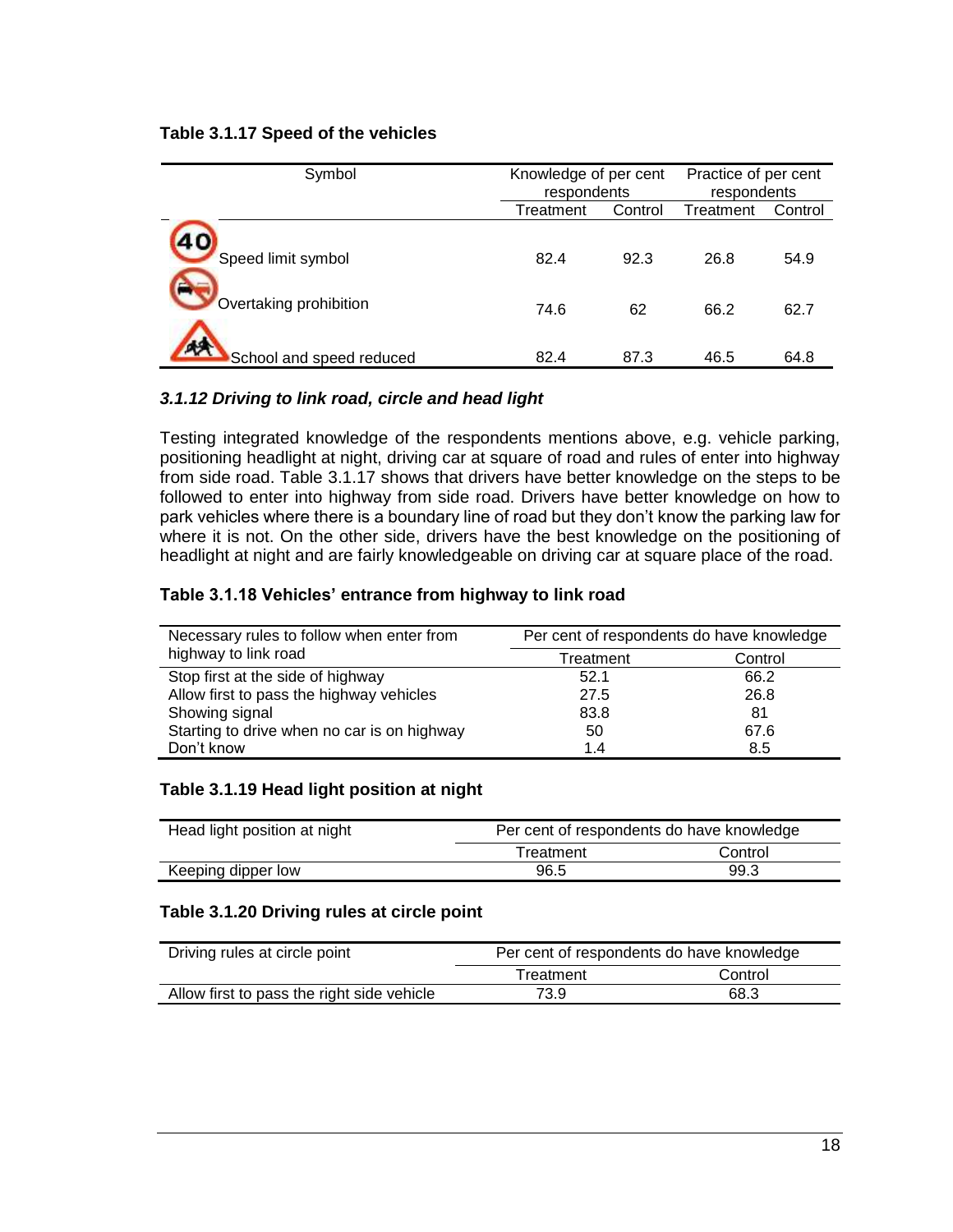### *3.1.13 Vulnerable cases for accident*

Table 3.1.21 – 3.1.23, depicts that most of the drivers in treatment and control group recognises the turning point of the road and bazaar vulnerable places where accident can take place. More than sixty per cent of the respondents in treatment and control group state that over speed and unusual overtaking cause accident. Furthermore, about 75% and 60% of the drivers recognise that taking medicine for fever and cold cause accident because this type of medicine made them drowsy and thus fail to control the car in the treatment and control group respectively.

### **Table 3.1.21 Identifying accident prone area**

| Knowledge of accident prone area | Per cent of respondents do have knowledge |         |
|----------------------------------|-------------------------------------------|---------|
|                                  | Treatment                                 | Control |
| Turning point of the road        | 92.3                                      | 90.8    |
| Narrow bridge                    | 42.3                                      | 39.4    |
| School/college                   | 45.1                                      | 33.8    |
| Bazaar                           | 49.3                                      | 50      |
| <b>Others</b>                    | 2.1                                       | 12.7    |

#### **Table 3.1.22 Drivers' fault leading to accident possibility**

| Driver's fault leads reason of accident | Per cent of respondents do have knowledge |         |
|-----------------------------------------|-------------------------------------------|---------|
| possibility                             | Treatment                                 | Control |
| Increasing speed                        | 83.3                                      | 68.3    |
| Taking over goods or passengers         | 23.2                                      | 23.2    |
| Overtaking                              | 70.4                                      | 60.6    |
| Doing no check                          | 20.4                                      | 29.6    |
| <b>Others</b>                           |                                           | 19      |

#### **Table 3.1.23 Driving problem with sickness**

| Reasons of accident as the result of  | Per cent of respondents do have knowledge |    |  |
|---------------------------------------|-------------------------------------------|----|--|
| driving with sickness                 | Control<br>Treatment                      |    |  |
| Don't understand the speed of vehicle | 78.7                                      | 60 |  |
| Visual power becomes low              | 65.3                                      | 70 |  |
| Speed out of control                  | 36                                        | 40 |  |

#### *3.1.14 Assessment of knowledge and practice level*

The study assesses the knowledge score and its significant level statistically between two groups of respondents. Full score of each question is equally subdivided among all the right answers deserved from the respondents. All variables are weighted equally that is 1 and the total knowledge score attained from all variables of each respondents has been finally converted into 100%.

General knowledge score has been calculated on total 20 (twenty) variables/questions that have been interviewed with both treatment and control respondents. Similarly, the symbolic knowledge level and practice level of the respondents have been determined on 13 and 15 variables respectively.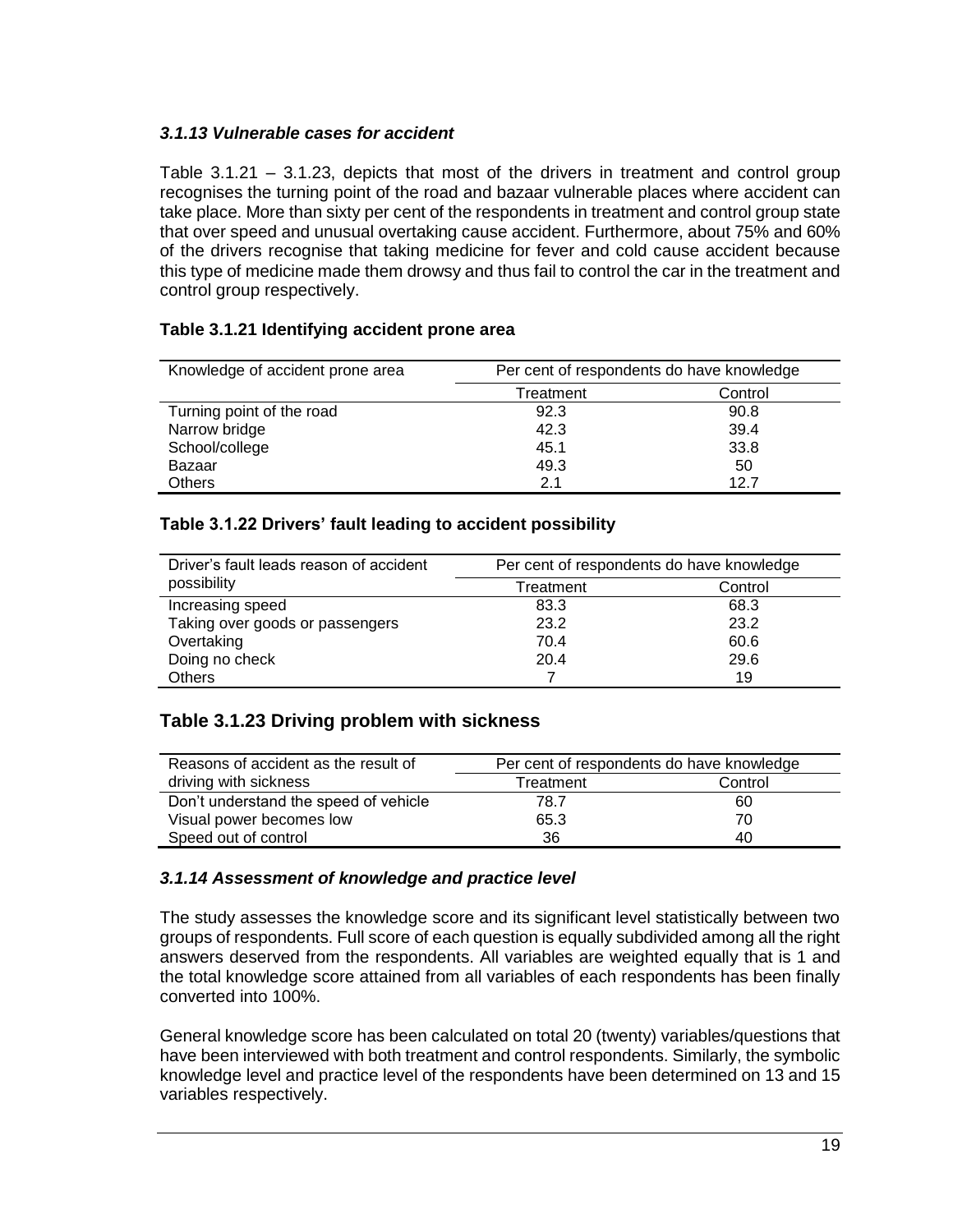| Knowledge level per cent on general | Knowledge score of per cent |         |
|-------------------------------------|-----------------------------|---------|
| driving issues                      | Treatment                   | Control |
| $21 - 40$                           | 10.6                        | 18.3    |
| 41-50                               | 40.1                        | 27.5    |
| 51-60                               | 38                          | 31.7    |
| 61-76                               | 11.3                        | 22.5    |

#### **Table 3.1.24 General knowledge score of the respondents**

*P value 0.006, means it is statistically significant and refers to the significant differences of general knowledge level on road safety between treatment and control group*

Knowledge level of the respondents has been tabulated with the score limit in comparison between treatment and control respondents. However, general knowledge level of the respondents is not found at satisfactory level as it is below 50% in both groups of respondents. The highest 40% of the treatment respondents get the knowledge score between 41 to 50% while the highest 32% of the control respondents exist between 51% and 60% of knowledge level.

*[P value: The level of marginal significance within a statistical hypothesis test, representing the probability of the occurrence of a given event. The smaller the p-value, the stronger the evidence is in favour of the alternative hypothesis]*

| Road symbol Knowledge Level per cent | Knowledge Score per cent |         |
|--------------------------------------|--------------------------|---------|
|                                      | Treatment                | Control |
| $1 - 40$                             | 27.5                     | 21.8    |
| 41-60                                | 26.8                     | 27.5    |
| 61-70                                | 27.5                     | 27.5    |
| 71-90                                | 7.7                      | 18.3    |
| 90-100                               | 10.6                     | 4.9     |

#### **Table 3.1.25 Road Symbol Knowledge Score of the Respondents**

*P value 0.042, means it is statistically significant and refers to the significant differences of knowledge level on road symbol between treatment and control group*

In assessing the knowledge level on symbolic sign in road, only about 11% of the treatment respondents get the highest range of knowledge level (90 to 100) followed by 5% respondents in the control group. The lowest up to 40% of symbolic knowledge level has been achieved by around 28% respondents in treatment group.

#### **Table 3.1.26 General practice score of the respondents**

| Practice level on road safety knowledge | Practice score of per cent |         |  |
|-----------------------------------------|----------------------------|---------|--|
| of the respondents                      | Treatment                  | Control |  |
| $13 - 30$                               | 18.3                       | 17.6    |  |
| $31 - 40$                               | 34.5                       | 28.9    |  |
| 41-50                                   | 35.9                       | 30.3    |  |
| 51-69                                   | 11.3                       | 23.2    |  |

*P value 0.063, means it is not statistically significant and refers to not significant difference on the practice level between treatment and control group*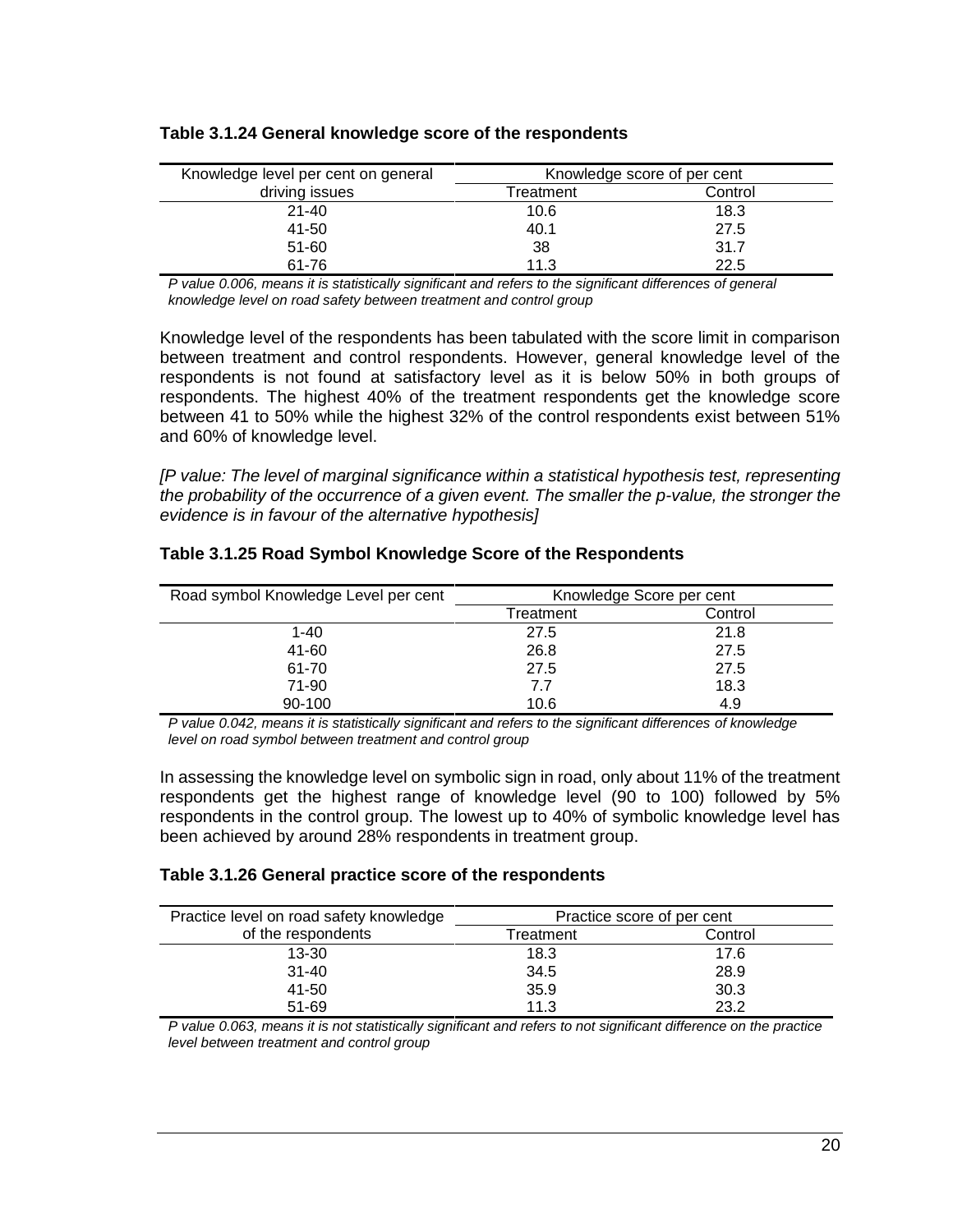In general practice of road safety knowledge, the highest score level of the respondents has been found to be between 41% to 50% in both groups of respondents. However, the highest 36% and 30% of the respondents in treatment and control group exist in this range of practice level.

### *Regression analysis*

Since the response variable "accident" is binary, we have used the logistic regression model to identify the probability of occurrence of accident due to different explanatory variables. Here, the variable accident is a dummy variable (1= occurrence of accident while driving; 0= not ), "Family member" refers to the number of family members she has, "Education" and "experience" represents the number of years of formal education and experience as a driver respectively, variable "ownership" indicates the ownership of the vehicle (1=owned by others, 0=own vehicle), dummy variable "License" equals 1 if the driver has the driving license from BRTA and equals 0 if it is from any other informal source, variable "minibus driver" equals 1 if a driver drives minibus and equals 0 if a driver drives bus or truck.

| Accident                        | Coef.     | Std. Err. | Z         | Odds<br>Ratio |
|---------------------------------|-----------|-----------|-----------|---------------|
| Number of family member         | $-0.0141$ | 0.0452    | $-0.3100$ | 0.9860        |
| Education (Year)                | $-0.0956$ | 0.0417    | $-2.2900$ | 0.9088        |
| Income                          | 0.0001    | 0.0000    | 1.8500    | 1.0001        |
| Ownership (others vs own)       | 0.9087    | 0.7655    | 1.1900    | 2.4810        |
| Experience (year)               | 0.0614    | 0.0519    | 1.1800    | 1.0634        |
| License from formal institution | $-0.1508$ | 0.2815    | $-0.5400$ | 0.8600        |
| Practice score                  | 0.0073    | 0.0136    | 0.5300    | 1.0073        |
| Knowledge symbols core          | 0.0033    | 0.0069    | 0.4800    | 1.0033        |
| Minibus driver                  | 0.6934    | 0.2808    | 2.4700    | 2.0004        |
| Training after starting driving | $-0.0202$ | 0.3135    | $-0.0600$ | 0.9800        |
| Marriage                        | $-0.4435$ | 0.4143    | $-1.0700$ | 0.6418        |
| <b>Experience squared</b>       | $-0.0011$ | 0.0014    | $-0.8400$ | 0.9989        |
| Constant                        | $-2.2503$ | 1.2630    | $-1.7800$ | 0.1054        |

If the sample size is reasonably large, t distribution converges to the z distribution. As we have followed MLE and the estimated Standard Errors are Asymptotic, we have used zstatistic instead of t-statistic to measure the statistical significance of the coefficients. That is why; conventional t is not meaningful in the binary regression model.

Each of the slope coefficients in this equation is a partial slope coefficient and measures the change in the estimated logit for a unit change in the value of the given regressor (holding other regressors constant). Thus, the "Family member" coefficient of -0.0141 means that if the other variables are held constant, having one more family member, on an average decreases the estimated probability of accident by about -0.0141 units, suggesting a negative relationship between the two.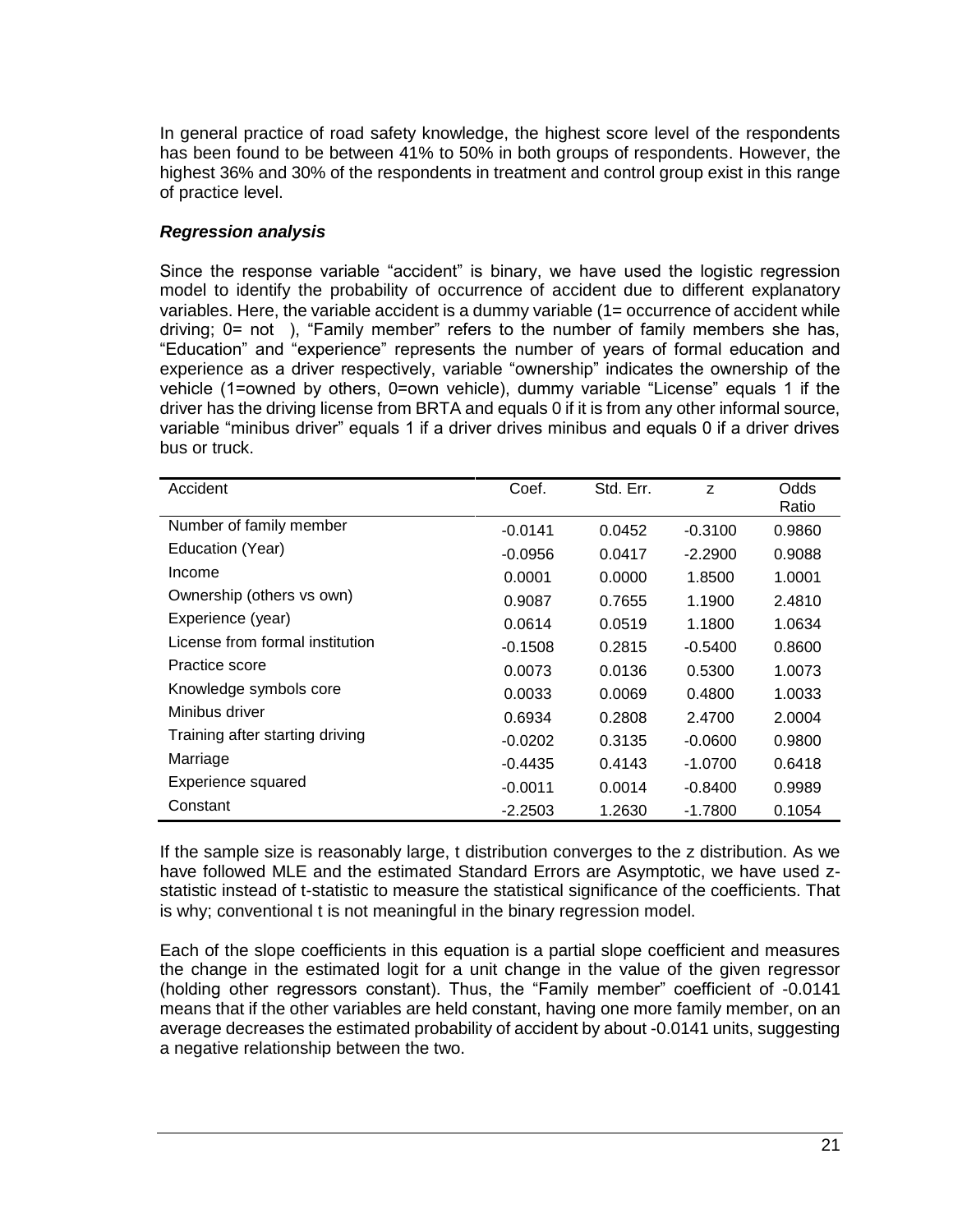It is conspicuous from the table that among the other regressors only family member, education, license, training after starting driving, marriage, and experience squared have negative effects on the estimated logit (probability of accident). However, the effect of family member, training after starting driving, marriage, experience squared is not statistically significant. Moreover, we have used LR statistics and its *P-value* to know if the each of the regressor has a significant impact on the accident or not.

A more meaningful interpretation is in terms of odds ratio, which are obtained by taking the antilog of the various slope coefficients. Thus, the odds of education 0.9088 suggests that drivers who are educated are less than two times likely to meet an accident than drivers who are not educated, other things remaining the same.

Similarly, it is also evident from the table that among all the other regressors only income, Ownership, Experience, Practice score, Knowledge symbol score and Minibus driver have positive effects on the estimated logit. However, the impact of ownership, experience, practice score and knowledge symbol score are not statistically significant, with other variables held constant,

The income coefficient of 0.0001 means, with other variables held constant, if income increases by one unit, on an average the estimated logit (accident) increases by 0.0001 units which is negligible, suggesting a positive relationship between these two but at a minuscule rate.

The odds ratio for minibus is 2.0004 suggests that drivers who drives minibus are more than two times likely to meet an accident than the ones who don't drive minibus, other things remaining the same.

#### **Part 3.2 Drivers of non-motorised vehicles/rickshaw or rickshaw-van**

#### *3.2.1. Socio-demographic information of the respondents*

In the study, most of the respondents are found between 18 to 40 years of age (72.66 and 68.3 per cent respectively in treatment and control group). This indicates that the drivers of rickshaw-van are matured of age for driving, but in some cases of driving, respondents are under 17 years or over 60 years of age.

In case of education level of the respondents, about 50 per cent of the respondents are found as illiterate in treatment group whereas, this amount is relatively low in the control group. In the remaining part of the respondents in treatment group, 25.78 and 21.09 per cent people do have knowledge respectively on primary education and how to put signature. On the other hand, high school education is not found at significant level in the treatment group.

| No. Family members | Per cent of respondents |         |
|--------------------|-------------------------|---------|
|                    | Treatment               | Control |
| $1 - 3$            | 13.8                    | 16.4    |
| 4-6                | 62.5                    | 64.6    |
|                    | 24.2                    | 19.0    |

#### **Table 3.2.1 Family**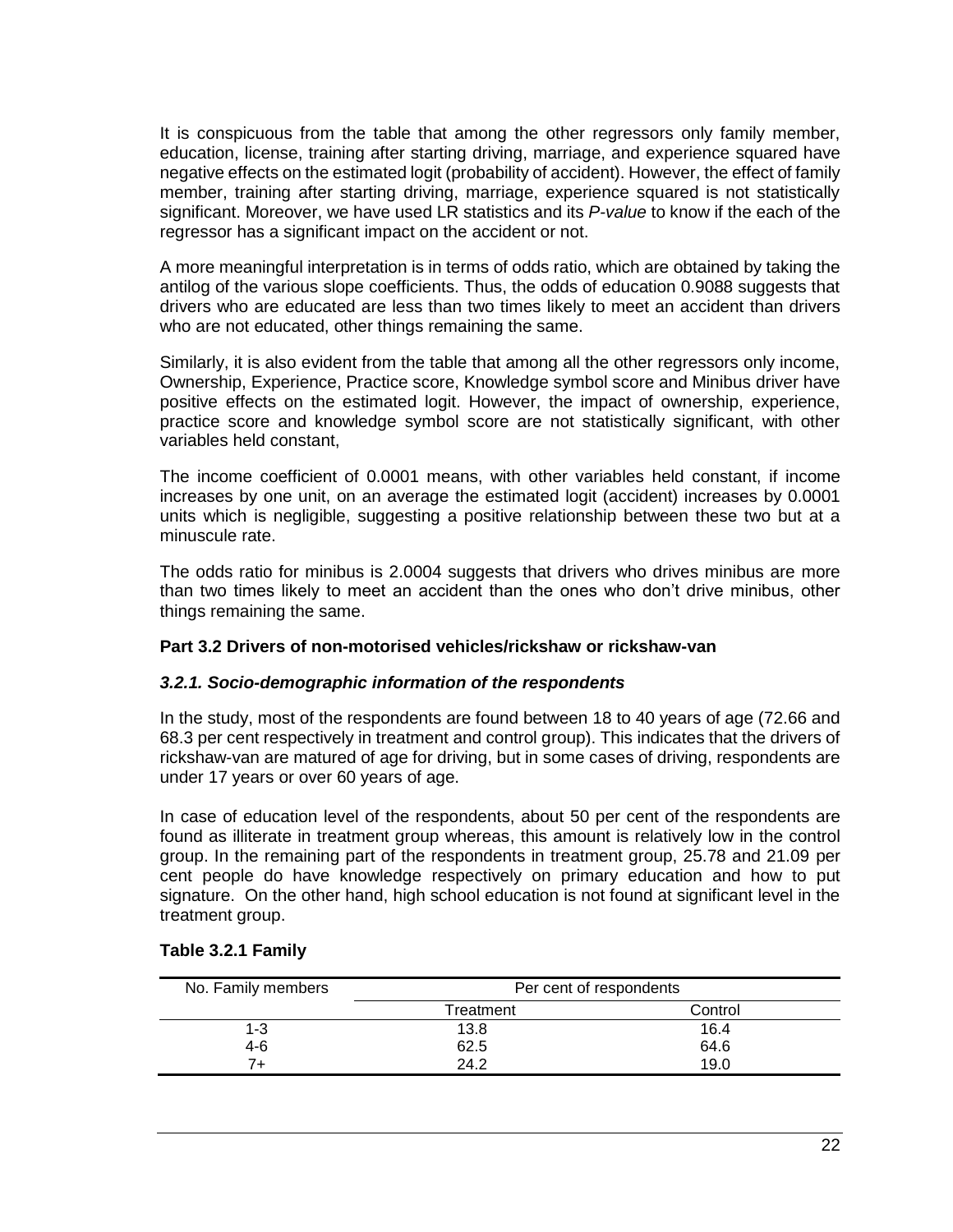#### **Table 3.2.2 Age**

| Age of the respondents | Per cent of respondents |         |
|------------------------|-------------------------|---------|
|                        | Treatment               | Control |
| $13 - 17$              | 7.8                     | 3.5     |
| 18-40                  | 72.7                    | 68.3    |
| 41-60                  | 17.9                    | 21.12   |
| $60+$                  | 1.6                     | 7.0     |

#### **Table 3.2.3 Education**

| Educational qualification | Per cent of respondents |         |  |
|---------------------------|-------------------------|---------|--|
|                           | Treatment               | Control |  |
| Illiterate                | 50.8                    | 30.3    |  |
| Can only put signature    | 21.0                    | 23.2    |  |
| Primary                   | 25.8                    | 35.9    |  |
| High school (Class VI-IX) | 2.3                     | 10.6    |  |

#### **Table 3.2.4 Income**

| Income range (BDT) | Per cent of respondents |         |
|--------------------|-------------------------|---------|
|                    | Treatment               | Control |
| 2000-5000          | 14.8                    | 9.2     |
| 5000-10000         | 78.1                    | 79.4    |
| 10000-15000        | 7.0                     | 10.6    |
| 15000-20000        |                         | 0.7     |

The monthly average income of most of the respondents (78.11 per cent) is between 5,000 to 10,000 BDT which is followed by 14.85 and 7.03 per cent respondents with less than 5,000; or, more than 10,000 BDT respectively.

The highest 78.13 and 91.55 per cent of the respondents are married respectively in treatment and control group.

#### **Table 3.2.5 Marriage**

| Marital status |           | Per cent of respondents |
|----------------|-----------|-------------------------|
|                | Treatment | Control                 |
| Unmarried      | 21.9      | 8.5                     |
| Married        | 78.1      | 91.6                    |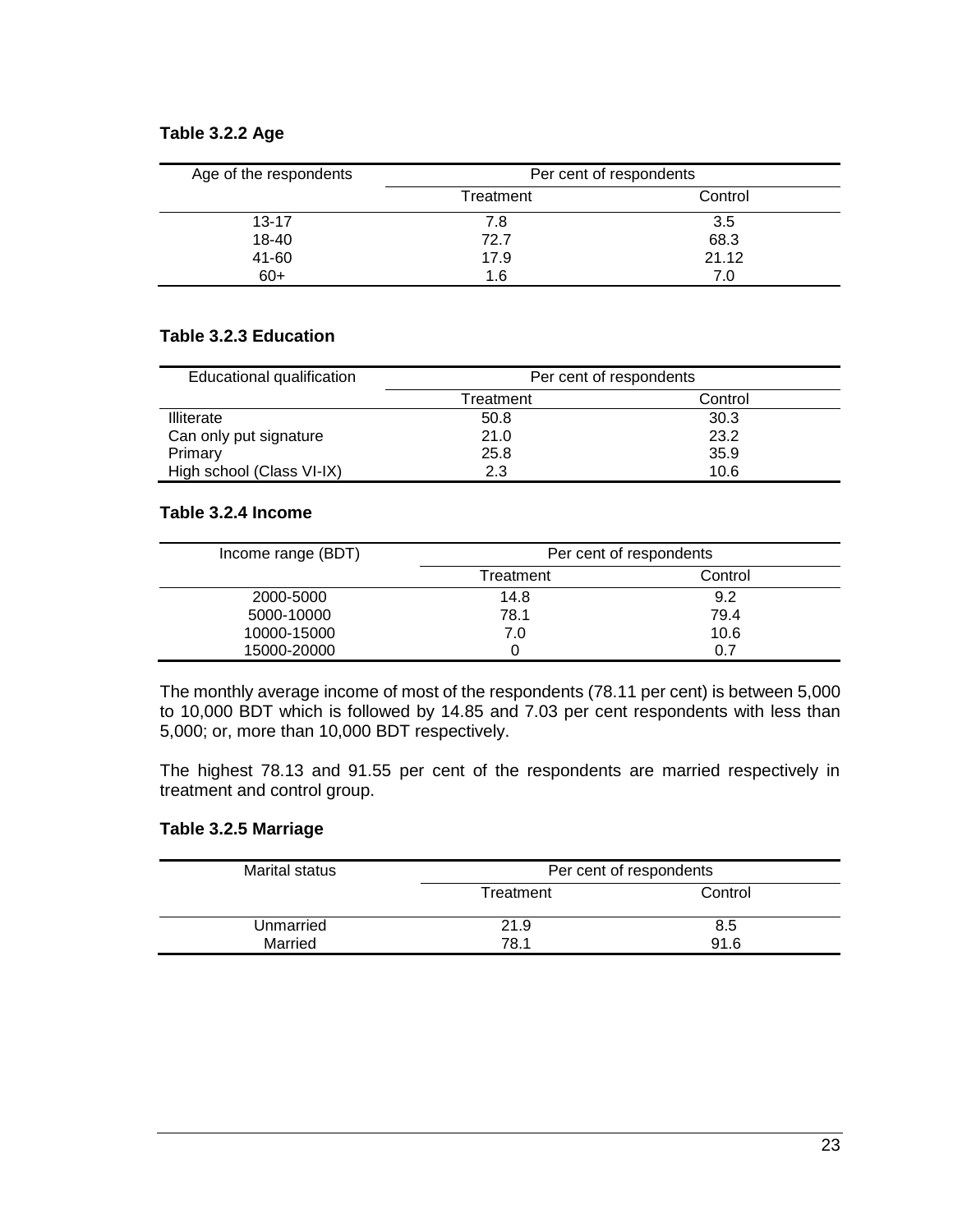# *3.2.2. Types of vehicles and road*

As shown in the table, rickshaw is found mostly rather than the rickshaw-van in study area, but the opposite picture is found in the control area. In this regard, the highest 96.09 and 97.18 per cent of rickshaw and rickshaw-van are found respectively in treatment and control area. On the other hand, most of the rickshaw drivers (42.19 per cent) hired their vehicles from the garage as a source of vehicles for treatment respondents. Other sources of their vehicles are defined as from someone or, self source which is followed by 26.56 and 31.25 per cent respectively in the treatment area.

# **Table 3.2.6 Vehicles type and ownership**

| Knowledge                 | Treatment group (% of<br>respondents) | Control group (% of<br>respondents) |
|---------------------------|---------------------------------------|-------------------------------------|
| Ownership of the vehicles |                                       |                                     |
| Rickshaw                  | 96.0                                  | 2.8                                 |
| Rickshaw-van              | 3.9                                   | 97.2                                |
| Personal                  | 31.3                                  | 90.9                                |
| Hire from persons         | 26.6                                  | 7.8                                 |
| Hire from Garage          | 42.2                                  | 1.4                                 |

### **Table 3.2.7 License and training**

| Knowledge                           | Treatment group (% of<br>respondents) | Control group (% of<br>respondents) |
|-------------------------------------|---------------------------------------|-------------------------------------|
| Respondents do have valid license   | 1.6                                   |                                     |
| Ownership of the license            |                                       |                                     |
| Receive training somewhere for safe | 8.5                                   |                                     |
| driving                             |                                       |                                     |

In case of having valid license of the respondents, only 1.56 per cent of the respondents do have license for their vehicles; but these licenses are not their personal, as they have owned these hiring from someone. Even, most of the respondents (91.41 per cent) have never received training somewhere on their driving skills in highway.

#### *3.2.3. Regular checking of vehicles*

The study reviews on knowledge of the respondents for preparing their vehicles before starting to drive every day. In this matter, they have answered about what to check usually for confirming fitness of the vehicles everyday as it is required through a routine check-up of the vehicles. Almost all respondents have emphasised on more than one part of the vehicles which should be checked at regular basis to clarify their vehicles' fitness. In the table it has been shown about a check list of the instruments of vehicles while 'others' mentions about some less focused devices in the checklist e.g. seat, handle, spoke, ring, body, gear, bearing, excel etc.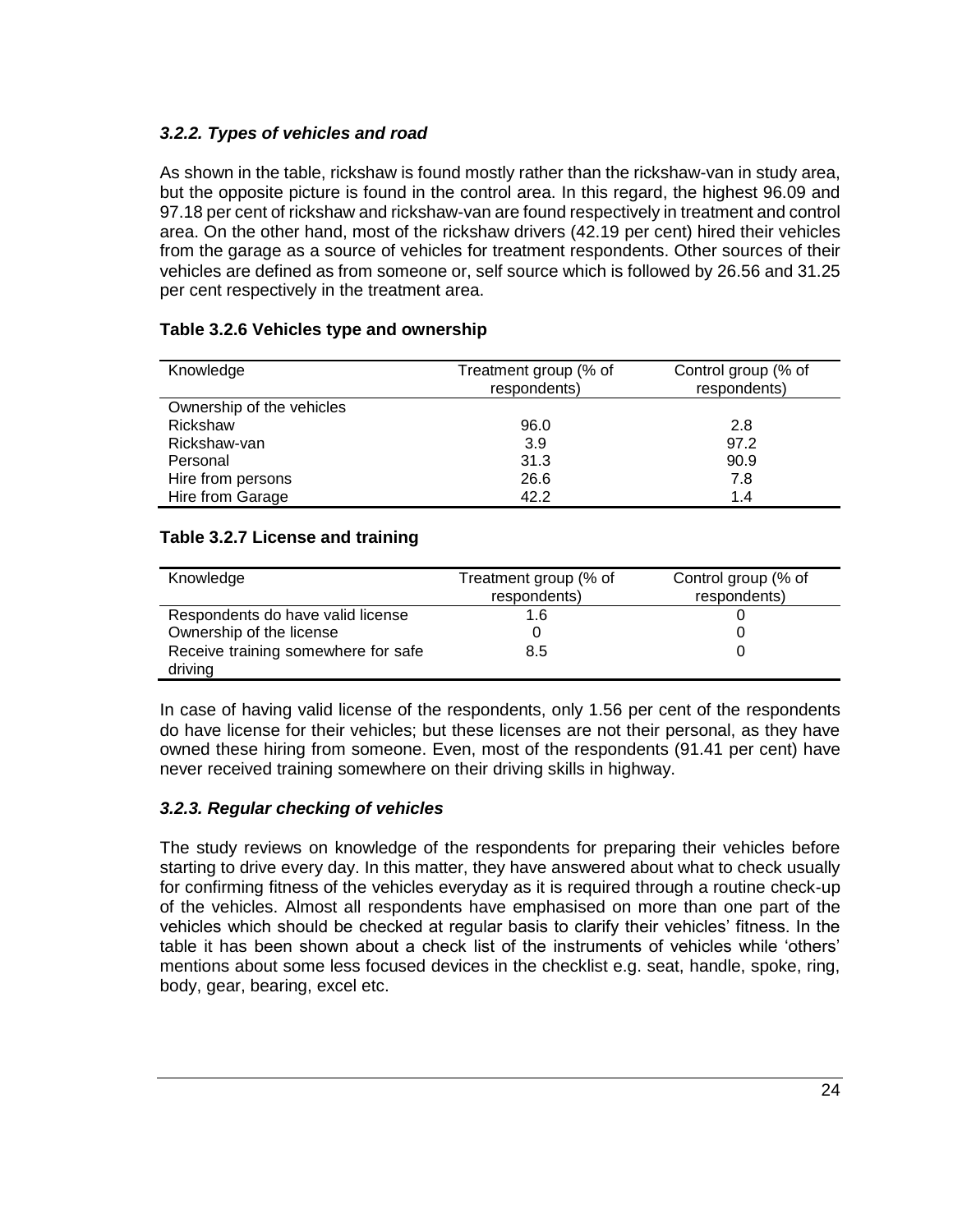| Checking of instruments<br>of Rickshaw/Van before | Respondents do have<br>knowledge (%) |         | Respondents do practices (%) |                    |
|---------------------------------------------------|--------------------------------------|---------|------------------------------|--------------------|
| going out for driving                             | Treatment                            | Control | Treatment                    | Control            |
|                                                   | group                                | group   | group                        | group              |
| Wheel                                             | 64.8                                 | 54.2    | 50.0                         | 49.3               |
| <b>Brake and Nut</b>                              | 78.9                                 | 76.0    | $54.69 + 42.19 = 71.09$      | 48.59+35.92= 66.90 |
| Air pressure of wheel                             | 84.4                                 | 88.0    | 64.8                         | 78.2               |
| Bell                                              | 38.3                                 | 33.1    | 35.9                         | 35.2               |
| Chain (including oil and                          | 59.4                                 | 53.5    | 32.8                         | 25.4               |
| Mobil)                                            |                                      |         |                              |                    |
| <b>Others</b>                                     | 30.5                                 | 8.4     | 71.4                         | 54.9               |

#### **Table 3.2.8 Checking fitness of the vehicles**

\* Multiple responses counted

#### *3.2.4. Necessary documents for driving*

It is always necessary to keep up some important documents with the vehicles. Drivers should show them during drive whenever necessary. In some sense, all kinds of legal documents of the vehicles are strong evidence that drivers are skilled on driving and about the respective vehicles. In case of legal documents for rickshaw/van, license and personal identity card are essential to carry out with the vehicles, but other minor issues as they think to have with them, e.g. birth certificate, mobile number, identification of vehicle's ownership, plate number and tax token. However, in case of 42.97 per cent respondents of treatment group, they think that the valid license should be kept with the vehicles always, while for the same respondents in practice, no one does practice.

| Table 3.2.9 Checking documents of the vehicles |  |  |
|------------------------------------------------|--|--|
|------------------------------------------------|--|--|

| Legal documents need to have for<br>driving | Respondents do have<br>knowledge (%) |       | Respondents do<br>practices (%) |         |
|---------------------------------------------|--------------------------------------|-------|---------------------------------|---------|
|                                             | Control<br>Treatment                 |       | Treatment                       | Control |
|                                             | group                                | group | group                           | group   |
| Legal license                               | 42.9                                 | 50.7  |                                 |         |
| Identity card                               | 0.8                                  | 16.2  | 0                               |         |
| Don't know                                  | 55.5                                 | 40.1  | 0                               |         |
| <b>Others</b>                               | 7.0                                  | 4.9   |                                 |         |

\* Multiple responses counted

#### *3.2.5. Speed of the vehicles*

Even, the respondents of both treatment and controlled group do not drive motorised vehicles; so apparently, they are not supposed to know the speed of highway vehicles. But, the reality to reduce the road accident shows that all the pedestrians and drivers should know about the speed limit of all kinds of vehicles in road or highway. In the study, no respondents are found as they know the maximum speed of bus in highway. In case of speed of truck in highway, only 2.34 and 1.41 per cent of the respondents know its maximum speed in treatment and control group respectively. For vehicles' speed in local road, also the knowledge of the respondents is very poor.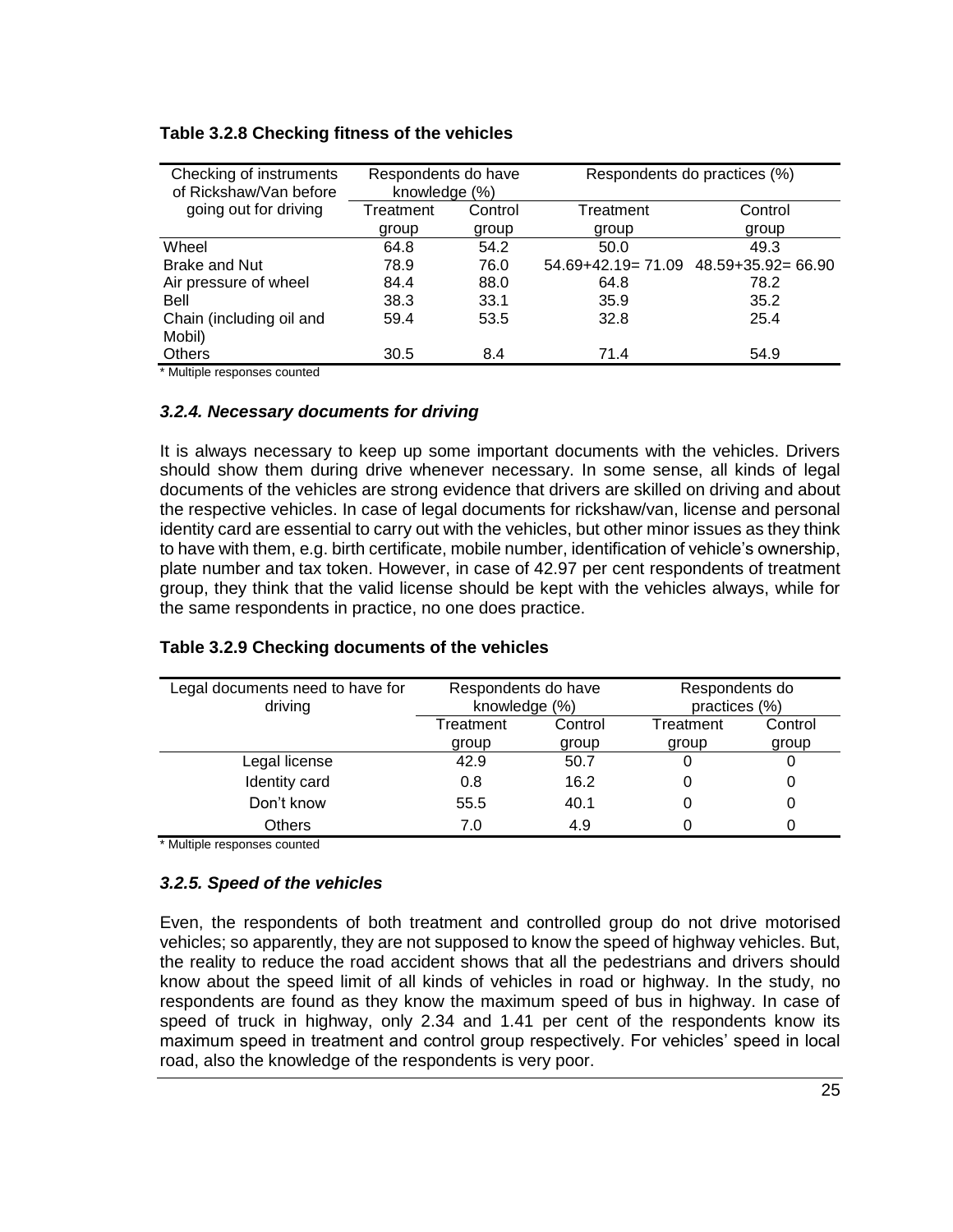| Knowledge                                                                | Treatment group | Control group                         |
|--------------------------------------------------------------------------|-----------------|---------------------------------------|
|                                                                          |                 | (% of respondents) (% of respondents) |
| Respondents know the maximum speed of bus in highway                     |                 |                                       |
| Respondents know the maximum speed of truck in<br>highway                | 2.3             | 1.4                                   |
| Respondents know the maximum speed of bus/truck in<br>town or local road | 0.8             | 6.3                                   |

# **Table 3.2.10 Testing knowledge regarding speed of the vehicles**

# *3.2.6. Overload of the vehicles*

Overloading always may push the vehicles towards road accident. In this regards, the survey finds out with most of the respondents that they are in practices of overloading their vehicles beyond its capacity in highway. In the treatment group the highest 94.12 per cent of the respondents bear goods instead of passengers in their vehicles and, thus they have become overloaded when drive. Even, 45.31 per cent of the treatment respondents become overloaded through bearing more than two persons in their rickshaw in highway.

#### **Table 3.2.11 Checking overload status of the vehicles**

| Practice                                        | Treatment group (% | Control group (% |
|-------------------------------------------------|--------------------|------------------|
|                                                 |                    |                  |
|                                                 | of respondents)    | of respondents)  |
| Respondents bear more than two persons in their |                    |                  |
|                                                 | 45.3               | 23.9             |
| Rickshaw in highway                             |                    |                  |
| Respondents bear goods in their Rickshaw        | 66.4               | 66.9             |
|                                                 |                    |                  |
| Respondents bear goods beyond the               |                    |                  |
|                                                 | 94.1               | 45               |
| capacity in their Rickshaw-Van on highway       |                    |                  |

# *3.2.7. Parking of the vehicles*

It is very important to park of the vehicles in highway. Regarding the parking process there are some rules as listed in the table. However, according to the majority of the respondents (58.59 per cent of the respondents) the most significant knowledge of them refers to 'outside the border line of main road' as they mention the best way of their parking process in highway. On the other hand, 24.22 per cent of the respondents don't know how to park their rickshaw/van in highway. In case of 'others' options, 9.38 per cent of the respondents follow some processes like beside shop, roadside where safe, roadside where shade, roadside where available space, and roadside where other vehicles don't have in driving difficulties.

| Table 3.2.12 Testing knowledge about the parking process |  |  |
|----------------------------------------------------------|--|--|
|----------------------------------------------------------|--|--|

| Knowledge                                                 | Treatment group (% | Control group      |
|-----------------------------------------------------------|--------------------|--------------------|
|                                                           | of respondents)    | (% of respondents) |
| Vehicles parking process on road side                     |                    |                    |
| Outside the border line of main road                      | 58.6               | 64.8               |
| Leave 3 meter space when no border line                   | 1.6                | 15.5               |
| Outside of solder                                         | 2.3                | 18.3               |
| At the land part of outside solder when no solder is seen | 16.4               | 19.7               |
| Don't know                                                | 24.2               | 4.2                |
| Others                                                    | 9.4                | 4.9                |
| * Multiple responses counted                              |                    |                    |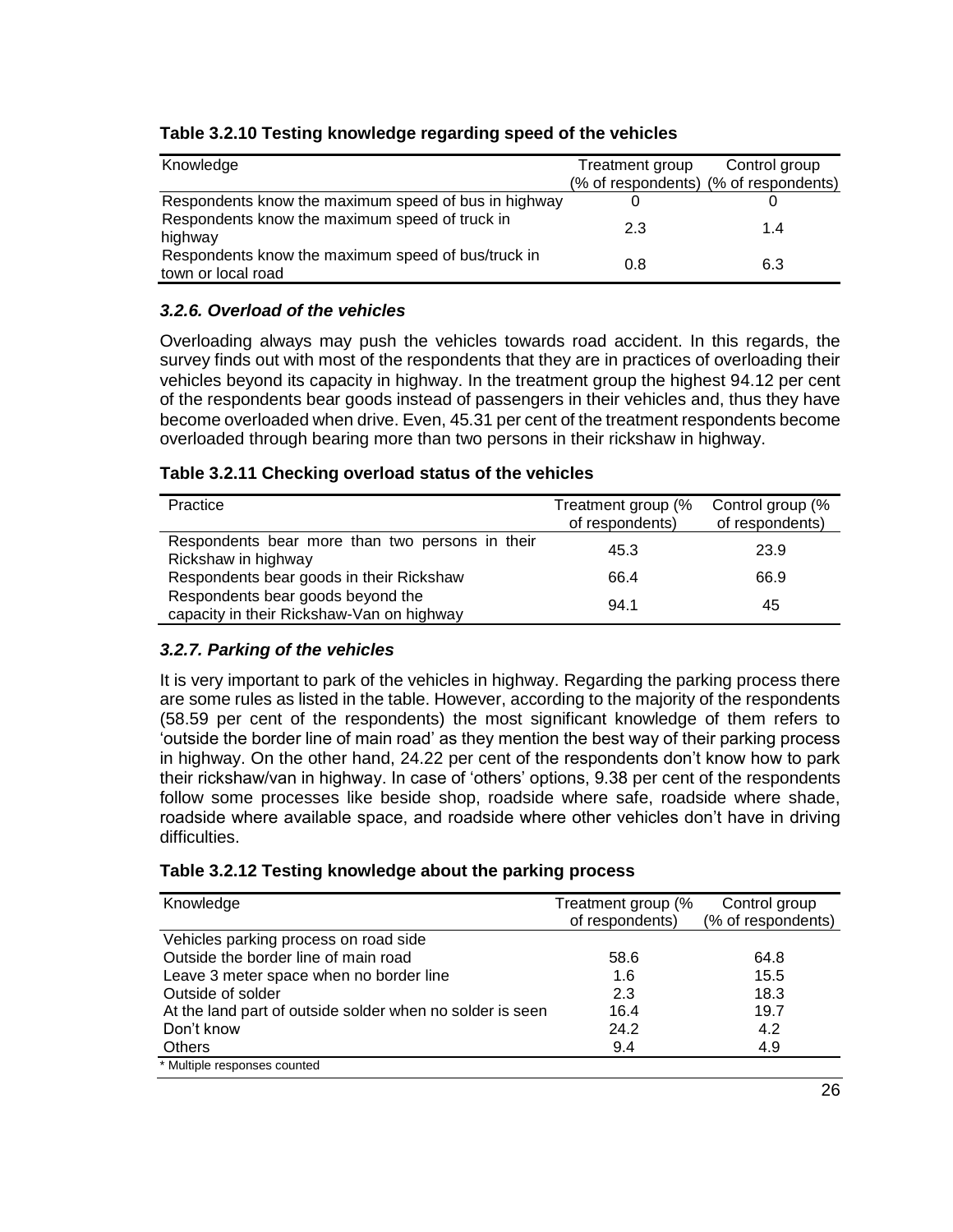### *3.2.8. Overtaking of the vehicles*

The study has selected some points of the road where accidents may take place as a result of overtaking between two vehicles. This case has been observed when multiple responses are considered during survey. According to different answers from the respondents, the study listed some major locations in highway which may be the probable cause of road accidents. Most of the respondents (64.06 and 67.61 per cent respectively in treatment and control group) think 'turning point of the road' is not the safe zone for overtaking. On the other hand, only 1.56 per cent respondents know about the 'zebra crossing' of the road as this place is not for overtaking. Few respondents also say about some 'other' risky points of the road for overtaking, e.g. narrow space of the road, right side, bus stand, bazaar, school/*madrasa*, broken point and bridge.

#### **Table 3.2.13 Testing the process of overtaking**

| Knowledge                                                  | Treatment<br>group (% of | Control group (% of<br>respondents) |
|------------------------------------------------------------|--------------------------|-------------------------------------|
|                                                            | respondents)             |                                     |
| Overtaking should not take places in some following points |                          |                                     |
| Turning point of the road                                  | 64.0                     | 67.6                                |
| Junction/circle                                            | 31.3                     | 19.0                                |
| Zebra crossing                                             | 1.6                      | 14.7                                |
| Narrow bridge                                              | 27.3                     | 11.9                                |
| Don't know                                                 | 17.9                     | 19.7                                |
| <b>Others</b>                                              | 18.7                     | 7.0                                 |

\* Multiple responses counted

#### *3.2.9. Lanes and lines of the road*

Lanes and lines of the road are also very important to know for safe driving. These symbols are equally important to both motorised and non-motorised drivers. Regarding the issue, the following table mentions about four prioritised area of perception on necessary rules when those are needed to know of a respondent for driving. These rules are mainly applicable for lane existed road. On the other hand, the issue on legal crime of violating those rules and different traffic lines are also considered in the survey question. In this case, most of the respondents (the highest 77.34 and 94.33 per cent in treatment and control group respectively) don't know as they are used to do this crime through violating different rules in road.

| Table 3.2.14 Testing knowledge regarding lanes and lines of the road |  |  |
|----------------------------------------------------------------------|--|--|
|                                                                      |  |  |

| Knowledge                                                      | Treatment group (%<br>of respondents) | Control group (% of<br>respondents) |
|----------------------------------------------------------------|---------------------------------------|-------------------------------------|
| Necessary rules to follow when enter from highway to link road |                                       |                                     |
| Stop first at the side of highway                              | 53.9                                  | 31.7                                |
| Allow first to pass the highway vehicles                       | 25.0                                  | 14.8                                |
| Showing signal                                                 | 46.0                                  | 67.6                                |
| Starting to drive when no car is on highway                    | 31.2                                  | 43.7                                |
| Don't know                                                     | 10.7                                  | 3.5                                 |
| <b>Others</b>                                                  | 22.7                                  | 12.7                                |
|                                                                |                                       | (Table 3.2.14 continued)            |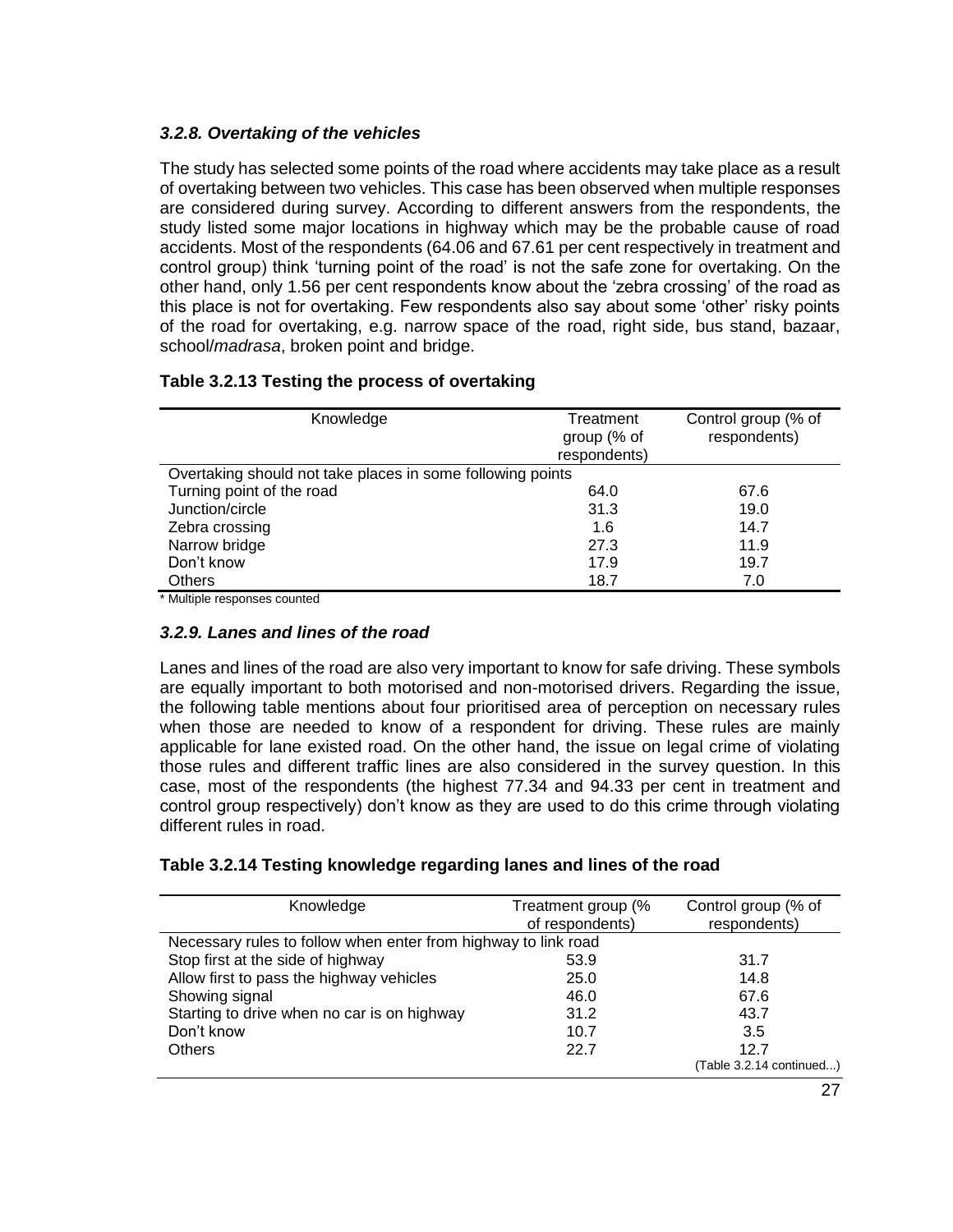| (---- Continued Table 3.2.14)                                  |                    |                     |
|----------------------------------------------------------------|--------------------|---------------------|
| Knowledge                                                      | Treatment group (% | Control group (% of |
|                                                                | of respondents)    | respondents)        |
| Necessary rules to follow when enter from link road to highway |                    |                     |
| Stop first at the side of highway                              | 54.7               | 35.2                |
| Allow first to pass the highway vehicles                       | 22.7               | 17.6                |
| Showing signal                                                 | 39.8               | 49.3                |
| Starting to drive when no car is on highway                    | 42.9               | 63.4                |
| Don't know                                                     | 10.9               | 2.1                 |
| <b>Others</b>                                                  | 3.9                | 7.0                 |
| Necessary rules to follow at lane existed road                 |                    |                     |
| Driving adjacent to the left side                              | 50.8               | 78.9                |
| Keeping the middle of road open for overtaking                 | 0.8                | 0                   |
| Don't know                                                     | 48.4               | 21.1                |
| Legal crime of crossing different traffic lines                |                    |                     |
| Broken/continuous lines (One/two) on road                      | 20.3               | 0.7                 |
| Yellow line on road                                            | 2.3                | 4.9                 |
| Don't know                                                     | 77.3               | 94.3                |

Multiple responses counted

#### *3.2.10. Behavioral safety and accident*

The survey finds out the behaviour with mobile phones when the respondents drive rickshaw or rickshaw-van. In the treatment area, the highest 56.26 per cent of the respondents are used to receive phone calls when they drive their vehicles. But, very few of those respondents (1.40 per cent only) receive phone calls at running vehicles which is very risky as the cause of road accident. Usually, the respondents use mobile phones when they run their vehicles into less speedy, or through standing vehicles at safe road side. However, the per cent of respondents' opinion in some ways of using mobile phones are listed in the table.

#### **Table 3.2.15 Usage of mobile phone**

| Practice                                      | Treatment group (%<br>of respondents) | Control group (%<br>of respondents) |
|-----------------------------------------------|---------------------------------------|-------------------------------------|
| Respondents receive mobile call while driving |                                       |                                     |
| Yes                                           | 56.3                                  | 49.3                                |
| Way to receive mobile call                    |                                       |                                     |
| Standing vehicles at any place                | 22.2                                  | 25.7                                |
| Doing less speed                              | 41.7                                  | 47.14                               |
| Standing vehicles at safe place               | 40.3                                  | 37.4                                |
| Receive at running vehicles                   | 1.4                                   | 1.4                                 |

\* Multiple responses counted

#### **Table 3.2.16 Victim with accident**

| Respondents have fallen in accident over their | Treatment group    | Control group      |
|------------------------------------------------|--------------------|--------------------|
| driving period                                 | (% of respondents) | (% of respondents) |
| Yes                                            | 35.2               | 30.3               |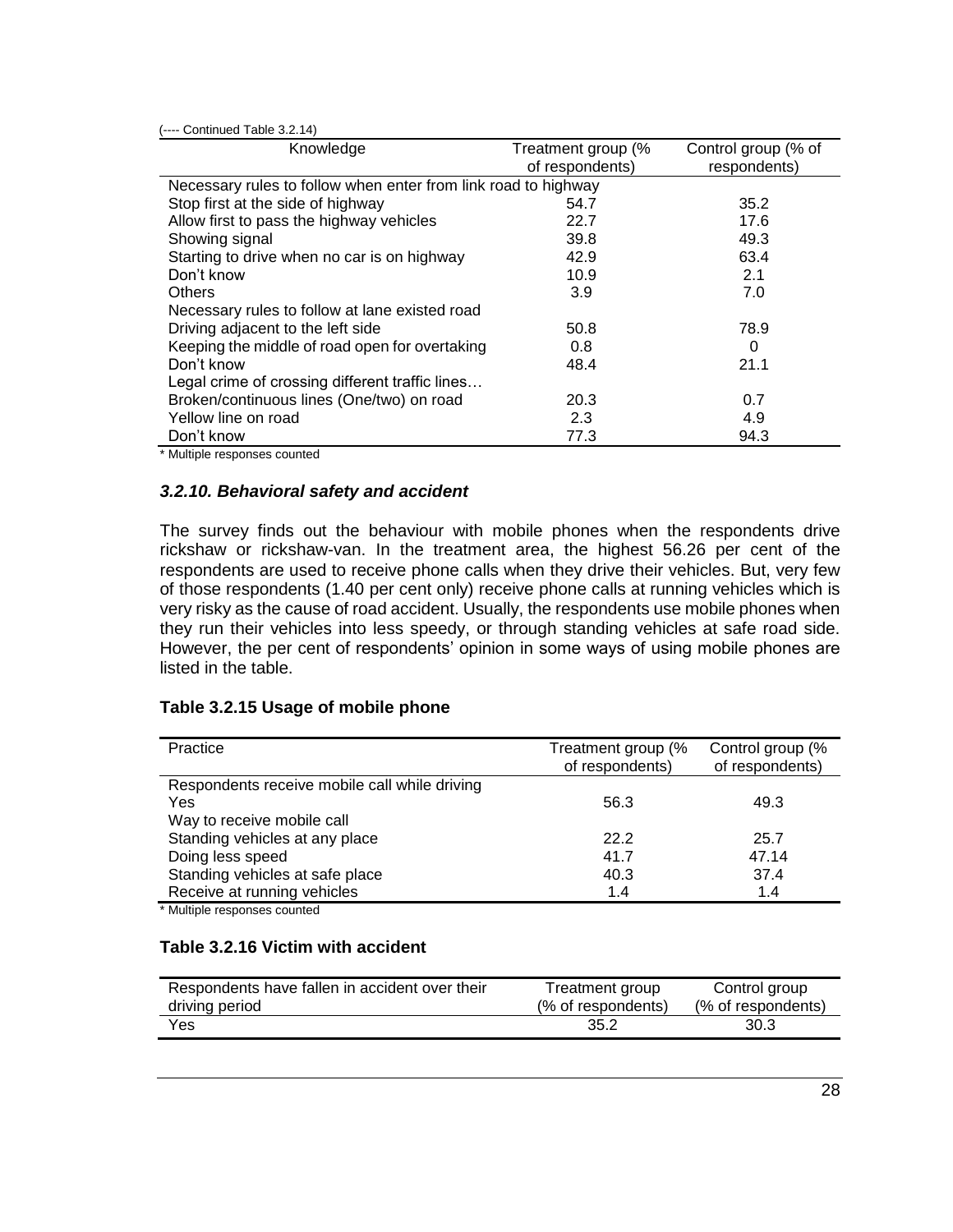The study finds out the victim in road accident among all the respondents. In this case, a significant part of the respondents (35.16 per cent in the treatment area) have fallen in accident over their driving period. This finding of the survey is very important for the further intervention to reduce the rate, and also the findings are associated with the existing traffic knowledge of the respondents.

| Reasons of accident in local town/locality | Treatment group (%<br>of respondents) | Control group (% of<br>respondents) |
|--------------------------------------------|---------------------------------------|-------------------------------------|
| Don't know how to move on road             | 38.38                                 | 35.9                                |
| Don't know how to drive vehicles           | 50.0                                  | 33.1                                |
| Don't know how to cross the road           | 26.6                                  | 31.7                                |
| No walking space beside road               | 9.4                                   | 15.5                                |
| Drying straw/paddy etc on road             | 7.0                                   | 14.0                                |
| Driving rickshaw/van so fast               | 69.6                                  | 71.1                                |
| <b>Others</b>                              | 19.6                                  | 18.3                                |

#### **Table 3.2.17 Identifying the reasons of accident locally**

\* Multiple responses counted

According to the local perception, the respondents mention some reasons as the cause of road accident in their locality. The reasons are accepted in case of multiple responses from a single respondent. The most common reasons are listed in the table accordingly to the proportion of the respondents.

#### **Table 3.2.18 Usage of light while night driving**

| Knowledge                          | Respondents do have<br>knowledge (%) |         | Respondents do<br>Practices (%) |         |
|------------------------------------|--------------------------------------|---------|---------------------------------|---------|
|                                    | Treatment                            | Control | Treatment                       | Control |
|                                    | group                                | aroup   | aroup                           | group   |
| Maintaining light at night driving | 98.4                                 | 100.0   | 67.9                            | 94.4    |

Almost, all the respondents know that they should maintain light with the vehicles at time of their night driving; but, in case of practices for the same respondents only 67.97 per cent of them do use night light with their vehicles in the treatment area.

#### **Table 3.2.19 Attitude of the respondents while sick**

| Knowledge                                          | Respondents do have<br>knowledge (%) |         | Respondents do practices<br>'%) |         |
|----------------------------------------------------|--------------------------------------|---------|---------------------------------|---------|
|                                                    | Treatment                            | Control | Treatment                       | Control |
|                                                    | group                                | aroup   | group                           | group   |
| Illness as the cause of Accident<br>during driving | 86.6                                 | 92.9    | 64.0                            | 19.0    |

Respective knowledge and its practices of the respondents are also compared in case of their driving in sickness period. However, as the probable cause of road accident most of the respondents (86.61 and 92.96 per cent respectively in treatment and control area) know that they should not drive vehicles when they are sick. But, in reality the respondents do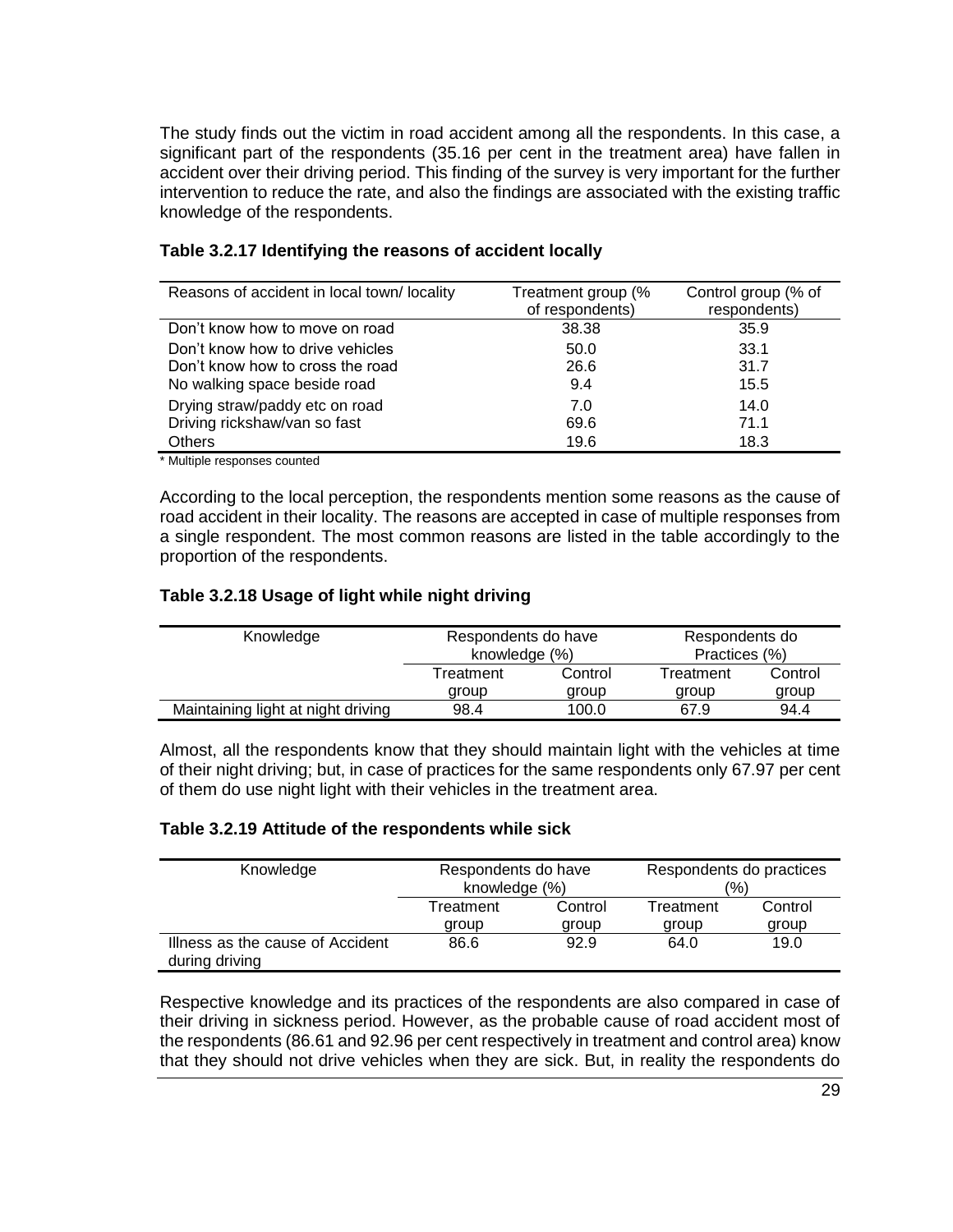practices on this perception poorly. The Table shows the gap between the knowledge and practices on per cent of the respondents regarding the issue.

#### *3.2.11. Traffic signs*

During survey, the symbolic chart of different traffic signs has been shown to the respondents. In that case the responses from the respondents on the respective symbol have been identified. The table has shown all the symbols in relation to the right definition of different traffic signs identified from the respondents. However, the knowledge of the respondents regarding various traffic signs is very poor. On the other hand, two symbols are interviewed among the respondents to identify the gap between the knowledge and practices on the respective issue. But in reality, very poor per cent of the respondents do maintain these symbols on the road rather than the per cent of the respondents do have the knowledge on those traffic signs.

| <b>Traffic Signs</b>                   | Treatment group (%<br>of respondents) | Control group (%<br>of respondents) |
|----------------------------------------|---------------------------------------|-------------------------------------|
| (Prohibited to cross if not necessary) | 3.9                                   | 4.2                                 |
|                                        | 1.6                                   | 0.7                                 |
| (Information about the risky place)    | 0.7                                   | 2.1                                 |
| (Parking forbidden)                    | 8.69                                  | 14.8                                |
| (Side road)                            |                                       |                                     |
| (Pedestrian crossing)                  | 6.3                                   | 24.7                                |
|                                        | 10.9                                  | 23.9                                |
| (Bus stand)                            | 5.5                                   | 8.5                                 |
| (Hospital)                             |                                       |                                     |

#### **Table 3.2.20 Knowledge on different traffic signs**

#### **Table 3.2.21 Comparing knowledge and practices in case of same traffic signs**

| <b>Traffic Signs</b>   | Respondents do<br>have knowledge (%) |         | Respondents do<br>Practices (%) |         |
|------------------------|--------------------------------------|---------|---------------------------------|---------|
|                        | Treatment                            | Control | Treatment                       | Control |
|                        | group                                | group   | group                           | group   |
| (Overtaking forbidden) | 7.0                                  | 11.3    | 6.3                             | 14.8    |
| (Speed limit)          | 7.0                                  | 20.4    | 0.7                             | 7.7     |
|                        |                                      |         |                                 |         |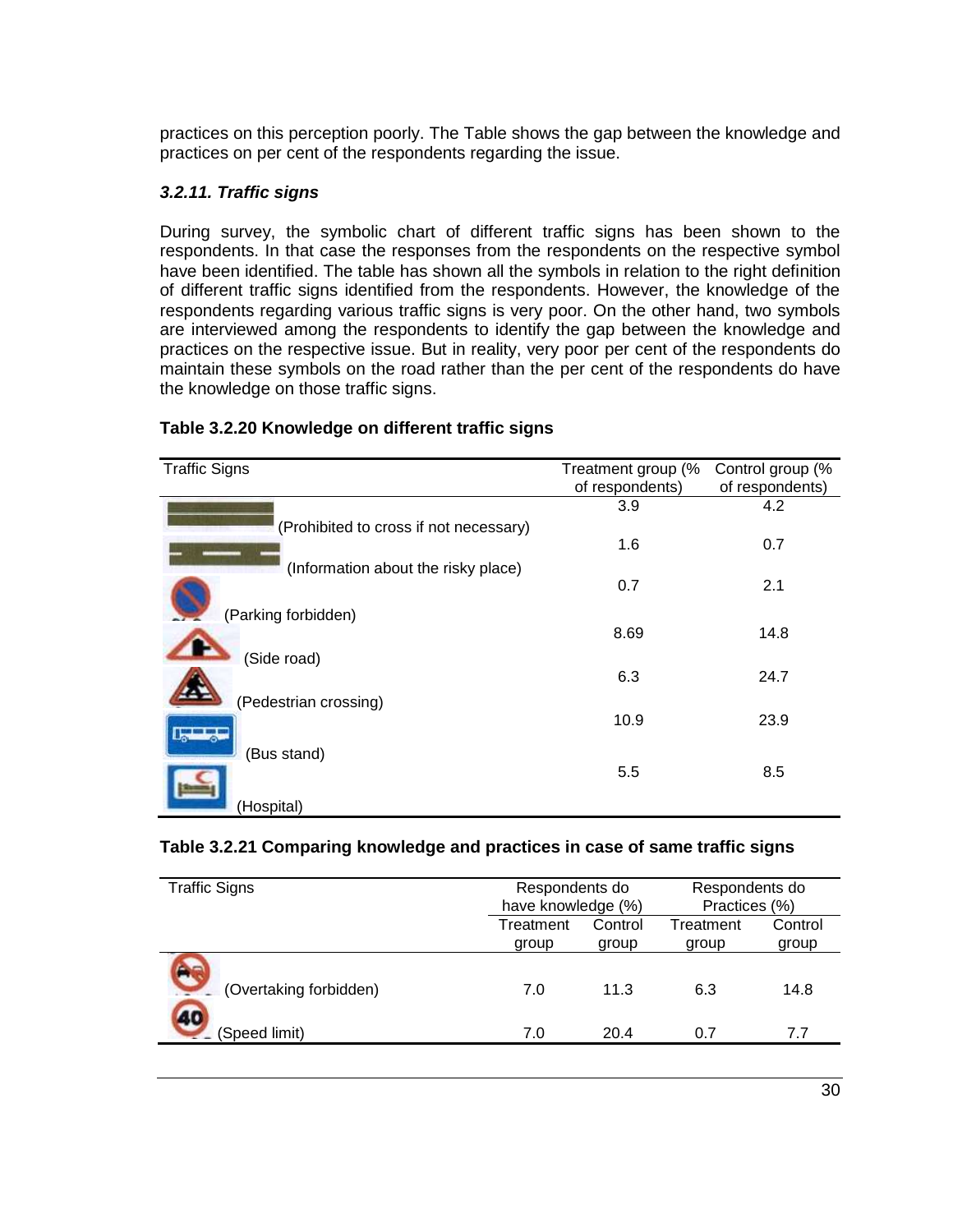### **Part 3.3 Students of class V, VI and VIII**

#### *3.3.1 Basic profile of the students*

Most of the student respondents are from high school level and the primary school students are the second highest respondents in the survey. Among all the student respondents, the per cent of boys are slightly higher than the girls of the treatment area.

#### **Table 3.3.1 Types of school**

| Type of school | Per cent of respondents |         |  |
|----------------|-------------------------|---------|--|
|                | Treatment               | Control |  |
| Primary school | 24.7                    | 22.9    |  |
| KG school      | 5.7                     | 8.8     |  |
| Madrasa        | 14.7                    | 6.2     |  |
| High school    | 54.7                    | 62.0    |  |

#### **Table 3.3.2 Gender**

| Gender | Per cent of respondents |         |
|--------|-------------------------|---------|
|        | Treatment               | Control |
| Boy    | 51.8                    | 39.9    |
| Girl   | 48.1                    | 60.C    |

#### *3.3.2. Introduction of road to the students*

The assessment of traffic knowledge over the student respondents is very important since they are immature in the reality and experiences of life. Everybody should know some general rules of walking process in road/highway while the students are most vulnerable due to their poor knowledge on the traffic rules. However, the road generally contains a footpath/space for pedestrians' walking; but in this case the study finds out 30.3 per cent of all the student respondents who don't know about different portions or walking space of the road.

#### **Table 3.3.3 Introduction with the different parts/body of road for walking**

| Different parts/body of the road<br>for walking Instruments/Objects | Respondents do have<br>knowledge (%) | Respondents do have<br>knowledge (%) |
|---------------------------------------------------------------------|--------------------------------------|--------------------------------------|
|                                                                     | Treatment Group                      | Control Group                        |
| Yes                                                                 | 69.8                                 | 68.2                                 |
| Don't know                                                          | 30.3                                 | 31.8                                 |

#### *3.3.3 Types of vehicles on the road*

Students are mostly familiar with different types of vehicles which run on the road. Some common vehicles as they usually see in the road and among these vehicles very few are used by them frequently. In the treatment area the highest 93.38 per cent students observe CNG as the most convenient vehicle in their road and most of the students (about 77.7 per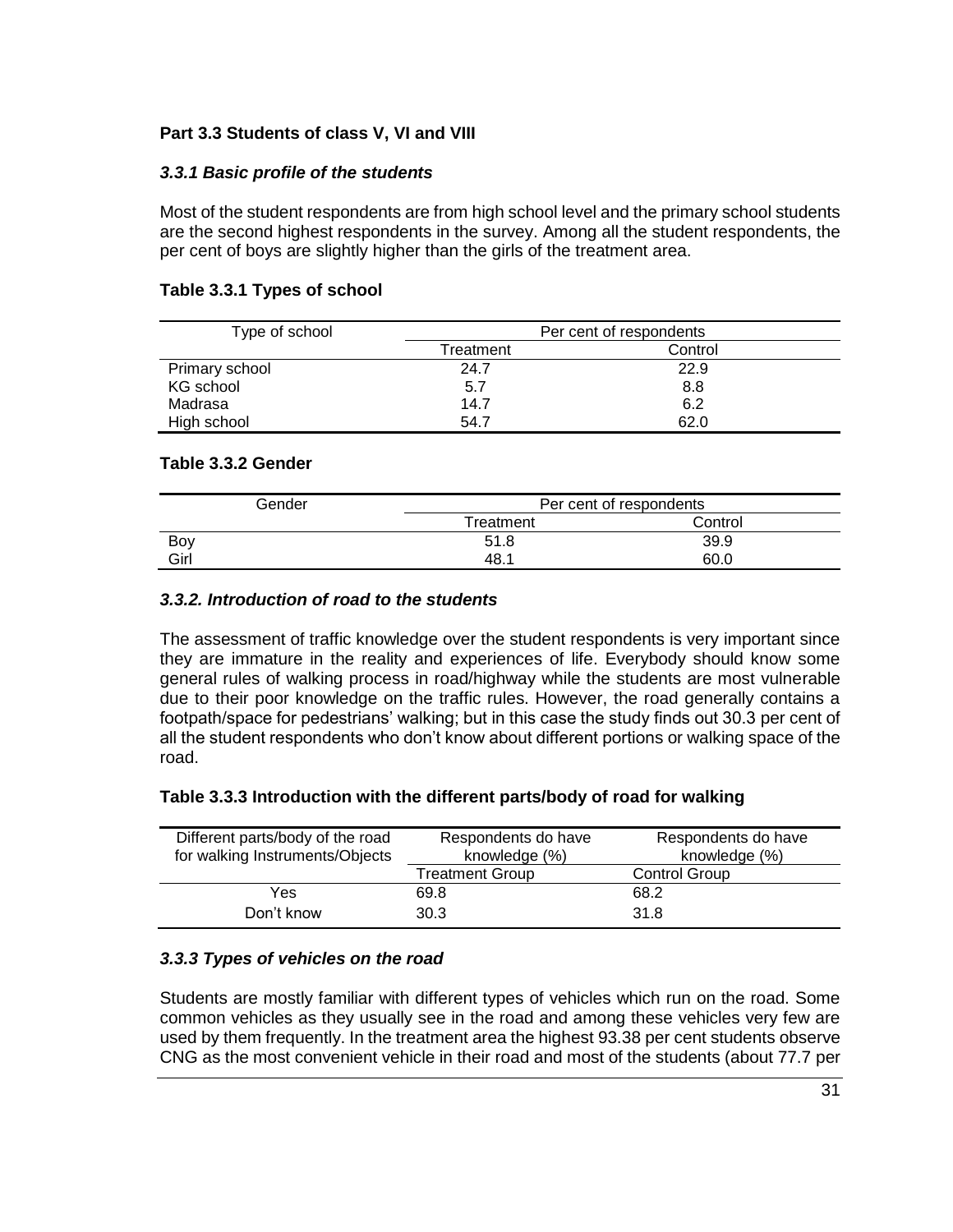cent) use this type of vehicle for their movement. But, the opposite picture is found in the controlled area (see the table).

| What types of vehicles are<br>seen in road/used yourself in | Respondents do have<br>knowledge (%) |         | Respondents do Practices (%) |               |
|-------------------------------------------------------------|--------------------------------------|---------|------------------------------|---------------|
| highway                                                     | Treatment                            | Control | Treatment                    | Control Group |
|                                                             | Group                                | Group   | Group                        |               |
| <b>Bicycle</b>                                              | 43.5                                 | 50.3    | 4.4                          | 6.4           |
| Motorcycle                                                  | 69.9                                 | 62.3    | 7.0                          | 8.8           |
| Rickshaw +                                                  | 78.8                                 | 62.5    | 34.0                         | 32.5          |
| Rickshaw-Van                                                | 11.9                                 | 81.0    | 0                            | 53.4          |
| Bus (Mini)                                                  | 62.9                                 | 57.6    | 42.4                         | 33.3          |
| Bus (Large)                                                 | 43.5                                 | 52.1    | 28.5                         | 40.8          |
| Maxi, Nosimon/Korimon and                                   | 66.7                                 | 97.4    | 30.5                         | 27.4          |
| <b>Battery related</b>                                      |                                      |         |                              |               |
| <b>CNG</b>                                                  | 93.38                                | 13.47   | 77.7                         | 0.44          |
| <b>Others</b>                                               | 132.66                               | 157.4   | 28.92                        | 96.9          |

| Table 3.3.4 Knowledge regarding different types of vehicles and movement in road |  |  |
|----------------------------------------------------------------------------------|--|--|
|                                                                                  |  |  |

\* Multiple responses counted

#### *3.3.4. Movement on the road*

Most of the students know the right process of walking in the road. The students also follow the rules what they know. The process is either in walking 'beside by beside' or 'one behind another' when the students walk within a group. The table shows the average per cent of the students who have the respective knowledge and practices of each process of walking. On the other hand, the process of crossing the road is also identified among the students. However, most of the student respondents (93.16 per cent in the treatment area) observe the situation around them when they cross the road.

#### **Table 3.3.5 Walking in the road**

| Knowledge                                          | Respondents do have<br>knowledge (%) |         | Respondents do Practices<br>$(\% )$ |         |
|----------------------------------------------------|--------------------------------------|---------|-------------------------------------|---------|
|                                                    | Treatment                            | Control | Treatment                           | Control |
|                                                    | group                                | group   | group                               | group   |
| The process of walking with friends/others in road |                                      |         |                                     |         |
| Beside by beside                                   | 55.4                                 | 62.0    | 52.5                                | 60.9    |
| One behind another                                 | 44.6                                 | 38.4    | 42.8                                | 37.7    |
| Don't know/Others                                  | 0.7                                  | 0       | 8.4                                 | 2.8     |
| The process of crossing the road                   |                                      |         |                                     |         |
| Looking for safe place                             | 15.0                                 | 20.5    | 14.4                                | 18.5    |
| Stop                                               | 38.8                                 | 39.39   | 37.5                                | 39.3    |
| Observe                                            | 93.2                                 | 94.5    | 93.2                                | 96.9    |
| Listen in                                          | 81.9                                 | 54.9    | 8.8                                 | 0       |
| Walk straight forward                              | 43.9                                 | 27.2    | 44.6                                | 26.7    |
| <b>Others</b>                                      | 5.7                                  | 2.6     | 8.6                                 | 2.2     |
| * Multiple responses counted                       |                                      |         |                                     |         |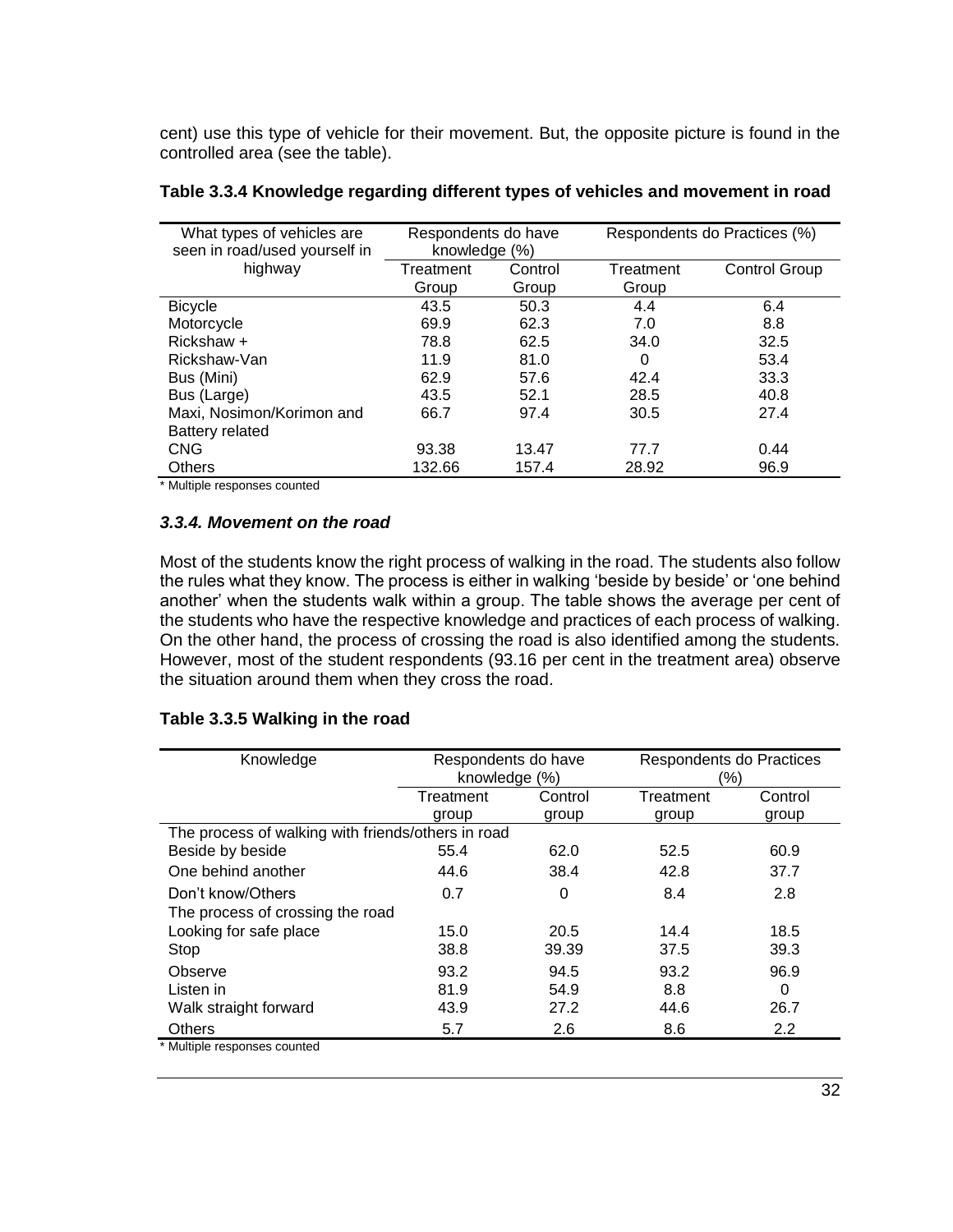### *3.3.5 Responsibility during or after accident*

Most of the students know what they should take initiatives at the accident spot. In most cases, students think about three types of initiatives which are important to take into account during accident. Among these types the highest 95.1 per cent of the students think that they should take the injured people to the nearest hospital immediately after accident. On the other hand, very few students (6.6 per cent) don't know about their responsibilities during the period of accident.

| Necessary initiatives after<br>accident           | Respondents do have<br>knowledge (%) | Respondents do have<br>knowledge (%) |
|---------------------------------------------------|--------------------------------------|--------------------------------------|
|                                                   | Treatment Group                      | <b>Control Group</b>                 |
| Giving primary treatment to the<br>injured people | 20.1                                 | 34.6                                 |
| Taking injured people to the<br>nearest hospital  | 95.1                                 | 88.5                                 |
| Informing relatives of the injured<br>people      | 25.6                                 | 18.5                                 |
| Others/Don't know                                 | 6.6                                  | 0                                    |
| * Multiple responses counted                      |                                      |                                      |

#### **Table 3.3.6 Knowledge of possible initiatives during the post accident**

wultiple responses counted

#### *3.3.6. Use of footpath*

The presence of footpath at main road may influence the choices of pedestrians' walking area in road. Therefore, the choices of the students refer to the selective road side that has been identified as their best option for safe walk with or without existence of footpath in the road. In this regard, more than 50 per cent students prefer left side of the road for their safe walking in both case of when footpath is present or not present on the road. One important issue, 8.39 per cent of the student respondents don't have choice of any specific side for walking when there is no footpath on road of the treatment area.

#### **Table 3.3.7 Using footpath**

| Knowledge                                                                       | Respondents do have knowledge on the |               |  |
|---------------------------------------------------------------------------------|--------------------------------------|---------------|--|
|                                                                                 | specific matter (%)                  |               |  |
|                                                                                 | Treatment group                      | Control group |  |
| Which side of the road is safe for walk when no footpath is present on the road |                                      |               |  |
| Left side                                                                       | 56.9                                 | 54.9          |  |
| Right side                                                                      | 42.4                                 | 44.6          |  |
| Don't know                                                                      | 0.7                                  | 0.4           |  |
| Which side of the road is safe for walk when footpath is present on the road    |                                      |               |  |
| Left side                                                                       | 53.2                                 | 55.4          |  |
| Right side                                                                      | 38.4                                 | 41.3          |  |
| No specific side                                                                | 8.4                                  | 3.3           |  |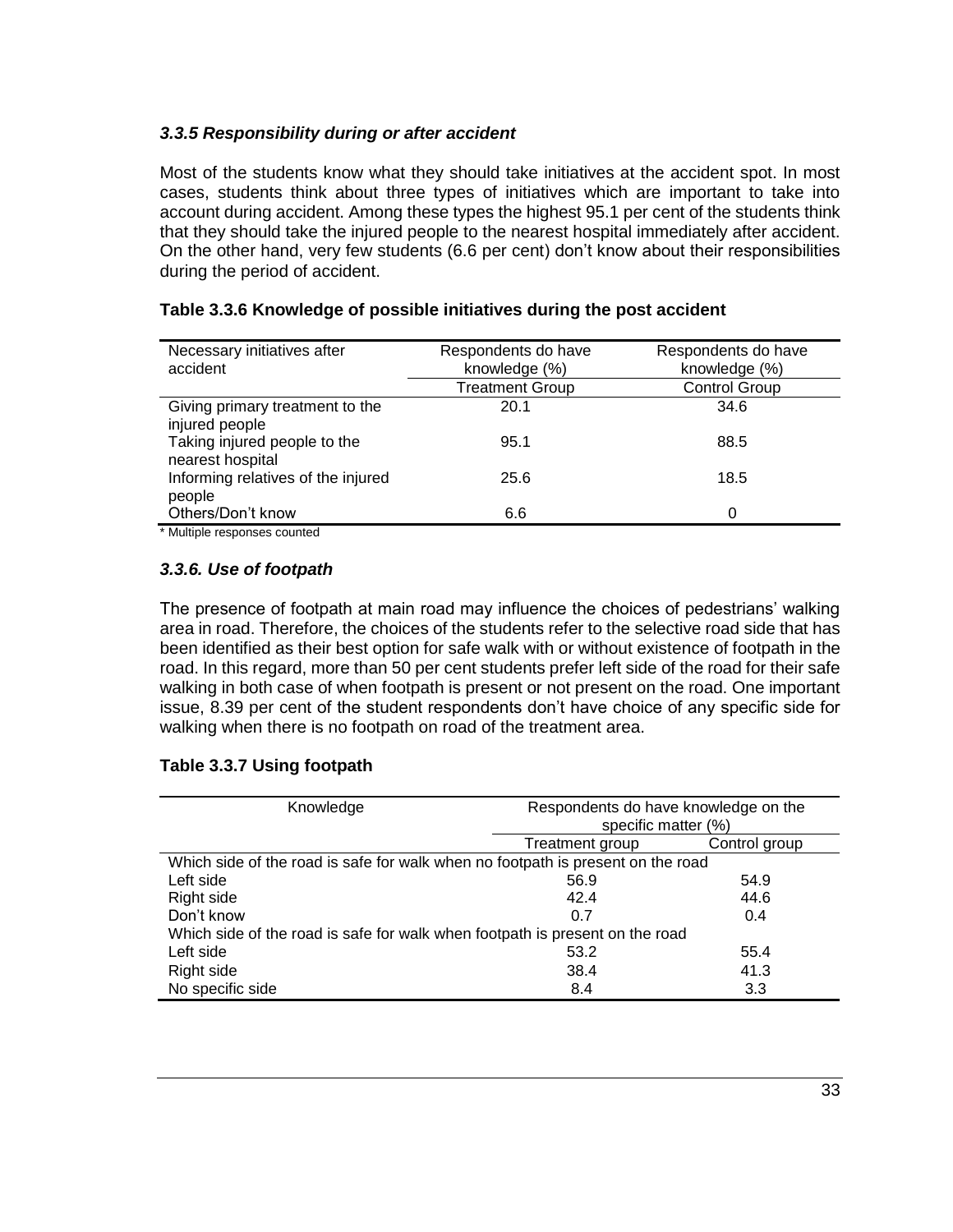# *3.3.7. Behavioral safety of the students*

Students are habituated with some of their usual behaviours in road, e.g. playing, running, observing etc. Regarding road safety issue, the probable consequences of such student behaviour are very crucial to know while the respective respondents need to be aware of their usual behaviour. However, the respondents are asked about the ultimate result when they play or running with the bus at the road side. According to their responses, most of the students know the impact of their usual practices on the road. The table shows a list of major findings with the relative proportion of students based on their knowledge. However, very few students (3.75 and 1.55 per cent in two cases accordingly) don't know about the probable consequences of such road practices in the treatment area.

| Knowledge                                                                    | Respondents do have knowledge on the specific matter<br>(%) |               |  |
|------------------------------------------------------------------------------|-------------------------------------------------------------|---------------|--|
|                                                                              | <b>Treatment Group</b>                                      | Control Group |  |
| What incidents may be happened in case of playing on road or beside road     |                                                             |               |  |
| Physical problem                                                             | 52.1                                                        | 48.6          |  |
| Slip on the road                                                             | 32.8                                                        | 46.4          |  |
| Collision with buses                                                         | 60.5                                                        | 57.6          |  |
| Don't know                                                                   | 3.0                                                         | 1.6           |  |
| <b>Others</b>                                                                | 3.7                                                         | 2.4           |  |
| What incidents may be happened in case of running at the back of running bus |                                                             |               |  |
| Physical problem                                                             | 45.5                                                        | 44.4          |  |
| Slip on the road                                                             | 46.6                                                        | 57.8          |  |
| Collision with buses                                                         | 59.4                                                        | 57.2          |  |
| Don't know                                                                   | 1.6                                                         | 0.9           |  |
| <b>Others</b>                                                                | 3.0                                                         | 2.7           |  |

### **Table 3.3.8 Regarding awareness of usual behaviour of students in road**

\* Multiple responses counted

#### *3.3.8. Thinking of road accident and responsibility of the students*

The study identifies the probable locations/points on road which may be the vulnerable area for road accident. In this case, most of the students (52.76 per cent in the treatment area) think that any turning point of the road might be risky zone for accident. The next prioritised zones of the road are like broken road/narrow pass way, junction/circle and Bazaar. The 'others' includes some more places at the road side which are shown by 78.8 per cent students with multiple responses. Among these places rail crossing, island/speed breaker, zebra crossing, footpath less road and link road important.

In case of identifying reasons for road accident locally, most of the students (60.93 per cent) think that high speed of the vehicles is the main reason for local road accident. On the other hand, the lack of driving knowledge of the drivers has been claimed as the major sources for road accident. Among the 'others' listed in the table, the rising issues are such as absence of light during night driving, presence of cow/dog/goat on the road, overtaking, absence of traffic police, absence of road light etc.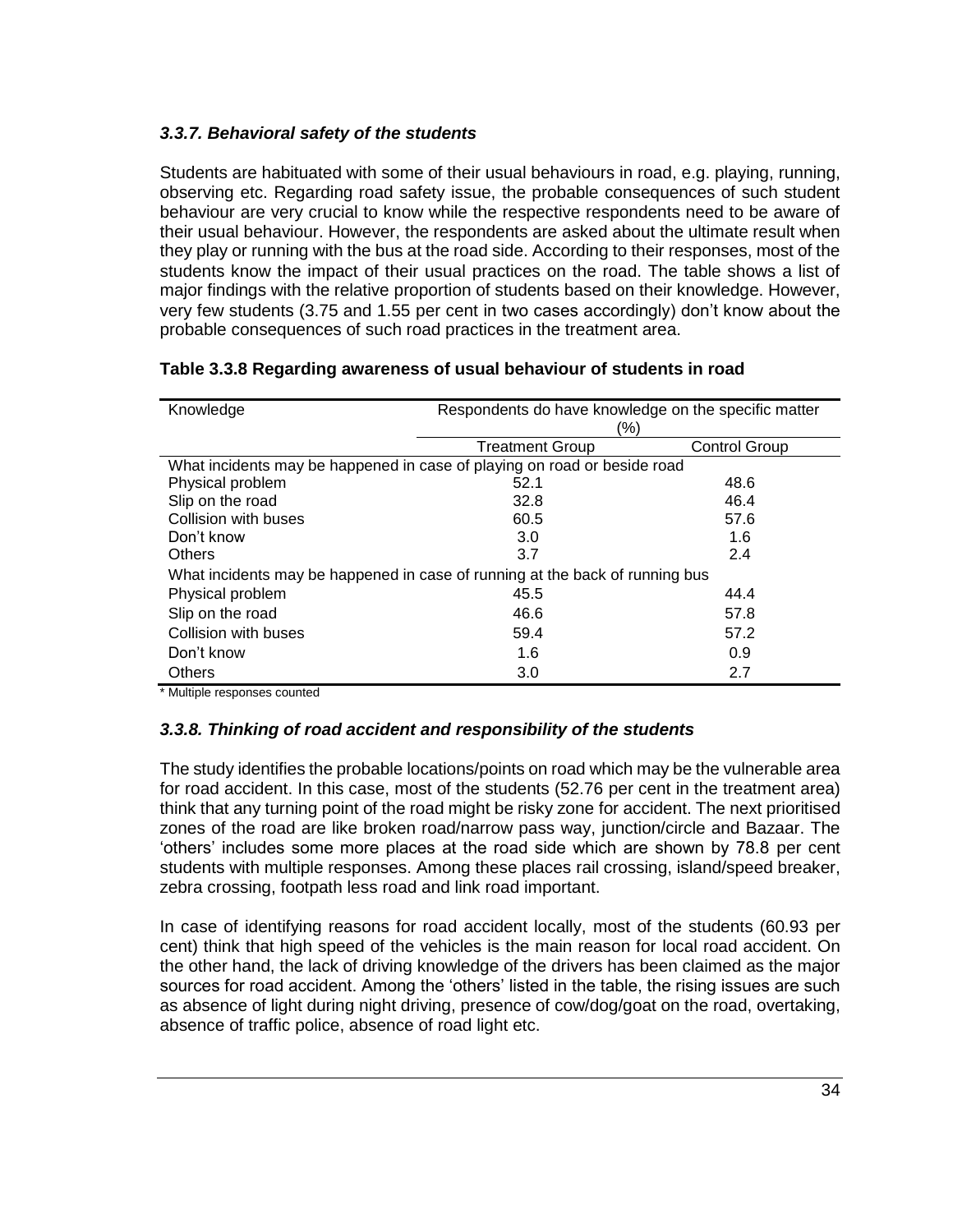Students need to take some necessary initiatives to reduce road accident. On the basis of student responses, the study identifies 'drivers' who should be made aware of driving knowledge and skills. And, the drivers should also be given first priority in reducing road accident. The relative proportion of the student perception on those matters is given in the table.

| Knowledge                                                                       | Respondents do have knowledge on the specific |               |  |
|---------------------------------------------------------------------------------|-----------------------------------------------|---------------|--|
|                                                                                 | matter $(\%)$                                 |               |  |
|                                                                                 | Treatment group                               | Control group |  |
| What locations on the road may be caused for accident                           |                                               |               |  |
| Junction/circle                                                                 | 30.2                                          | 26.0          |  |
| Broken road/narrow pass way                                                     | 32.7                                          | 35.5          |  |
| bazaar                                                                          | 24.0                                          | 29.7          |  |
| Turning point of the road                                                       | 52.8                                          | 30.2          |  |
| <b>Others</b>                                                                   | 78.8                                          | 91.8          |  |
| Reasons of accident in local town/locality                                      |                                               |               |  |
| Don't know how to move on road                                                  | 47.5                                          | 37.3          |  |
| Don't know how to drive vehicles                                                | 40.4                                          | 33.3          |  |
| Don't know how to cross the road                                                | 29.6                                          | 21.4          |  |
| Vehicles run so fast                                                            | 60.3                                          | 59.4          |  |
| <b>Others</b>                                                                   | 35.9                                          | 48.8          |  |
| Necessary initiatives need to be taken to reduce road accident                  |                                               |               |  |
| Make aware of child                                                             | 54.9                                          | 43.3          |  |
| Make aware of drivers + Traffic laws                                            | 56.7                                          | 49.9          |  |
| Constructing footpath                                                           | 9.9                                           | 15.9          |  |
| Constructing broken road                                                        | 17.4                                          | 16.1          |  |
| Constructing speed breaker in front of                                          | 10.1                                          | 23.4          |  |
| Bazaar/school                                                                   |                                               |               |  |
| <b>Others</b>                                                                   | 24.28                                         | 31.11         |  |
| Who should be given first priority to make them aware in reducing road accident |                                               |               |  |
| All                                                                             | 28.92                                         | 38.63         |  |
| Pedestrians                                                                     | 40.62                                         | 36.64         |  |
| <b>Students</b>                                                                 | 56.51                                         | 46.58         |  |
| <b>Drivers</b>                                                                  | 64.02                                         | 53.42         |  |
| <b>Others</b>                                                                   | 30.22                                         | 23.82         |  |
| What processes may be suitable through the people to make them aware            |                                               |               |  |
| Formal and informal school syllabus                                             | 16.8                                          | 29.7          |  |
| NGO/local meeting and group meeting                                             | 54.31                                         | 50.8          |  |
| Poster                                                                          | 17.9                                          | 24.9          |  |
| <b>Billboard</b>                                                                | 11.2                                          | 12.1          |  |
| Don't know                                                                      | 17.0                                          | 10.6          |  |
| Others                                                                          | 64.7                                          | 62.9          |  |

#### **Table 3.3.9 Thinking of road accident and possible initiatives**

\* Multiple responses counted

The study gets student thoughts about some suitable process that may be used to make the people aware of road safety knowledge. For example, any kind of group meeting and NGO intervention into the local community can be the best way over the matter. Other process of intervention may be through school syllabus, poster and billboard presentation.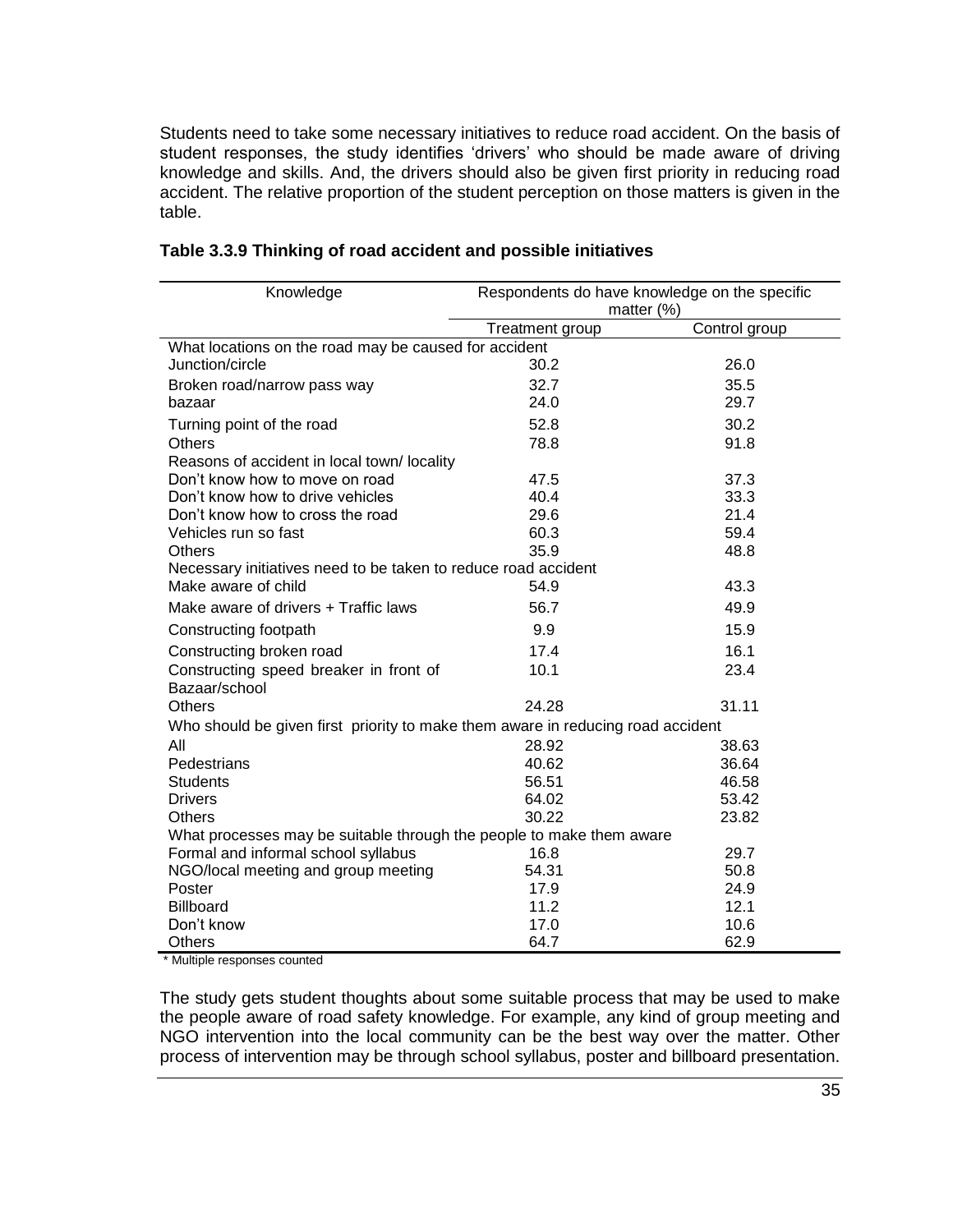A significant portion of the students (17 per cent in the treatment area) don't have any idea about this process.

### *3.3.9. Student knowledge on traffic signs*

The symbolic chart of different traffic signs has been shown to the student respondents. In that case the responses from the students on the respective symbol have been identified. The table has shown some symbols in relation to the right definition of different traffic signs identified from the respondents. However, the knowledge of the respondents regarding various traffic signs is very poor. And, the students also do have very poor knowledge on different signal lights in road. For an example, the highest 83.44 per cent of the students don't know the meaning of yellow light as it is used in road trafficking.

| <b>Traffic Signs</b>                           | Treatment group    | Control group      |
|------------------------------------------------|--------------------|--------------------|
|                                                | (% of respondents) | (% of respondents) |
|                                                |                    |                    |
|                                                | 10.4               | 17.7               |
| (Pedestrians are prohibited to cross the road) |                    |                    |
|                                                | 15.8               | 27.6               |
|                                                |                    |                    |
| (Pedestrians are allowed to cross the road)    |                    |                    |
|                                                | 17.7               | 31.1               |
|                                                |                    |                    |
| (Pedestrian crossing)                          |                    |                    |
|                                                | 12.6               | 28.7               |
|                                                |                    |                    |
| (Bus stand)                                    |                    |                    |
|                                                | 18.3               | 18.8               |
|                                                |                    |                    |
| (Low speed because of school)                  |                    |                    |

#### **Table 3.3.10 Traffic signs**

#### **Table 3.3.11 Signal light**

| Interview variables                              |                  | Respondents do have knowledge on<br>the specific matter (%) |               |
|--------------------------------------------------|------------------|-------------------------------------------------------------|---------------|
|                                                  |                  | Treatment group                                             | Control group |
| What is the meaning of yellow<br>Prepare to stop |                  | 16.6                                                        | 27.8          |
| light on road                                    | Don't know/wrong | 83.4                                                        | 72.6          |

#### **Part 3.4 Teachers of the school level**

#### *Perception of teachers on concurrent road safety issues in the treatment area*

The study conducts 10 (ten) in-depth interviews with the teachers of different schools. The selection of teachers and schools is located in the study area where the intervention continues among the students. To get better understanding on road safety measures over the teachers, the interview is focused on some selective issues in the treatment area. The major issues are addressed on dimensions of road accident and safety; movement on road and roadside; types and nature of road; and road safety teaching in the class. However,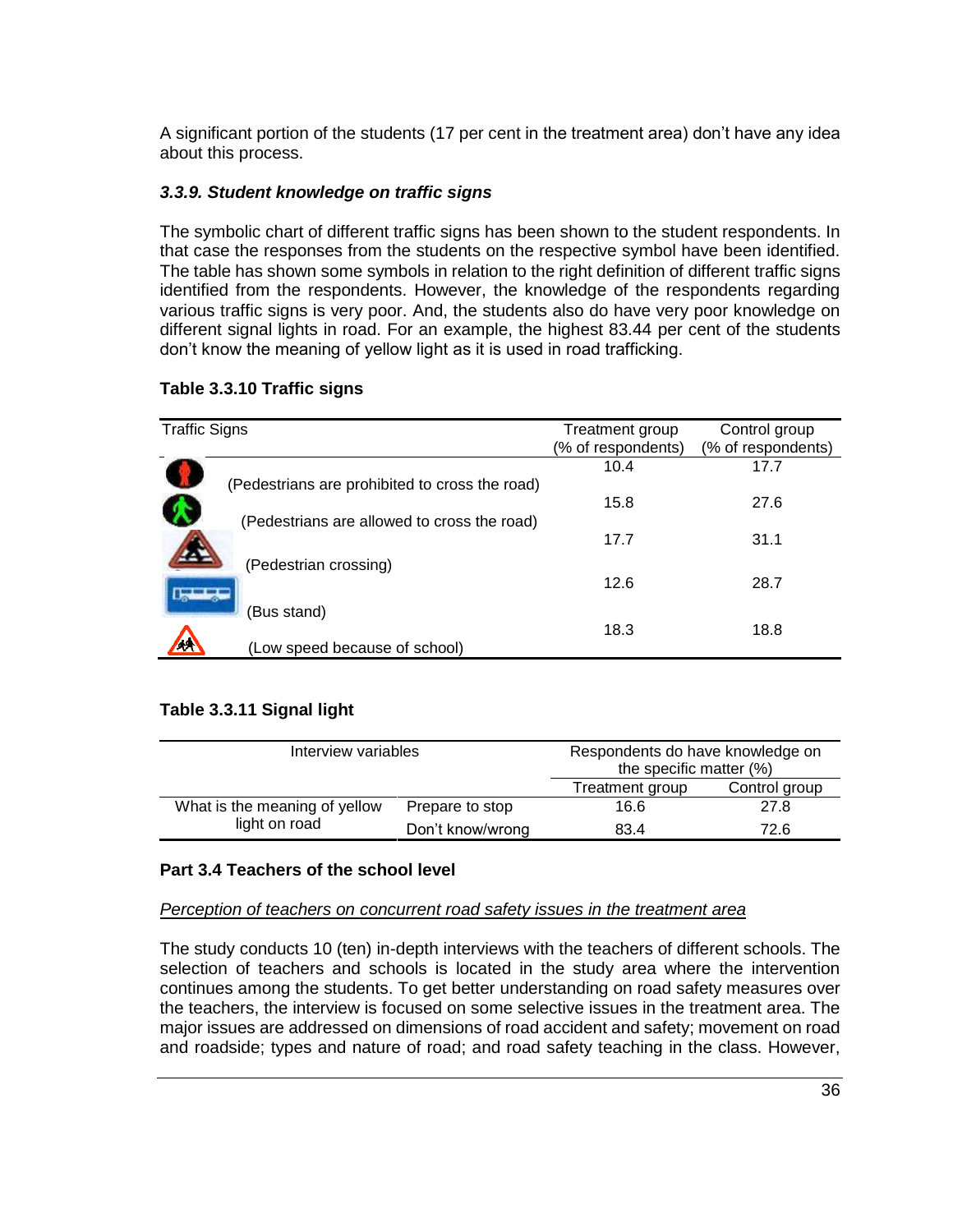over discussion with the teachers, the study identifies some major areas of road safety issues which can be elaborated in the following ways:

Psychological attitude as the cause of road accident, referred by the teachers:

- Competitive mode of driving and overtaking among different buses on road
- Most of the time drivers/helpers get very poor punishment or 'no punishment ' even they have been legally caused of road accident because of their careless responsibility in driving
- Administrative authority of the road sector is intentionally engaged in corruption with multiple dimensions (at time of trafficking, license issue, road permit etc)
- Driving is not allowed after taking drug, but heavy vehicles drivers are habituated with drug and driving at the same time

To reduce road accident some safety measures have been raised from the teacher respondents:

- Safe walking side of the road
- Process of crossing the road
- Prohibition of child play on road/road side
- Prohibition of mobile talk at time of walking on road/road side
- Prohibition of boundless movement of farm animals on road
- Drying/process of agricultural products on road
- Controlling illegal acquiring vacant place of the road
- Signal establishment at busy points, and/or joints of link roads
- Shifting bazaars, schools, institutions etc maintaining reasonable distance from the road
- Issuing license through maintaining all kinds of legal procedures
- Making strict rules and laws for ensuring traffic and road safety
- Punishment rate of violating traffic rules should be higher than the current rate
- Cancelation of road permit of unfit vehicles on the road
- Restriction of overloading
- Restriction of talking with drivers
- Addition of more pictorial materials on road side

According to the respondents which issues have not been come out from the treatment group:

- Sending information to the police
- Setting available zebra crossing
- Setting foot over bridge at busy point/crossing point
- Advancing drainage facilities beside road
- Arranging road light
- Confirmation of insurance of all vehicles either for maintenance or damage
- Replenishment of necessary supports to the vehicles on road
- Setting island in the middle of road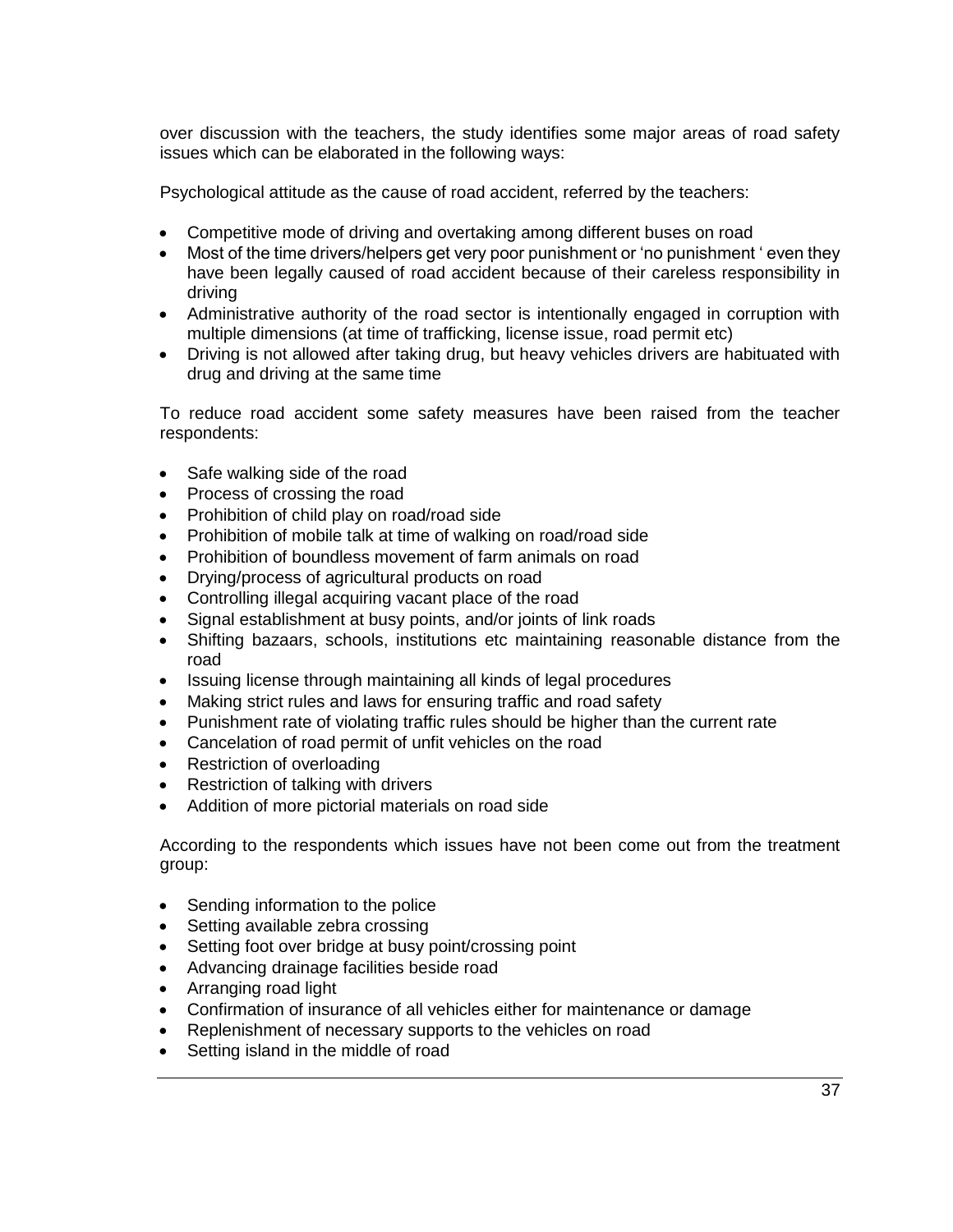### **Part 3.5 Community road safety groups (CRSG)**

#### **Full dimensions:**

BRAC – road safety programme is promoting awareness campaign and training as a pathway out of accident free road for creating a sustainable and in-built mechanism of road safety. Attaining this goal, road safety programme takes initiative to form CRSG committee. Community Road Safety Group (CRSG) is initiated to serve the local people for creating awareness on road safety, mobilising local resources and providing support for the post accident of victims. CRSG is a group injected externally by BRAC-Road Safety programme mobilising 12 people from different segment of a society apart from the broader vision of the programme to create sustainable road safety measures. Road Safety programme has initiated to formulate six CRSG groups at bazaars/growth centres where community cooperation is expected to be more in Bandar bazaar portion of the road. Road Safety started to form CRSG from the mid of April, 2014 and the process is going on to bond under one umbrella. At this stage the study observes mainly the formation process of the committee. It has already mentioned in the methodology section how the committee will be functioned through the respective model (Tuckman model).

However, it is very difficult to speak about anything on a newly formed committee or group for ensuring road safety. The existing theories and methods on group study permit to initiate a scheme based on exploring the group dynamics study to understand various aspects of a group or committee. But most of the group dynamics studies are primarily applicable to naturally formed group study. Therefore, some complexity might arise to study an injected group like CRSG. Considering these complexities, this study takes a scheme to understand CRSG from group dynamics point of view. Usually group dynamics is defined in a couple of ways by different sociological schools. According to the model the *Forming* of the committee expects no previous experiences or activities as found in a group until it is formed. Group may spring from many sources and for different purposes while formation examines the three sets of factors – personal qualities, nature of works, and feeling of liking. So, the present formation of the CRSG committee has been observed in line with this principle.

#### **Structure of CRSG**

A CRSG committee usually includes 12 members from different socio-occupational categories, having good reputation and willing to work for road safety, has selected to from each CRSG. A committee comprises 12 male members who are residing not so far from each other. Different occupational groups are there like, School teachers, Imams, Businessman, Farmer, Tailor and Quazi. CRSG is formed taking the members from hetero socio-occupational groups. All the members of this group do not have the same socioprofessional background regarding their status, income, education, interest, culture, network and influence. It is difficult to consider them as a homogenous group even if all of them are gathered to implement the same purpose. So, there is a possibility for the group to contain some natural subgroups. Moreover, the willingness of different sub groups to work with such agenda like road safety issue would not be the same.

CRSG as a group has some objectives of its own such as - The CRSG will provide the leadership, assistance of this project. Meeting will be held once in every month from the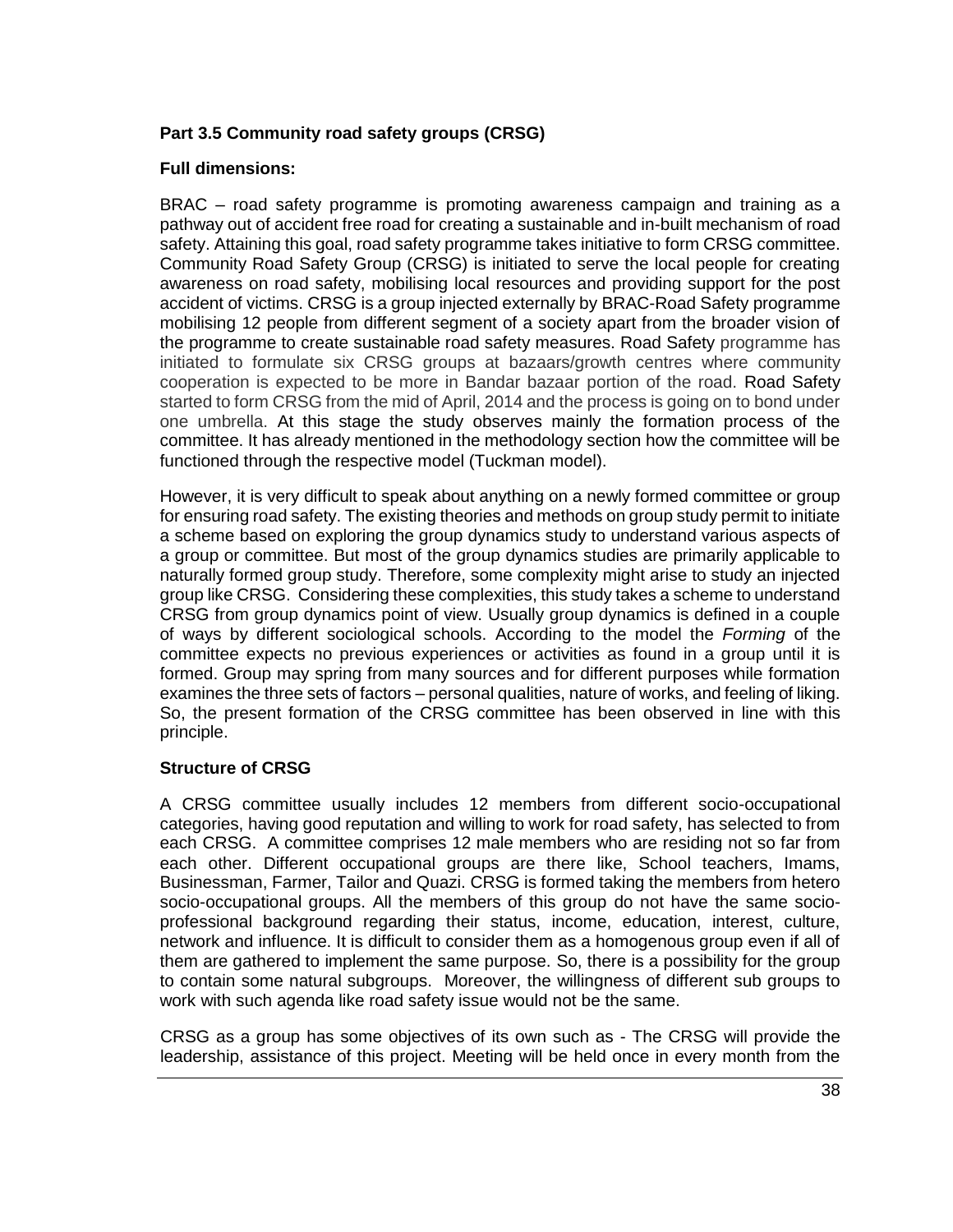date of the group formation. Action plan will be formulated from the meeting and its progress will be disseminated among all the members in following meeting. Getting support by the BRAC, CRSG will initiate and participate in community level workshop and taking feedback from the participants and resource person. On the basis of feedback training refreshers will be imparted during the meeting. The main principal of the workshop is to create consensus and to identify strategies for problem solving and to aware people about using road and ensuring safety.

#### **Methods**

A total number of three CRSG committees from the six committees have been selected randomly. Initially, only qualitative technique has been followed in collection of data. But after collecting the formation timeline quantitative technique will also be added to searching the effectiveness of CRSG activities. At present various data collection tools including interviews, committee formation process and Focus Group Discussion (FGD) have been trailed in data collection, which follows the direction of the adopted model in studying group dynamics of CRSG. A short structured survey has been conducted in the very initial phage of group formation to understand the socio-demographic information of the group members.

### **Rationale**

CRSG as a group has been initiated by BRAC- to ensure safety on road of the road users which is basically injected in nature. An understanding of group dynamics is essential for effective practice with any type of task or treatment group (Toseland *et al.* 2004). Group dynamics is certainly important to study group because it deals with some initials to complex elements of group, which can provide some concrete direction about group even on its future. To practice effectively with groups, social workers should be able to (1) understand group dynamic processes as they emerge during the ongoing interaction of group members, (2) consider the impact of these dynamics on members from different racial/ethnic and socioeconomic backgrounds, (3) assess the impact of emerging dynamics on current and future group functioning, and (4) guide the development of group dynamics that facilitate member participation and satisfaction while simultaneously enabling the group to achieve its goals (Toseland *et al.* 2004). Therefore, group dynamics study of CRSG will be helpful to understand interaction, functions, goal, achievement and emerging difficulties that may provide significant insight to overcome the problems and to take new step to make it more effective to protect legal rights of the poor.

# **Objectives**

The broad objective of the study is to understand the dynamics of CRSG group and explore the sustainability of the group and their effectiveness in promoting road safety. The specific objectives will be - to explore the stages of CRSG and to access the sustainability of the CRSG group regarding its performance, impact and acceptance.

#### **Selection of a model**

A committee likes CRSG, as a group is not static by nature and eventually to be changed after formation. In most of the cases, it follows some predictable patterns that consists some stages and phenomena of group development. The same sorts of issues arise over time in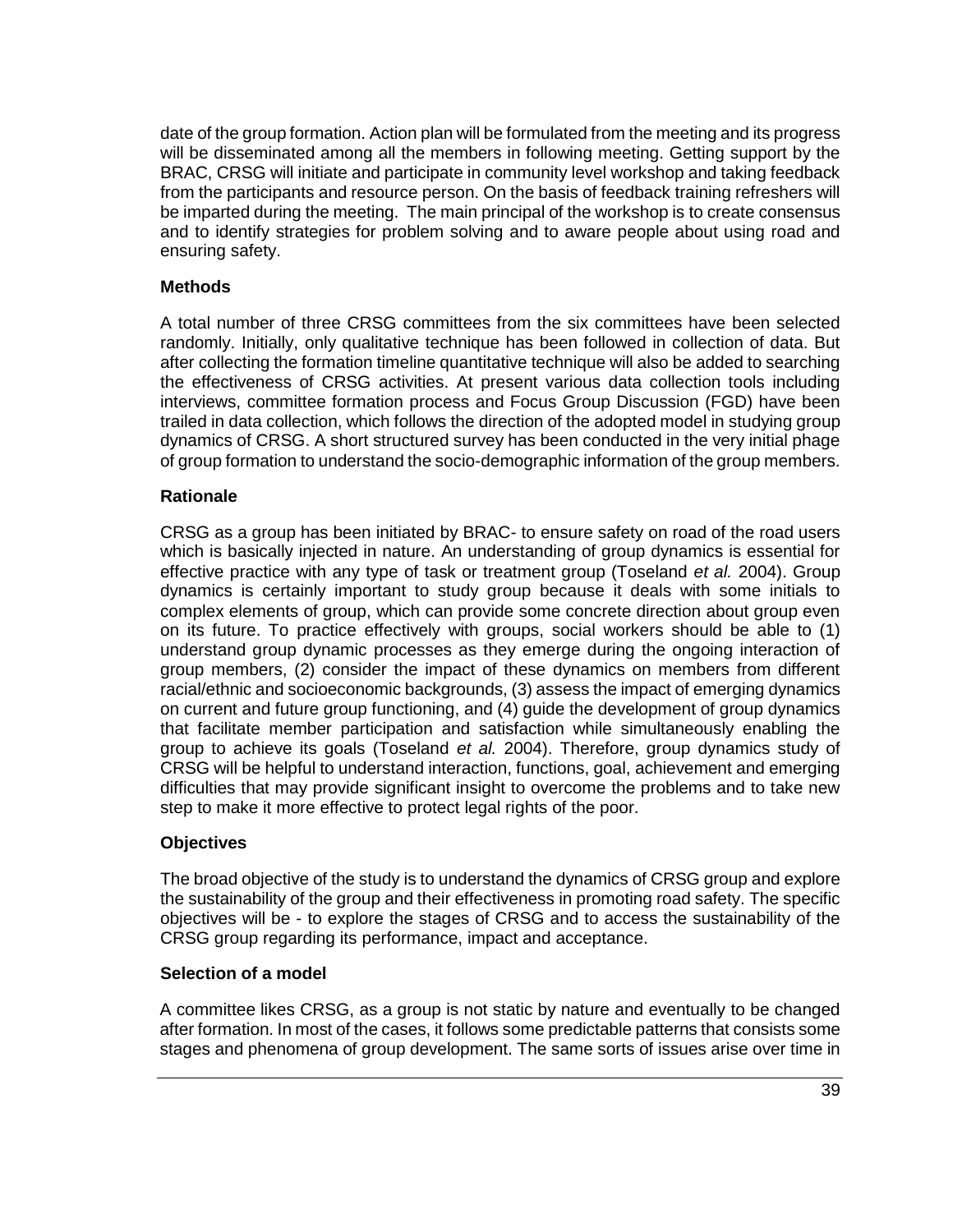most groups and once resolved the group can develop further. There are several models like group socialization, group development to study group dynamics, by which it become easier to gather knowledge on the prospect of a group.

Group development model introduced by Bruce W. Tuckman often offers five stages (Tuckman 1965; Tuckman and others 1977) to study group dynamics. This model assumes that a group has to pursue the stages one after another. In the forming phase the group members become oriented towards one another. In the storming phase the group members find themselves in conflict, and some solution is sought to improve the group environment. In the norming phase, standards for behaviour and roles develop that regulate behaviour. In the performing phase the group reaches a point where it can work as a unit to achieve desired goals. In the adjourning stage, the sequence of development ends and the group disbands. Throughout these stages groups tend to oscillate back and forth between the task oriented issues and the socio emotional issues and the members of the group strengthen their interpersonal bonds. (Bales, 1965)





Tuckman's model is also effective for zero history groups like newly introduced CRSG having no previous experiences or activities to work as a group until it was formed. Moreover, this model put more emphasis on each and every stages the group whether socialization model only focus on interaction and group cohesion to understand socialization process.

#### **Analysis of the content of CRSG:**

At the very beginning of the formation of CRSG, a guideline has been provided to the Programme Organizers (PO), which basically includes its key objectives, expected roles and responsibilities of the group members and some suggested activities. It might be considered as the constitution of the group which prescribes the possible directions for the group to achieve the core objectives. The CRSG guidelines provide list of implementation schedule, objectives, roles and responsibilities, distribution of the members and structure of the committee. The guideline mentioned seven objectives are to be achieved through CRSG committee. Among the objectives, four are very specific and rest three needs to be clearer to the members how and what are the responsibilities to perform.

Firstly CRSG group has some objectives and to achieve these, it has some roles and responsibilities. But these would be accomplished if some specific tasks would be performed. These tasks are germane to some demonstration strategies i.e., how the tasks would be followed by the group or the member and what kind of strategies would be fruitful to conduct the tasks. And finally the component of responsibility that analyse who would be responsible to find and follow the strategies as well as to determine tasks, roles, responsibilities to achieve the core objectives of the group.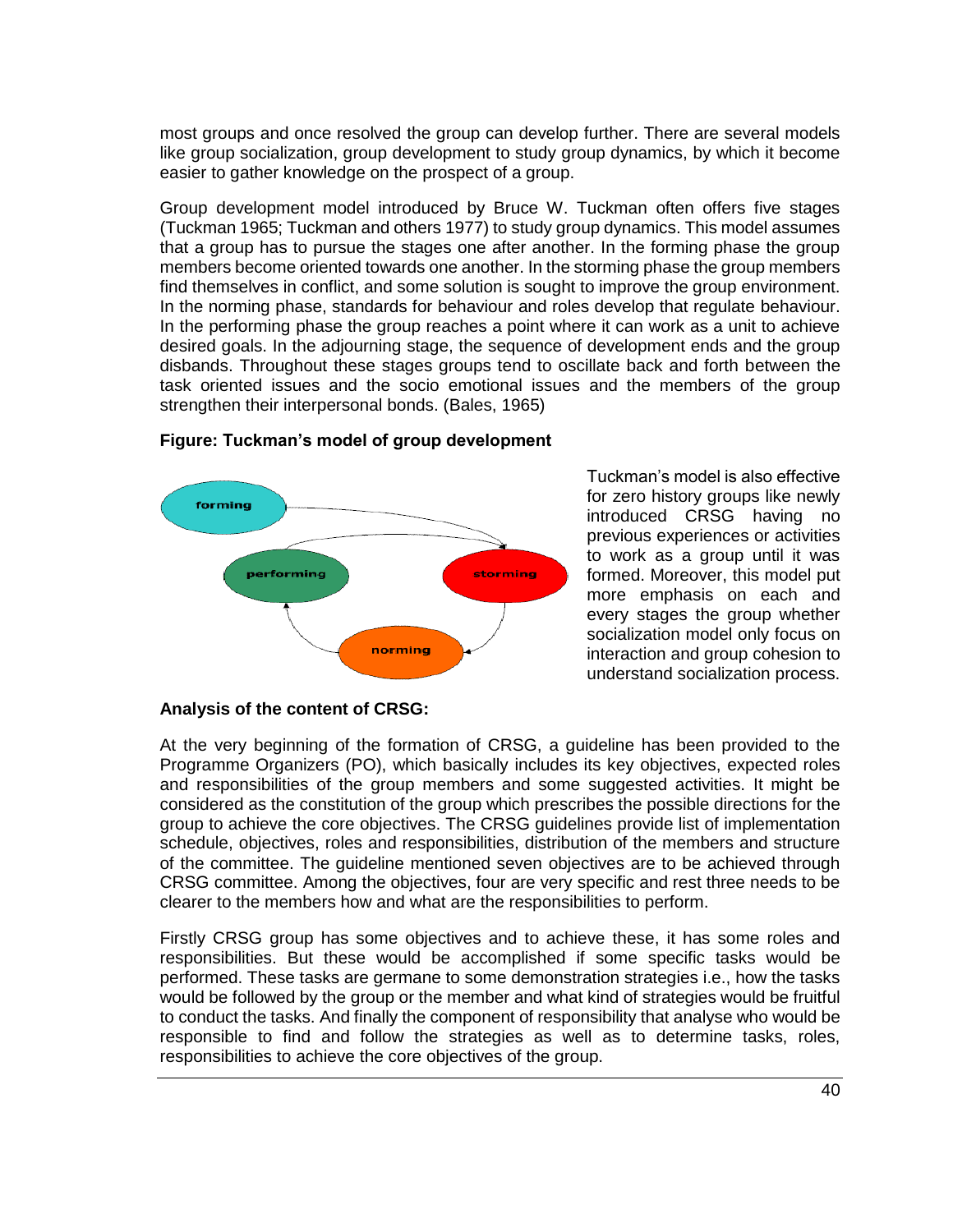If we take a look on the objectives of CRSG, we can broadly categorise them as long term and short-term basis considering the time required to achieve the objectives mentioned. However, four objectives including the agenda of achieving road safety mobilising local resources, liaison with various road related departments, protection road furniture would be considered as long-term objectives as because of these require huge time. In contrast, rest three including the agenda of identifying local road safety problems, mobilises local resources, support post accident time to victim are short -term objectives which require immediate actions. The long-term objectives may seem to be ambiguous to the members of CRSG according to their background.

#### **Group dynamics of CRSG:**

#### **Stage 1: Forming**

Groups spring from many sources and serve many purposes. But this lecture examines three sets of factors that can create a group which does not exist before: the personal qualities of the people who are seeking membership, the nature of the situation that prompts people to affiliate with one another and the feelings of liking that draw members to each other.

#### **Beyond the formation**

Programme Organisers (PO) are assigned persons who mobilise early initiatives as first step of group formation following the programme instruction. Moreover, all the members were not equally interested to attend the meeting, whereas some of them could not recognise the importance of the meeting properly. The other reasons for the delay might be taken place for rigorous engagement of opinion leaders in professional and socioreligious activities, and involvement with some other committees driven by Local Government Offices and NGOs.

#### **Socio-demographic profile of the group members:**

Six groups have been followed constituted by 72 members. Data shows that almost 62 per cent of the members are in the age categories of 20 to 40 years. A significant portion of the members have less than 10 years of education. About 30 per cent of the members had no or primary level education and 70 per cent of the member's have upper secondary or twelve class education which represented their knowledge disseminating capacity and strength. Member's occupational diversity was found to be concentrated on Businessman, farmer and teacher. 45.8% per cent of them were involved in business, 31.9 per cent and 9.7 per cent were engaged in Agriculture and teaching profession accordingly.

Affiliation of political parties was found among the members. In local, political parties seeking the people who are in active in local activities and who communicate and participate in one's problem. They are also capable to motivate people to do better for their community. Only 20 per cent of members were affiliated with different NGOs committees. But it has been reported that a significant portion of the members were involved in scout/social work activities.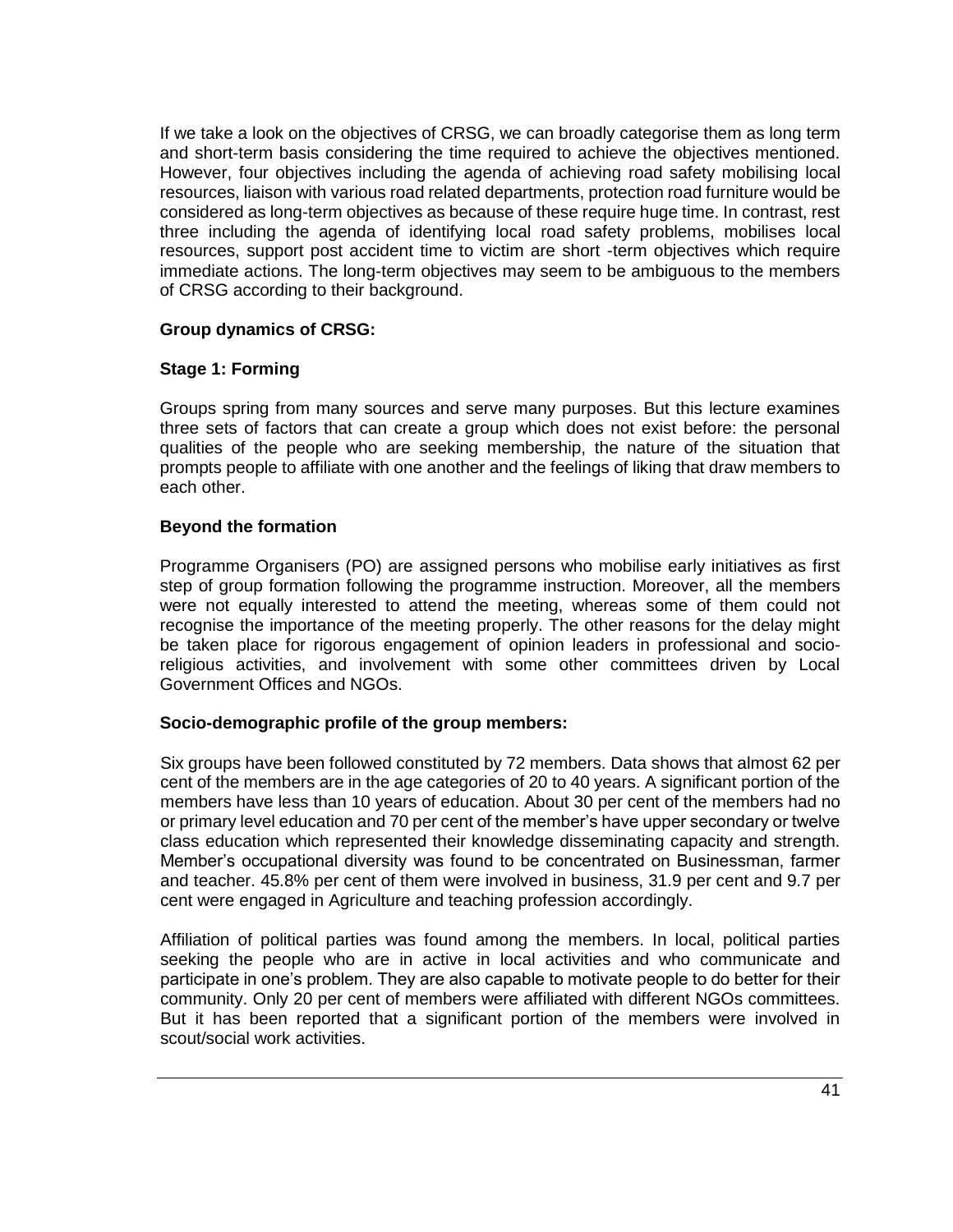| Profile                     | $\%$ | Total (n)      |
|-----------------------------|------|----------------|
| Age Category                |      |                |
| $20 - 30$                   | 27.8 | 20             |
| $31 - 40$                   | 34.7 | 25             |
| $41 - 50$                   | 16.7 | 19             |
| $51+$                       | 20.8 | 15             |
| <b>Educational status</b>   |      |                |
| No education                | 8.3  | 6              |
| Primary                     | 25   | 18             |
| Junior/Secondary            | 38.9 | 28             |
| Higher secondary            | 27.8 | 20             |
| Occupational status         |      |                |
| Businessman                 | 45.8 | 33             |
| Farmer                      | 31.9 | 23             |
| Teacher                     | 9.7  | $\overline{7}$ |
| <b>Others</b>               | 12.5 | 12             |
| NGO Affiliation (committee) |      |                |
| Yes                         | 19.4 | 14             |
| <b>No</b>                   | 80.5 | 58             |
| Involvement social work     |      |                |
| Yes                         | 61.1 | 44             |
| <b>No</b>                   | 38.9 | 28             |
| Political affiliation       |      |                |
| Yes                         | 50   | 36             |
| <b>No</b>                   | 30.6 | 22             |
| Not mentioned               | 19.4 | 14             |
|                             |      | $n=72$         |

**Socio-demographic profile of the group members**

#### **Social network of members within the group during formation**

In a group, the communication status of members follows the interaction process of the members by which it would be understand whether it is working as a group or something else. Interaction increases the group cohesion that is most important to perform expected group activities. Moreover, interpersonal communication might have a significant impact on group consensus. No member was found in a single committee who had communication with all the members. Mostly imam, kazi, schoolteachers, and UP members were the known face within a committee and professionally they were involved in such activities by which they had to interact with more people in the areas. In a community, they were found to be more influential in making societal decisions. Interestingly, most of the CRSG committees have concentrated in certain area from the project undertaken in road whereas most of the members (54) of all committees come from only six villages where the total number of the villages was 17. This data is also verified from the given map of the project road length.

#### **Perceptions and reality of members on group formation**

Initially all the members were convinced to join the meeting after receiving the invitation from POs. Most of the member of the groups recognised the significance and necessity of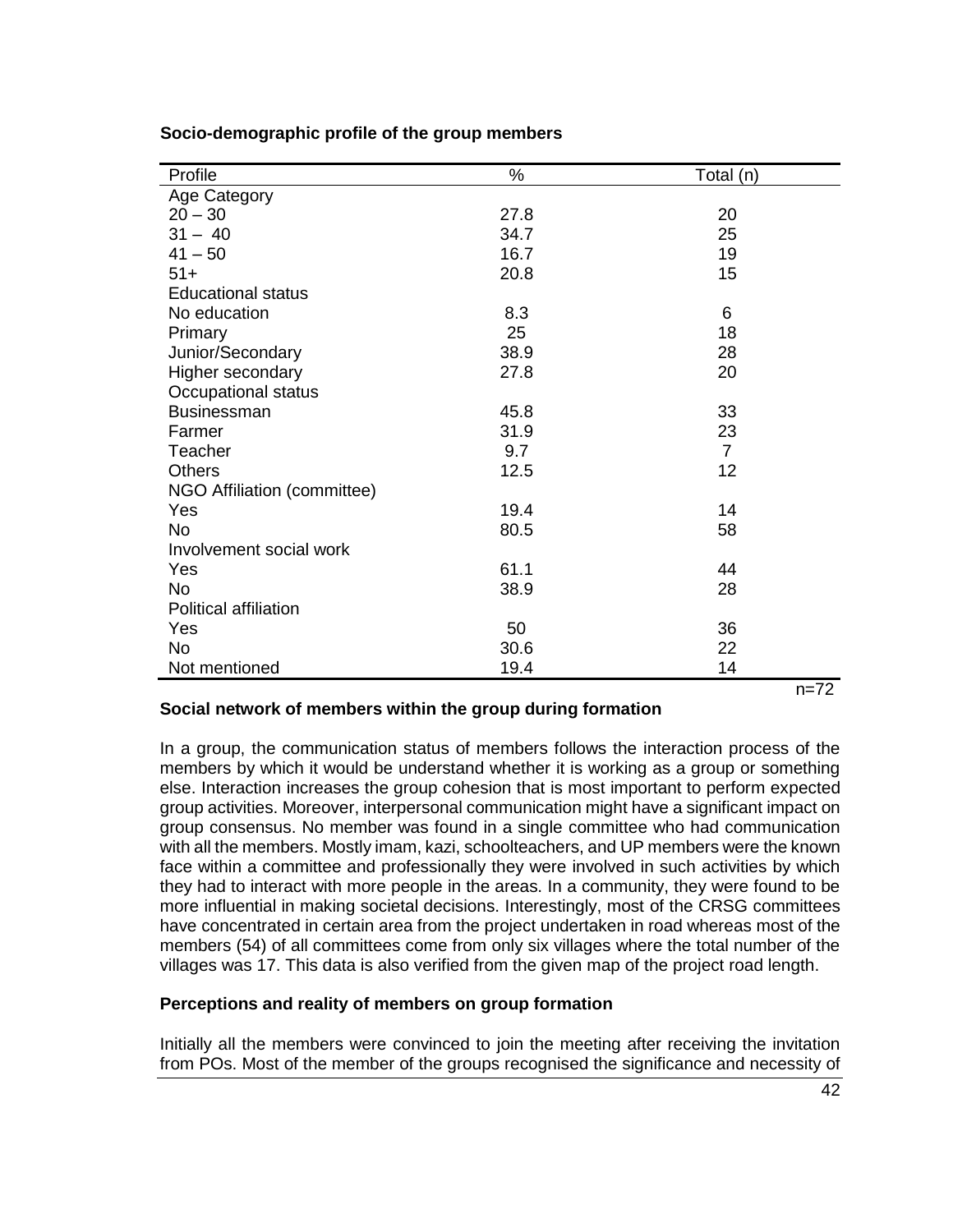such group. Previously most of them were not engaged in such activities. Only two of the members had received little knowledge on road users by other NGO. However, formation of the group provides them opportunity to work collectively, which would be considered, as a strong ground of all kind of social activities. They were seemed willing to pay enormous support to achieve objectives of the group and few of them were so, enthusiastic as BRAC take such initiative. They think only BRAC can operate such activities and achieve positive goal. Some of them also argued whether such group like CRSG does have the capability to achieve all the objectives.

However, the first initiative of the CRSG group formation is facilitated with the mobile communication to each other. Most of the members are set out in a discussion at the Bazaar place. This discussion has been conversed to identify the potential members for the CRSG committee. All members of the committee are not well known each other before formation of the committee. Even, those members should have no experiences regarding their prospective function in the community, but some of them are familiar with many activities related to social development. Committee members it is highlighted that they are interested to social work without their self interest. They are also seemed to cooperative intentionally each other in the activities.

Most of the members stated that they have less time to allocate for CRSG because of their professional, occupational, household activities and other social works. But at the same time they showed their willingness to work as it would be beneficial for their community people. Though they were not sure about how many times they could allocate for committee activities. Therefore, allocation of time for group activities might be considered as significant barriers in performance. One of the members' stated that *`If BRAC provides support and take care of it, it would be sustainable and can perform for longtime'. (Businessmen, Kamargaon).* This statement makes echoes of all members. However, they are enthusiastic to drive such activities receiving potential supports from BRAC.

#### **Forecasting CRSG future:**

It has been expected that CRSG would perform at satisfactory level and able to generate significant impact on using road. A certain level of performance requires personal endeavors to foster the group activities depending on group cohesion and its capability to make influence on social system. Individual performance has also significant influence on group activities where individuals are part of group and their collective attempts can help to construct a dynamic platform for group productivity. However, this study examined the group performance in two levels –collective and individual – to understand the dynamics of group. Actually collective performance visualises the group activities from macro level whereas micro level put emphasis on individual performance. Therefore, member's possible roles and responsibilities should be given within the short time for acting their performances. Presently, no roles and responsibilities have been prescribed to meet the objective of ensuring road safety. To meet the CRSG objectives strategies should be identified for achieving goal.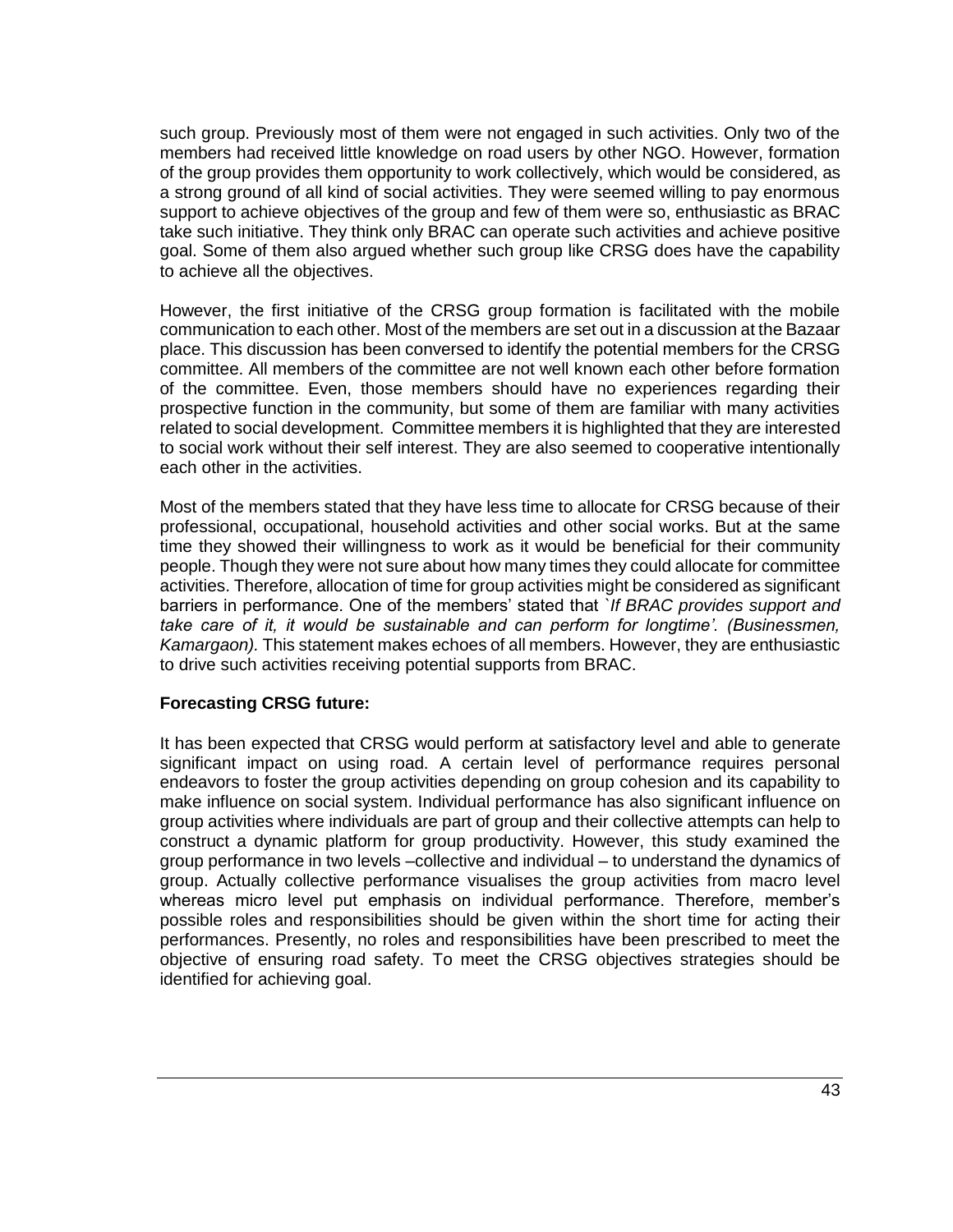# **Chapter 4.**

# **Discussions and Recommendation**

The previous chapter gives some idea about the existing knowledge and practices on various indicators of road safety issues at different groups of respondents. Those results are not elaborated critically rather than showing the frequency level on the issue. In some cases, the findings are assessed in terms of significant gaps between the existing knowledge and practices of the respondents. However, overall findings have been evaluated in depth through the following three sections that guide a path of road safety measurement with some key issues:

### **4.1 Community group**

#### *4.1.1 Drivers (Motorised and non-motorised)*

During survey at the treatment area, the study did not observe non-motorised vehicles at the significant level. It was really hard to collect the respondents in the survey. People feel comfort with the vehicles of CNG driven three wheelers to move in short distance. The study is lack behind the targeted sample of Rickshaw vehicles in the treatment area.

There is a gap between knowledge and behaviour of drivers regarding driving on road. It means that they had knowledge, although it was not up to the mark, but they did not put it into practice. The study also observes that the drivers did in complying with traffic rules. They knew 'ins and outs' of their vehicles but they were not well informed about traffic signs, lane, overtaking of vehicle, speed limit, and other accident-related issues. At the same time they did not apply properly whatever they knew. As a result, accidents were taken place more often in their locality.

However, most of the Drivers of rickshaw and rickshaw-van are illiterate. That is why; the significance of road safety issue is not well understandable to them with different relative matters like license and driving skills. Drivers think they should not have heavy training skills to drive non-motorised vehicles as it is usually required for the motorised vehicles. But, the reality in road practices, if the motorised and non-motorised vehicles move on road simultaneously, then the several traffic rules for both types of vehicles should be equally important to know for the pedestrians and the concern drivers.

Very few respondents do have valid license of their rickshaw, but none of them have their own. Interestingly, most of the respondents want to know why they should keep the license with them. And, a major portion of the respondents thinks they should have license for their vehicles, but in practice, they are not interested to receive license. In case of average perception of the respondents, some important findings are listed as follows:

- Respondents don't know the maximum speed of different vehicles in highway or local road
- Respondents bear goods/persons beyond their capacity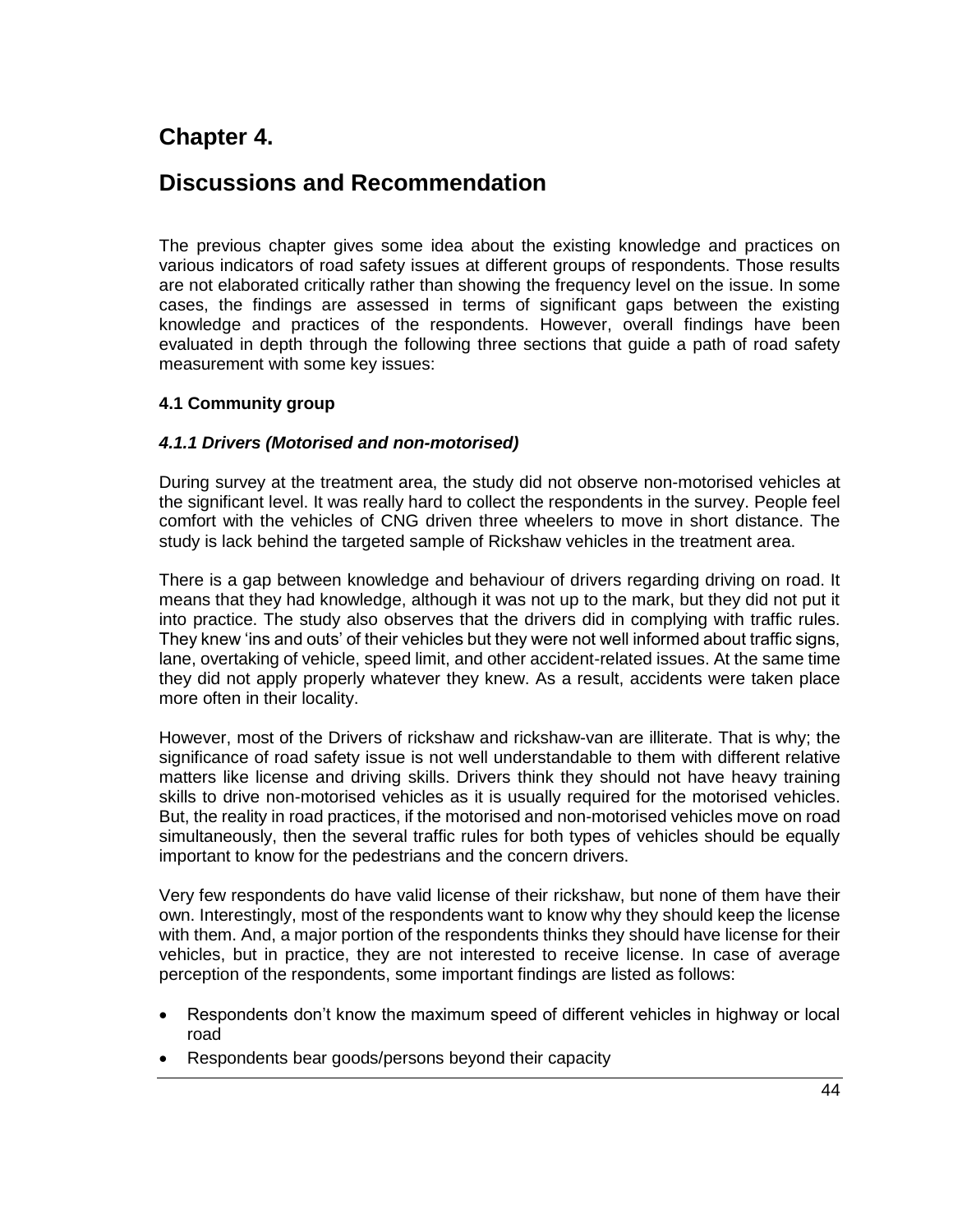- A significant portion of the respondents don't know how to park their vehicles on road side
- Respondents don't know the meaning and usage of zebra crossing
- A significant portion of the respondents don't know how to use lane existed road
- Respondents don't know about the punishment if they violate the rules of crossing different traffic lines
- Respondents receive mobile call while driving, but at time of receiving call they reduce the vehicles' speed
- Uncontrolled speed of the vehicles is the main reason for local accident
- Respondents do have knowledge to keep light with their vehicles at night, but they do not do this practically
- Respondents know the impact of driving while they are sick, but in reality they have to drive even they are sick
- Respondents do have very poor knowledge on different traffic signs
- The worst practice of the respondents is not to control vehicle's speed; even they see the direction of the symbolic sign of speed in the respective road side.

In conclusion, the drivers should be given more knowledge and awareness about road safety. After gathering knowledge drivers should respect the traffic rules. Only the drivers should not be blamed for accident always.

# *4.1.2 Students*

Students may be the most useful platform to build up awareness of road safety towards zero fatal road accident within the community. Learning period of the people is usually initiated at student life while so many new things are sowed into mindset. Therefore, the study finds out the existing status of knowledge and practices on road safety issues that are essential for the students. The average age of the students is below 15 and maximum eight class equivalent in the school. During survey, the student respondents were seemed to be enthusiastic to understand the issue. However, the study turns into some major decisions based on the common perception of the students which are as follows:

- A significant portion of the students don't have knowledge on road structure related to the walking side
- According to the students, CNG is the most common vehicle in the treatment area and they mostly use this type of vehicle for shorter length of movement
- Most of the students walk with wrong process in a group when they walk in the road. In this case they walk side by side among the group members.
- Most of the students walk with wrong process in a group when they cross over the road. In this case they cross through one behind another
- For first necessary initiative, most of the students think they should take the injured people to the nearest hospital immediately after occurrence in accident
- Most of the students walk in left side either in case of footpath is present, or not present in the road.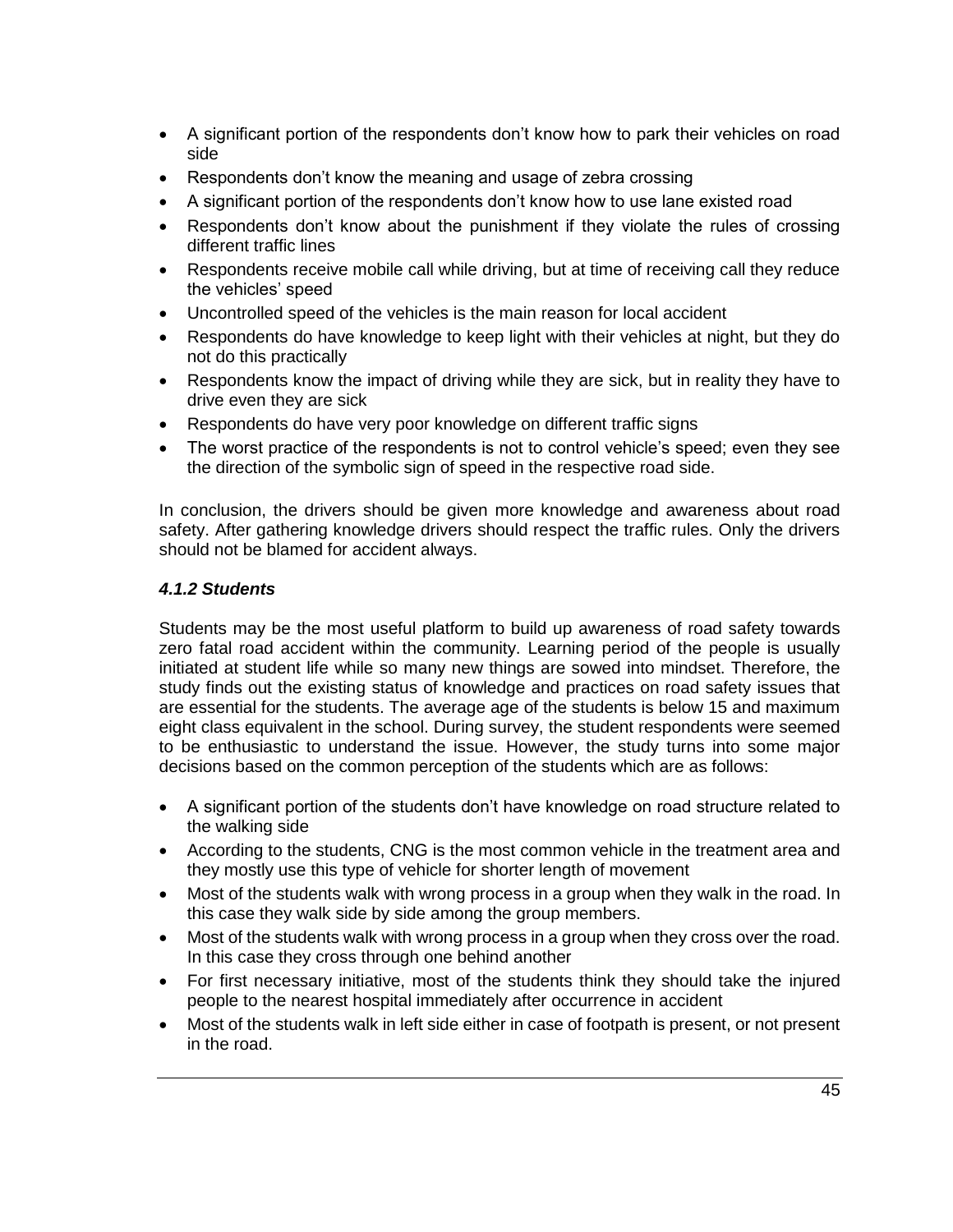For student learning on road safety, proper text book curriculum of schools is very useful to make awareness of the large society in Bangladesh. Based on student information, current books of different classes are not designed properly containing enough materials on road safety related issues. For example, the text curriculum of class III includes different dimensions on road safety issues which are very useful, but the higher class curriculum covers very few information regarding road safety knowledge. Even, few chapters of different text books discuss very preliminary information regarding traffic system only, but the flow of disseminating of that information is not systematic from lower class to higher class. Based on the existing curriculum in primary and secondary classes, the study gets lack of rigorous curriculum related to road safety knowledge, rules and consequences of violating rules as equivalent standard to class V, VIII, IX and X. The respondents deserve at least one chapter of road safety related issues especially on traffic rules and laws in every class.

#### *4.1.3 Teachers*

The study area is the adjacent place of the link road from Syedpur to Enayetgonj under Hobigonj district. Because of local citizenship, all the selected teachers with the interview are much familiar about this road since they have been using the road for long period of time. They know about definition of road accident since it frequently happens in the selective road side. Based on their experiences the average rate of monthly road accident is between 1 to 2 in between distance from Syedpur to Enayetgonj (including Syedpur roundabout on Sylhet – Dhaka highway) whereas the average fatality rate is 1 (one). Apparently, this rate of accident and the victim is very high in against of only 10 kilometer road for the study intervention. In this area the accident happens through collision between heavy vehicles served as multi-business purpose. Here, the intervening road side is well recognised because of operating Bibiana gas field where the field is usually operated with many types of heavy vehicles (mostly containers) using this narrow link road started from Dhaka-Sylhet highway. About the risky condition of this area, teachers think that the authority of the gas field should focus on infrastructure of the link road started from Syedpur, which present condition is the main reason of most of the accidents. Even, the residents of this particular area are mostly conscious about prospective road accidents because of the causality factor 'gas field operation' as considered by them either in wrong or right perception.

Sometimes people are not willing to help the injured or victim on the spot caused by road accident. Even the witnesses just observe the situation during the accident rather than rescue the victim on the spot. According to the teachers, the fear of injustice police case is the most important factor behind such typical human behaviour of the witnesses with victim on the spot. As a result, the immediate situation after accident is become very cruel in a sense of inhuman behaviour of the people. But, this tradition is not common at all the spots and not for all the people in different cases. Rescue and helping the victim depends on regional culture among the people. The study faces this particular problem as kind of psychological behaviour of the people during accident.

Among other important feedback from the teachers, the connected road to the bridges is not well leveled from the ground. That means, most of the bridges are far above from the ground level road and at the end of those bridges the road has been turned to connect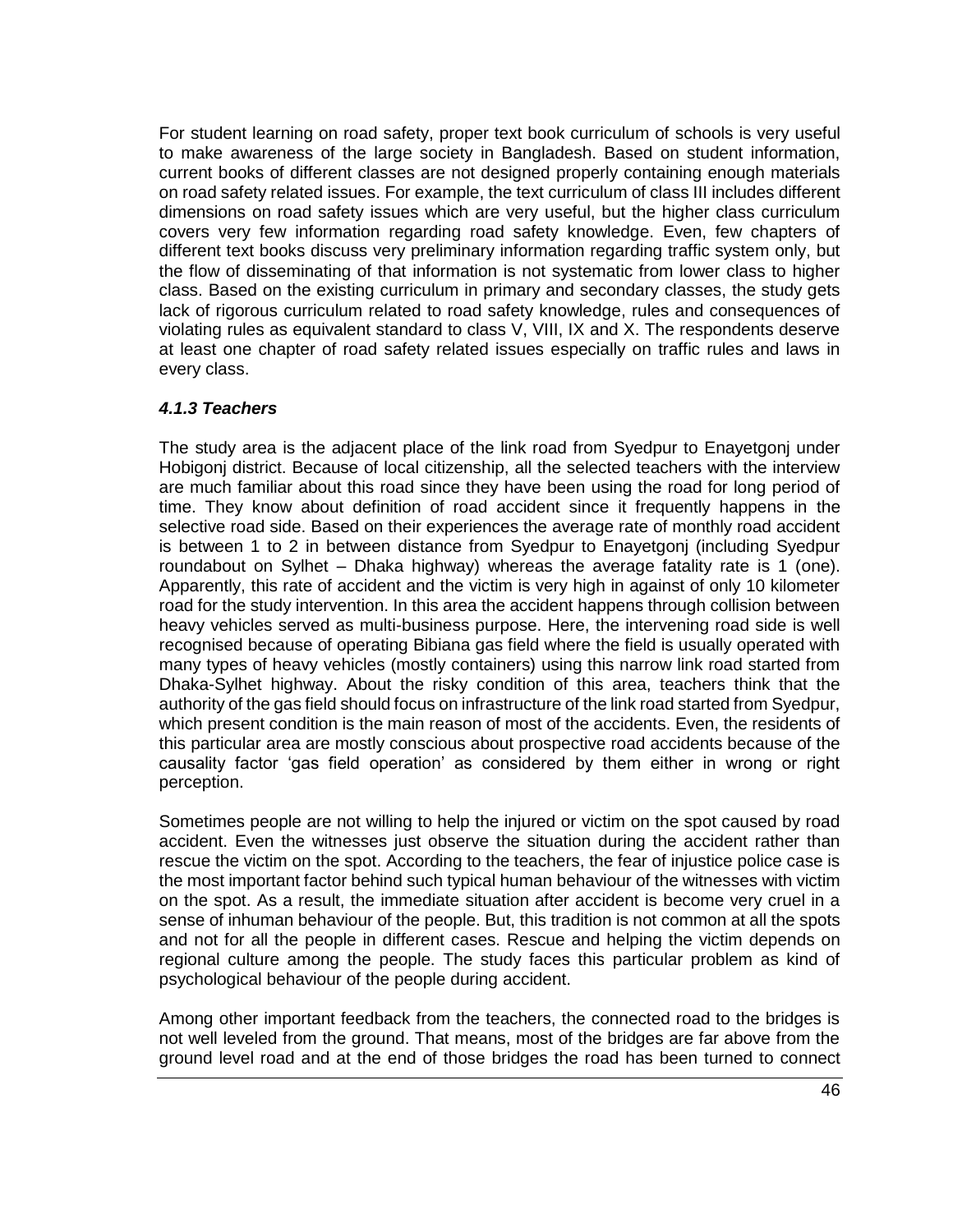other bridges. However, consequently of such structural design of road, the vehicles are become risky for driving because of the uncontrolled speed when vehicles turn from one bridge to another. Other risk factor is for sometimes as it is not possible to see many vehicles from one side to other side when crossing over the bridge.

All accidents are the cause of not only loss of the people, but also the whole facts lead on both irreplaceable financial and mental loss of the victim.

Livestock rearing adjacent to the local road side is another agent for accident. In this regard, cattle-farming is the most common event on road side locally. Many times, farm animals come across or, on the road and disturb vehicles' movement smoothly. In same way, the local road beside many schools and local Bazaars are become vulnerable in case of movement of heavy vehicles on the road.

#### **4.2 Recommendations**

Typically, considering the above discussion, the accidents blame to many accidents contributory factors such as variety of vehicles, speed of the vehicles, traffic regulations, poor education of pedestrians etc. and all of these are interrelated with the human attitude, behaviour and road conditions.

Furthermore, there is need to improve road infrastructure which is design bounded from site specific engineers. It is indicated by many priority based traffic measures vs. vulnerable road users. Non-main stream vehicles like rickshaw, van etc. are to be considered during the design of road infrastructures. Safety measures also focus cost effective outcome for the road users. Here, it is shown some potential sources of safety measures that require improvements:

- Road infrastructure and road environment
- Vehicle improvement
- Traffic operation
- Different awareness programme on road safety
- Related education and research programme
- Situation based care programme during accident
- Post accident care programme

In summary, awareness of road safety can be ensured gradually through some groups of people in the society, e.g. drivers and helpers of the bus, passengers, local union/word chairman/members, teachers, village leaders, traffic polices and all kinds of service holders. The medium of making awareness may be the following ways like meeting at different stages/groups/levels, announcement through radio/television and same kind of media, organising cultural event, school based programme, display of signboard/billboard, advertising in newspapers, street drama, guardian meeting, staged drama/popular theatre, sending mobile SMS/call and administrative approach.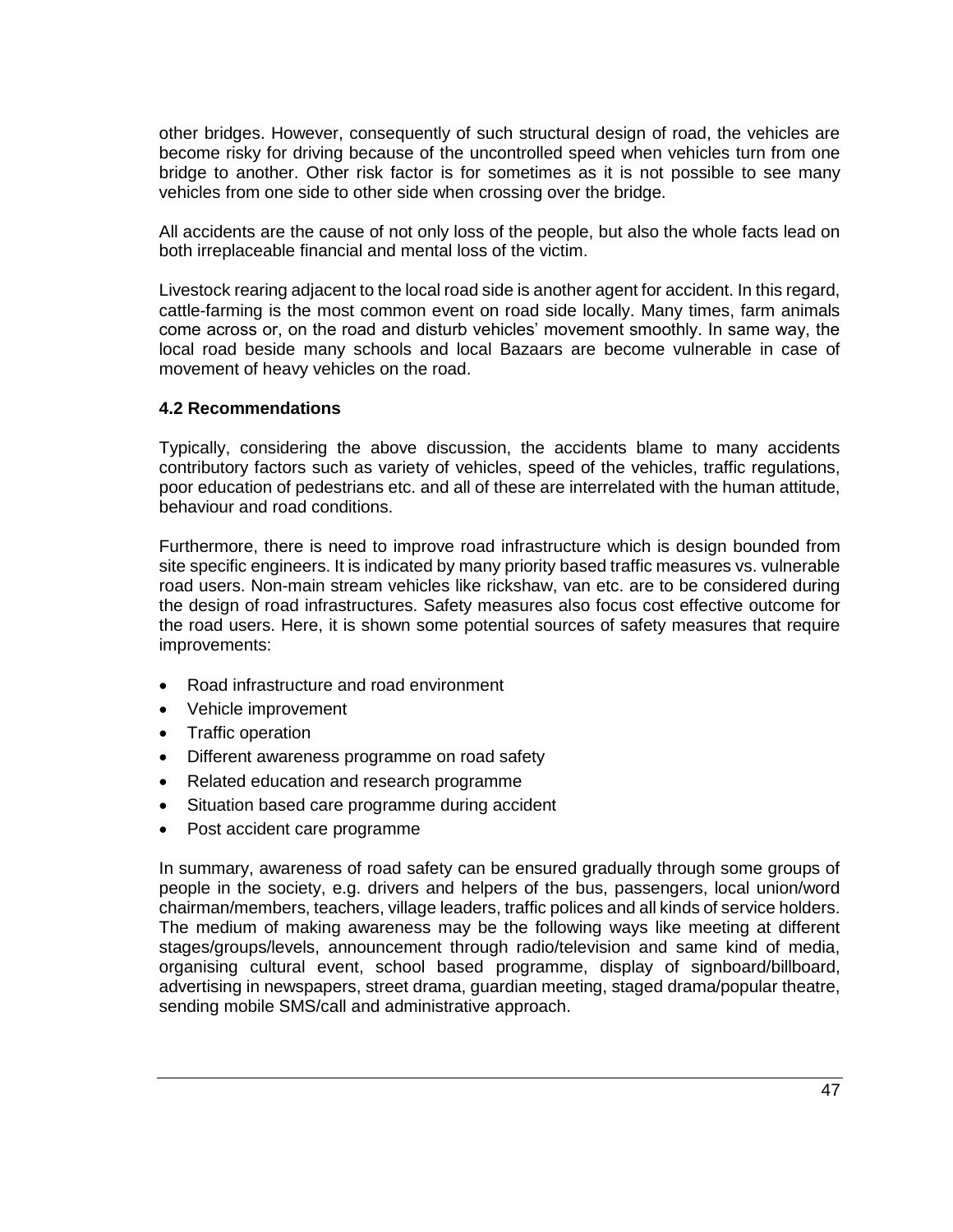# **References**

Ahsan HM (2012). Road safety in Bangladesh: key issues and countermeasures. FORUM, A Monthly publication of *The Daily Star*.

Alim A, Rashid TA and Khan A (2006). Knowledge and behaviour of drivers and pedestrians on road safety: a baseline study. BRAC Research Report. Bangladesh.

Bangladesh Road Transport Authority (2011). National Road Safety Strategic Action Plan (2011- 2013). Misnistry of Communications, Government of the People's Republic of Bangladesh.

Forjuoh SN (2003). Traffic-related injury prevention interventions for low-income countries. Injury Control and Safety Promotion. *PubMed, 10(1-2):109-18.*

Mahmud SMS and Hoque MS (2011). Road Safety Research in Bangladesh: Constraints and Requirements. 4<sup>th</sup> Annual Paper Meet and 1<sup>st</sup> Civil Engineering Congress, December 22-24, 2011, Dhaka, Bangladesh.

Ogini Fo, Ugboko Vi, Adewole RA (2012). Knowledge, attitude and practice of Nigerian commercial motorcyclists in the use of crash helmet and other safety measures. *PubMed*.

Power and Participation Research Centre (2014). Road Safety in Bangladesh: Ground realities and action imperatives. Dhaka, Bangladesh.

Rahman M, Ahsan S & Hadiuzzaman (2012). Comparative accident study on some selected national highways of Bangladesh. *International Journal of Civil Engineering (IJCE), 1(2): 7-14.*

Zwi A (2010). The public health burden of injury in developing countries. *Trop Dis Bull*.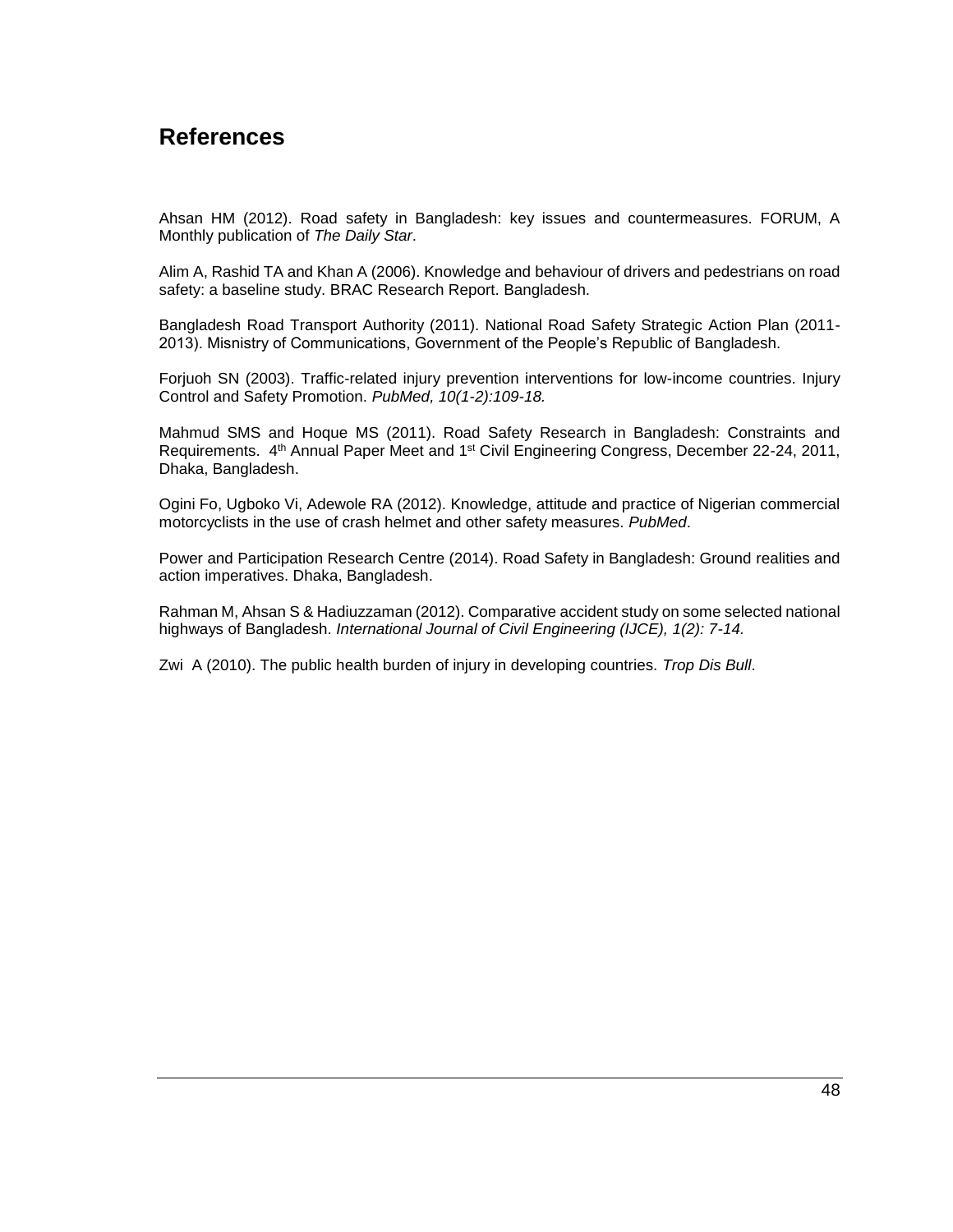# **Annexes**

| Knowledge level on general driving issues |           |      |          |         |            |          |
|-------------------------------------------|-----------|------|----------|---------|------------|----------|
|                                           | Treatment |      |          | Control |            |          |
|                                           | Truck     | Bus  | Mini Bus | Truck   | <b>Bus</b> | Mini Bus |
| $21 - 40$                                 |           | 10.7 | 14.6     | 15.0    | 13.3       | 22.2     |
| $41 - 50$                                 | 18.8      | 25.0 | 53.7     | 17.5    | 23.3       | 34.7     |
| 51-60                                     | 68.8      | 42.9 | 24.4     | 40.0    | 36.7       | 25.0     |
| 61-76                                     | 12.5      | 21.4 | 7.3      | 27.5    | 26.7       | 18.1     |

### **Annex I. General knowledge level of drivers at different vehicle case**

#### **Annex II. Road symbolic knowledge level of drivers at different vehicle case**

| Knowledge Level | Road symbol |            |          |         |            |          |
|-----------------|-------------|------------|----------|---------|------------|----------|
| on road symbol  | Treatment   |            |          | Control |            |          |
|                 | Truck       | <b>Bus</b> | Mini Bus | Truck   | <b>Bus</b> | Mini Bus |
| $1 - 40$        |             | 28.6       | 37.8     | 22.5    | 20.0       | 22.2     |
| 41-60           | 28.1        | 21.4       | 28.0     | 27.5    | 36.7       | 23.6     |
| 61-70           | 43.8        | 28.6       | 20.7     | 30.0    | 28.7       | 26.4     |
| 71-90           | 18.8        | 7.1        | 3.7      | 12.5    | 16.7       | 22.2     |
| 90-100          | 9.4         | 14.3       | 9.8      | 7.5     | .0         | 5.6      |

### **Annex III. Road safety practice level of drivers at different vehicle case**

|           | Practice level on road safety knowledge of the respondents |           |          |       |            |          |  |
|-----------|------------------------------------------------------------|-----------|----------|-------|------------|----------|--|
|           |                                                            | Treatment |          |       | Control    |          |  |
|           | Truck                                                      | Bus       | Mini Bus | Truck | <b>Bus</b> | Mini Bus |  |
| 13-30     | 3.1                                                        | 10.7      | 26.8     | 12.5  | 3.3        | 26.4     |  |
| $31 - 40$ | 34.4                                                       | 35.7      | 34.1     | 17.5  | 36.7       | 31.9     |  |
| 41-50     | 46.9                                                       | 42.9      | 29.3     | 37.5  | 26.7       | 27.8     |  |
| 51-69     | 15.6                                                       | 10.7      | 9.8      | 32.5  | 33.3       | 13.9     |  |